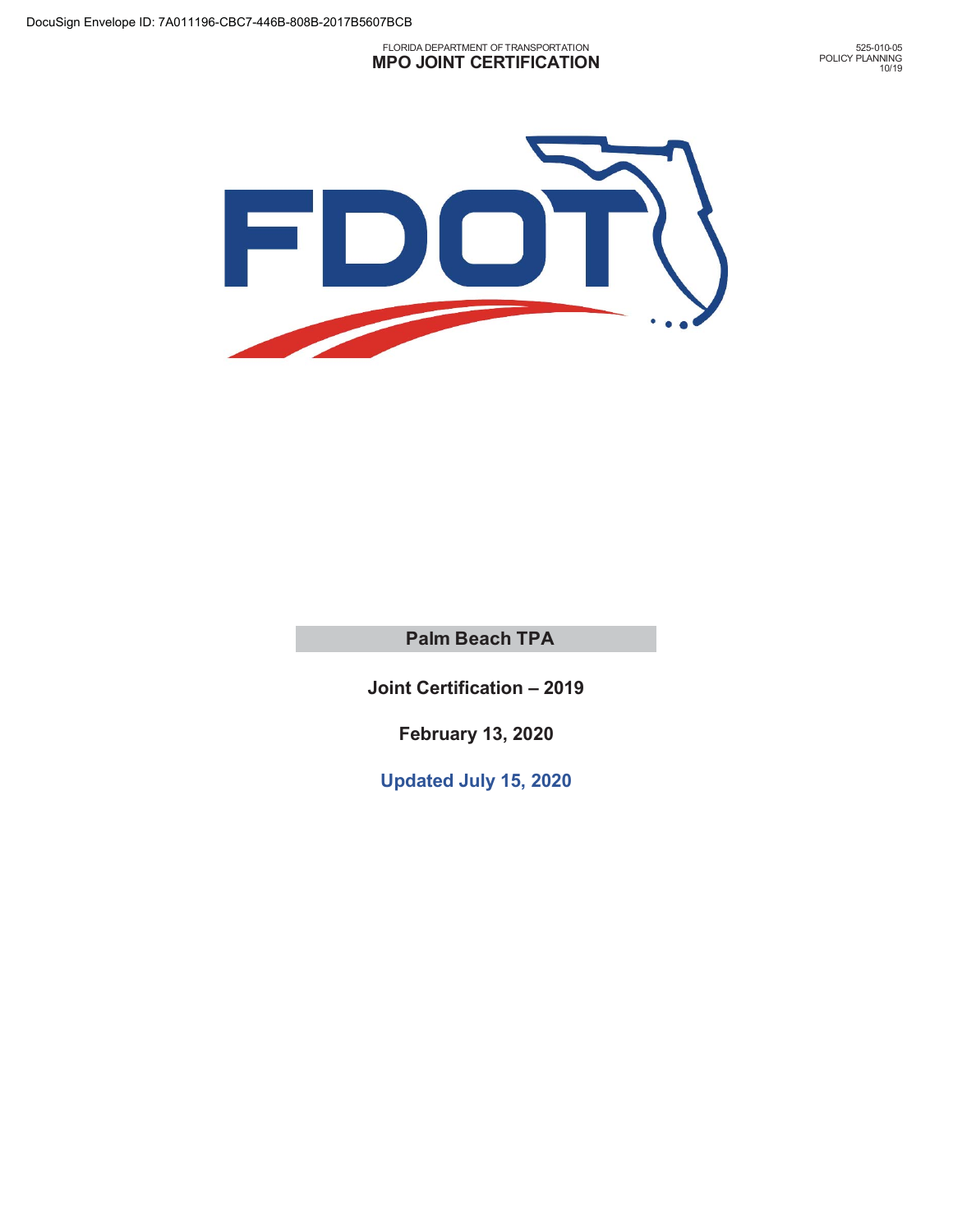#### FLORIDA DEPARTMENT OF TRANSPORTATION **MPO JOINT CERTIFICATION**

Part 1 – FDOT District Four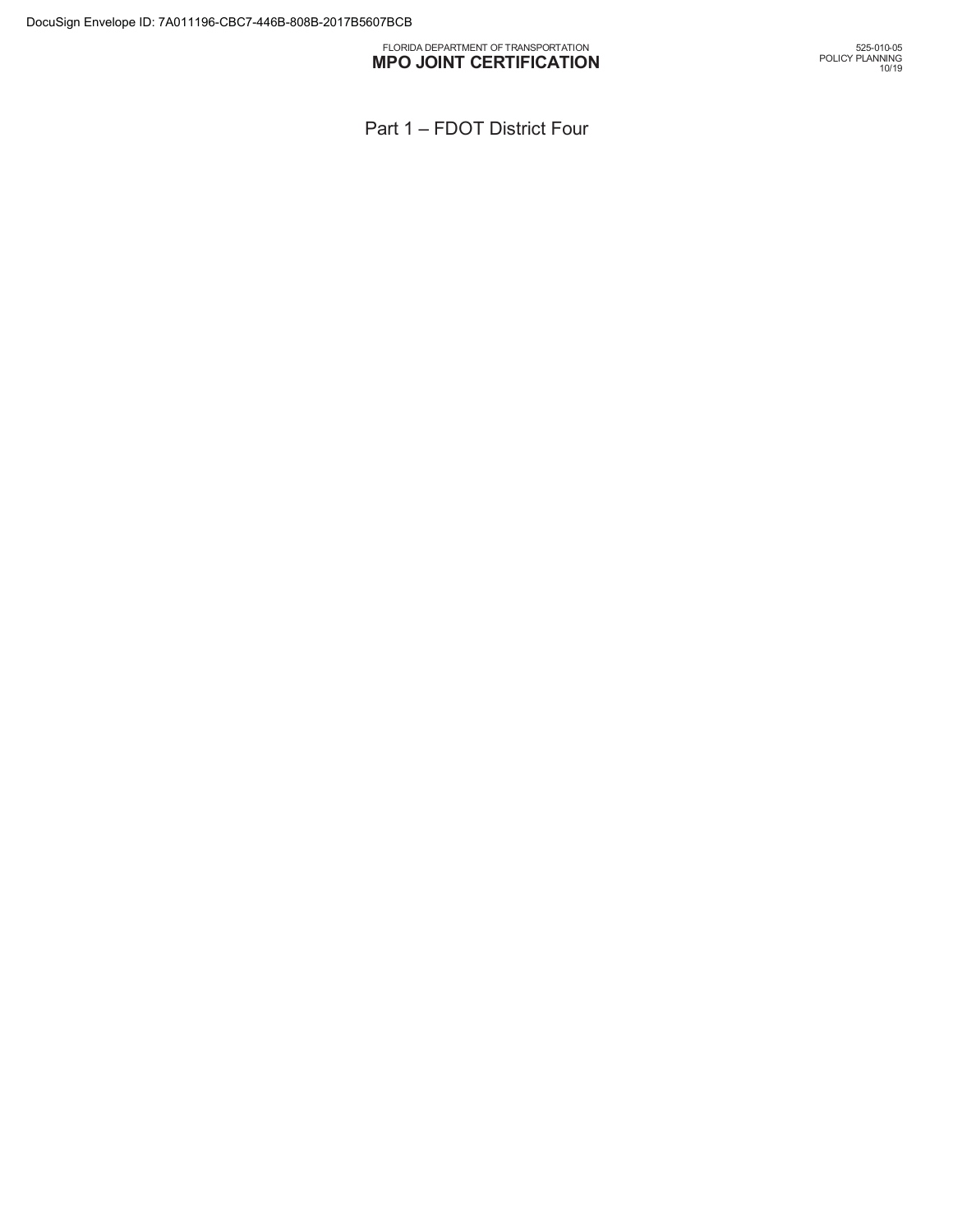## **Contents**

| Part 1 Section 6: Technical Memorandum 19-03: Documentation of FHWA PL |  |
|------------------------------------------------------------------------|--|
|                                                                        |  |
|                                                                        |  |
| Part 1 Section 8: Recommendations and Corrective Actions  19           |  |
|                                                                        |  |

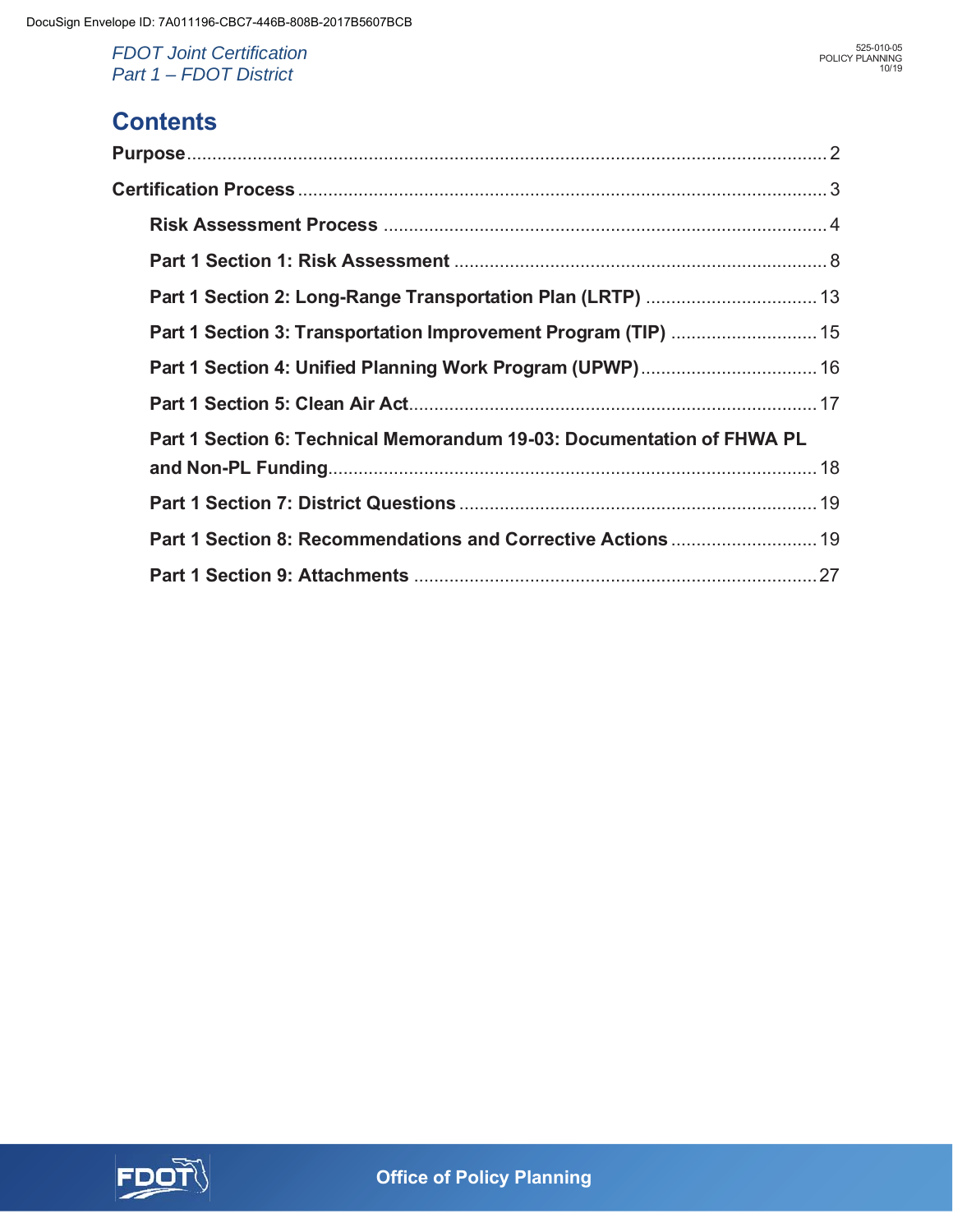## **Purpose**

Each year, the District and the Metropolitan Planning Organization (MPO) must jointly certify the metropolitan transportation planning process as described in 23 C.F.R. §450.336. The joint certification begins in January. This allows time to incorporate recommended changes into the Draft Unified Planning Work Program (UPWP). The District and the MPO create a joint certification package that includes a summary of noteworthy achievements by the MPO and, if applicable, a list of any recommendations and/or corrective actions.

The Certification Package and statement must be submitted to Central Office, Office of Policy Planning (OPP) no later than June 1.

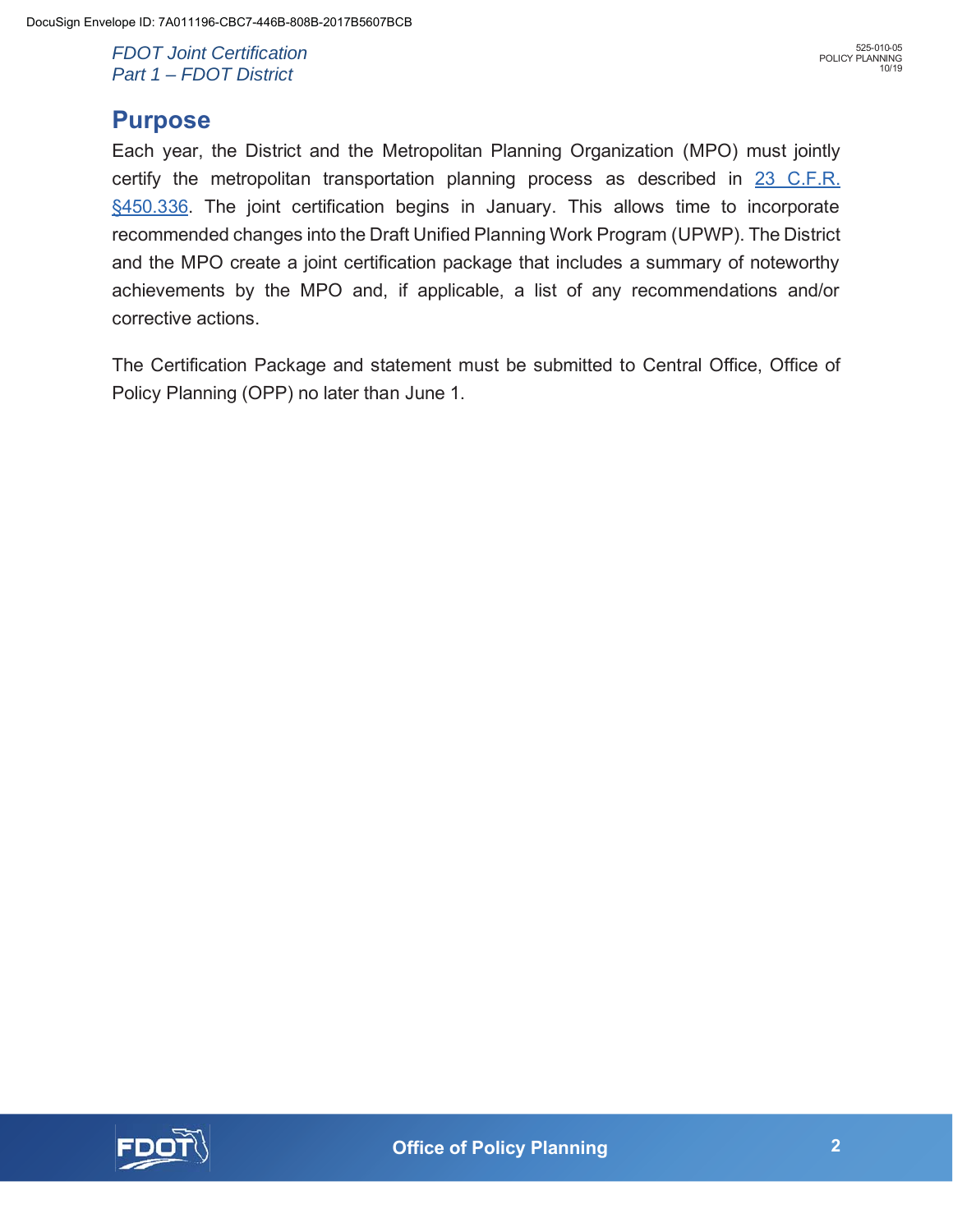Please read and answer each question within this document.

Since all of Florida's MPOs adopt a new Transportation Improvement Program (TIP) annually, many of the questions related to the TIP adoption process have been removed from this certification, as these questions have been addressed during review of the draft TIP and after adoption of the final TIP.

As with the TIP, many of the questions related to the Unified Planning Work Program (UPWP) and Long-Range Transportation Plan (LRTP) have been removed from this certification document, as these questions are included in the process of reviewing and adopting the UPWP and LRTP.

Note: This certification has been designed as an entirely electronic document and includes interactive form fields. Part 1 Section 9: Attachments allows you to embed any attachments to the certification, including the MPO Joint Certification Statements and Assurances document that must accompany the completed certification report. Once all the appropriate parties sign the Statements and Assurances, scan it and attach it to the completed certification in Part 1 Section 9: Attachments.

Please note that the District shall report the identification of and provide status updates of any corrective action or other issues identified during certification directly to the MPO Board. Once the MPO has resolved the corrective action or issue to the satisfaction of the District, the District shall report the resolution of the corrective action or issue to the MPO Board.

The final Certification Package should include Part 1, Part 2, and any required attachments and be transmitted to Central Office no later than June 1 of each year.

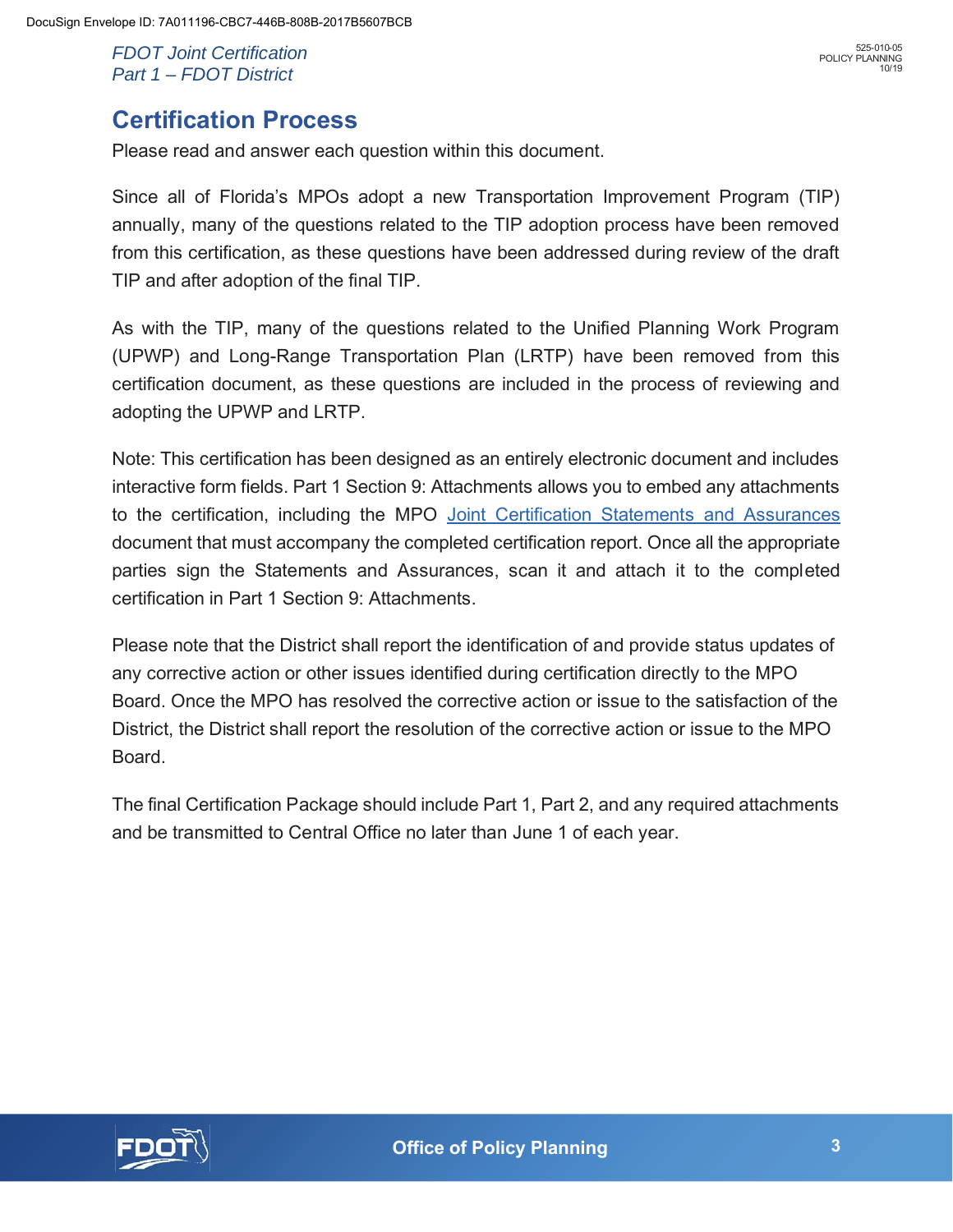Part 1 Section 1: Risk Assessment evaluates the requirements described in 2 CFR §200.331 (b)-(e), also expressed below. It is important to note that FDOT is the recipient and the MPOs are the subrecipient, meaning that FDOT, as the recipient of Federal-aid funds for the State, is responsible for ensuring that Federal-aid funds are expended in accordance with applicable laws and regulations.

*(b) Evaluate each subrecipient's risk of noncompliance with Federal statutes, regulations, and the terms and conditions of the subaward for purposes of determining the appropriate subrecipient monitoring described in paragraphs (d) and (e) of this section, which may include consideration of such factors as:* 

*(1) The subrecipient's prior experience with the same or similar subawards;*

*(2) The results of previous audits including whether the subrecipient receives a Single Audit in accordance with Subpart F—Audit Requirements of this part, and the extent to which the same or similar subaward has been audited as a major program;* 

*(3) Whether the subrecipient has new personnel or new or substantially changed systems; and* 

*(4) The extent and results of Federal awarding agency monitoring (e.g., if the subrecipient also receives Federal awards directly from a Federal awarding agency).* 

*(c) Consider imposing specific subaward conditions upon a subrecipient if appropriate as described in §200.207 Specific conditions.* 

*(d) Monitor the activities of the subrecipient as necessary to ensure that the subaward is used for authorized purposes, in compliance with Federal statutes, regulations, and the terms and conditions of the subaward; and that subaward performance goals are achieved. Pass-through entity monitoring of the subrecipient must include:* 

*(1) Reviewing financial and performance reports required by the pass-through entity.* 

*(2) Following-up and ensuring that the subrecipient takes timely and appropriate action on all deficiencies pertaining to the Federal award provided to the subrecipient from the pass-through entity detected through audits, on-site reviews, and other means.* 

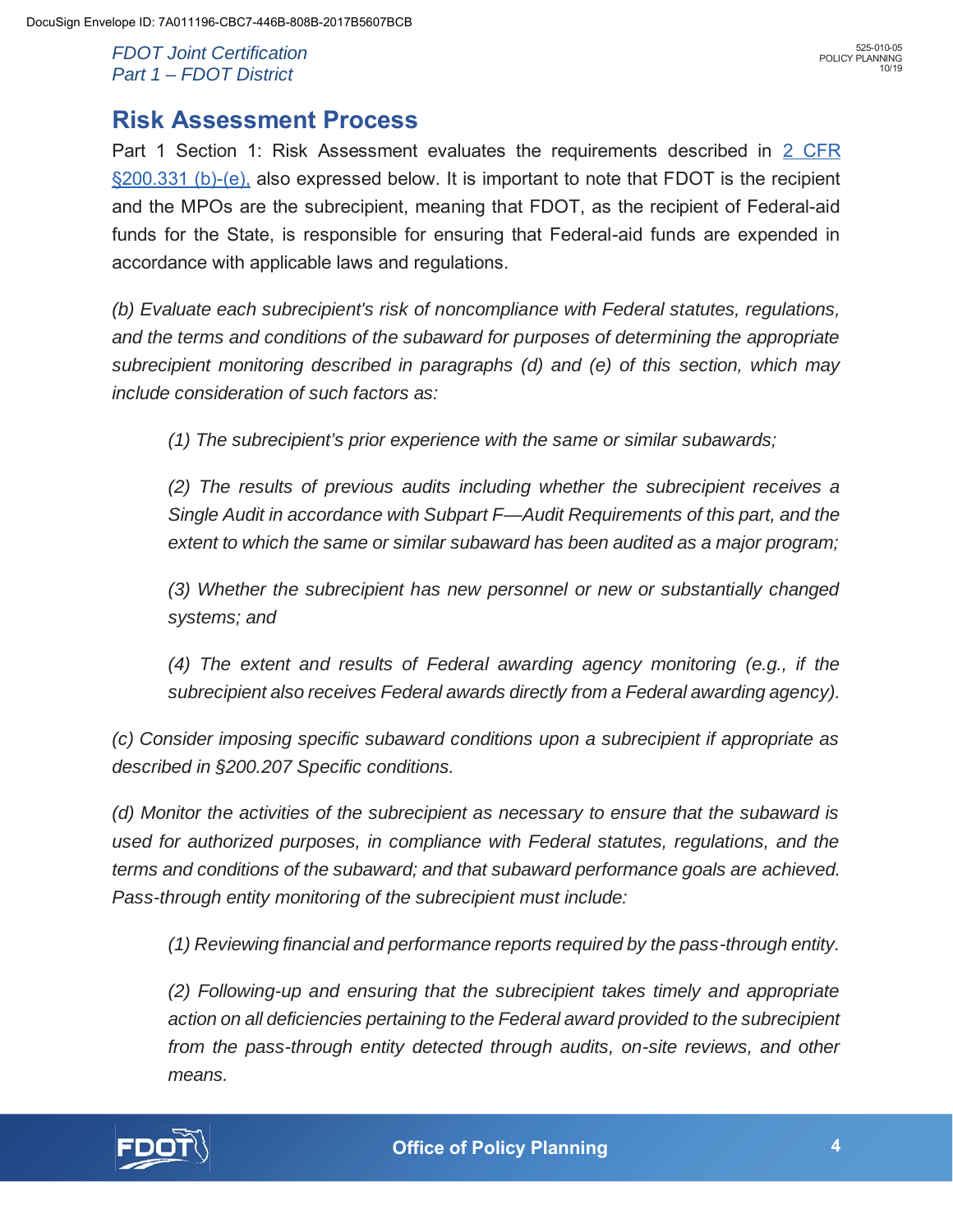*(3) Issuing a management decision for audit findings pertaining to the Federal award provided to the subrecipient from the pass-through entity as required by §200.521 Management decision.* 

*(e) Depending upon the pass-through entity's assessment of risk posed by the subrecipient (as described in paragraph (b) of this section), the following monitoring tools may be useful for the pass-through entity to ensure proper accountability and compliance with program requirements and achievement of performance goals:* 

*(1) Providing subrecipients with training and technical assistance on programrelated matters; and* 

*(2) Performing on-site reviews of the subrecipient's program operations;*

*(3) Arranging for agreed-upon-procedures engagements as described in §200.425 Audit services.* 

After coordination with the Office of Policy Planning, any of the considerations in 2 CFR §200.331 (b) may result in an MPO being assigned the High-risk level.

The questions in Part 1 Section 1: Risk Assessment are quantified and scored to assign a level of risk for each MPO, which will be updated annually during the joint certification process. The results of the Risk Assessment determine the minimum frequency by which the MPO's supporting documentation for their invoices is reviewed by FDOT MPO Liaisons for the upcoming year. The frequency of review is based on the level of risk in **Table 1**.

### **Table 1. Risk Assessment Scoring**

| <b>Score</b>         | <b>Risk Level</b> | <b>Frequency of Monitoring</b> |
|----------------------|-------------------|--------------------------------|
| > 85 percent         | Low               | Annual                         |
| 68 to $< 84$ percent | Moderate          | Bi-annual                      |
| 52 to $<$ 68 percent | Elevated          | Tri-annual                     |
| < 52 percent         | High              | Quarterly                      |

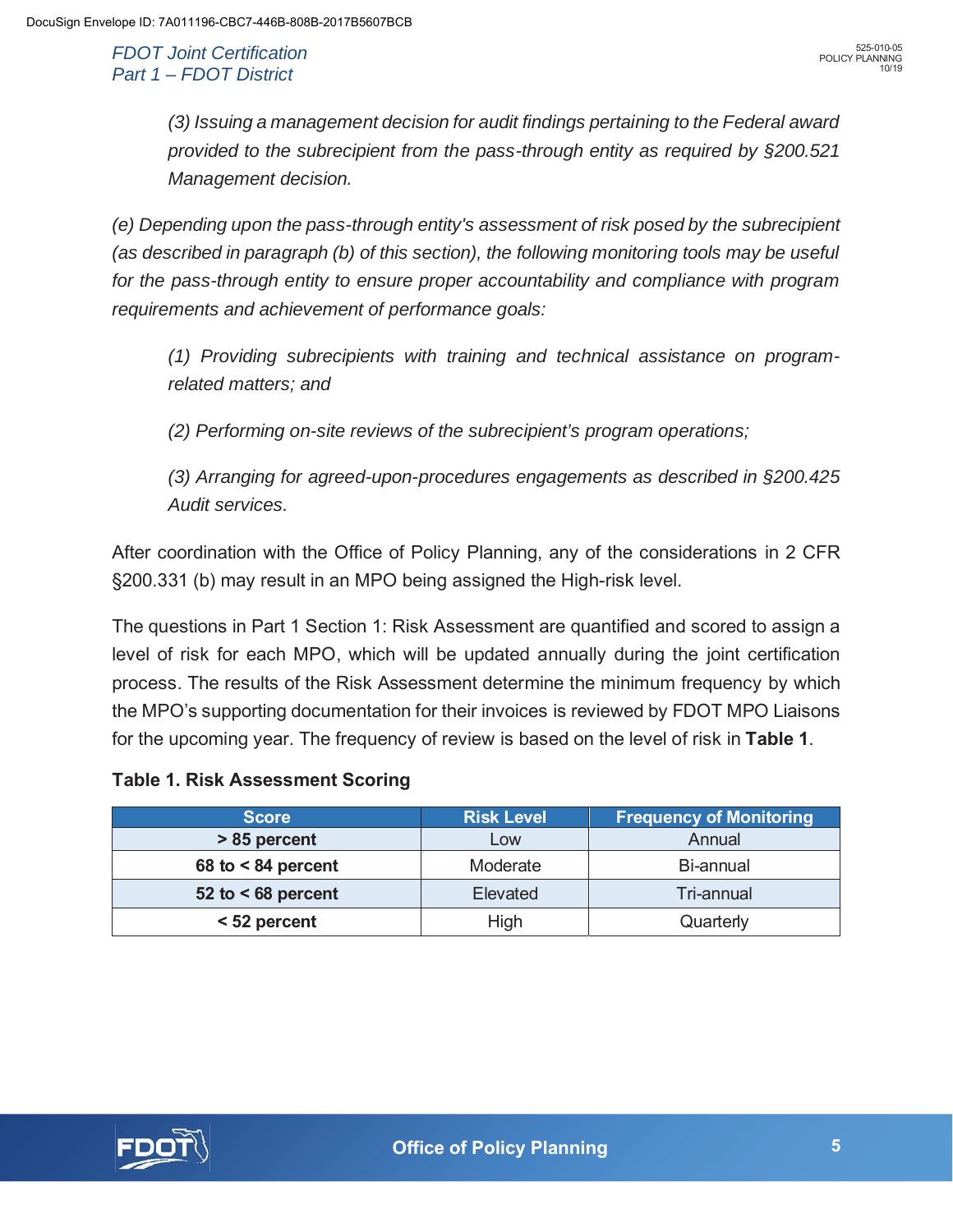The Risk Assessment that is part of this joint certification has two main components – the Certification phase and the Monitoring phase – and involves regular reviewing, checking, and surveillance. The first step is to complete this Risk Assessment during the joint certification for the current year *(The red line in Figure 1)*. The current year runs for a 12 month period from January 1 to December 31 of the same year (*Example: January 1, 2018 through December 31, 2018*). There is a 6-month period when the joint certification for the current year is reviewed before the Risk Assessment enters the Monitoring phase. The joint certification review runs from January 1 to June 30 *(Example: January 1, 2019 through June 30, 2019)*. After the review has been completed, the Risk Assessment enters the Monitoring phase, where the MPO is monitored for a 12-month period *(Example: July 1, 2019 to June 30, 2020)*. The entire Risk Assessment runs for a total of 30-months. However, there will always be an overlapping of previous year, current year, and future year Risk Assessments. **Figure 1** shows the timeline of Risk Assessment phases and how Risk Assessments can overlap from year to year.





June 1st - Joint Certifications are due to FDOT

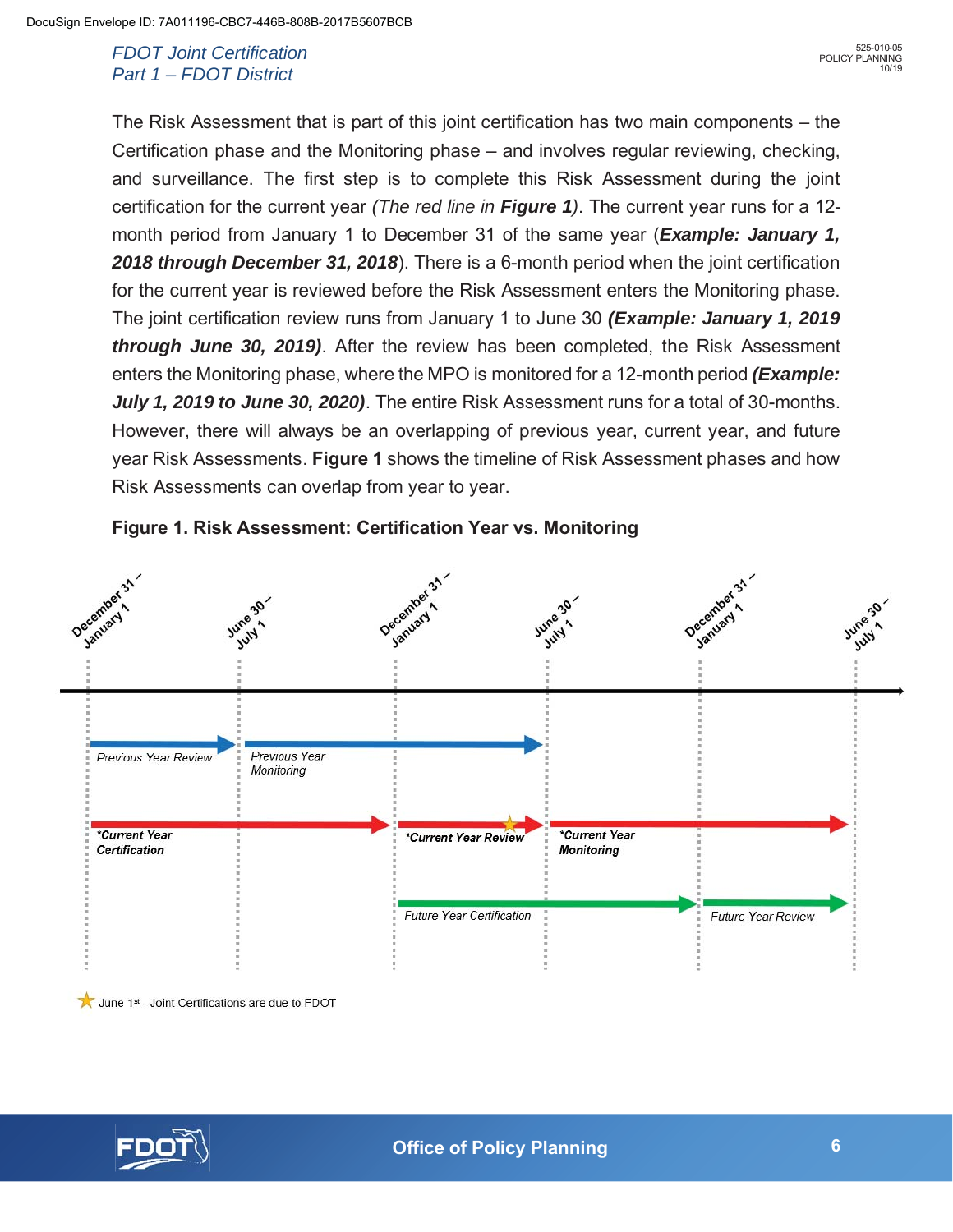## **Part 1**

Part 1 of the Joint Certification is to be completed by the FDOT MPO Liaison.



 **7 Office of Policy Planning**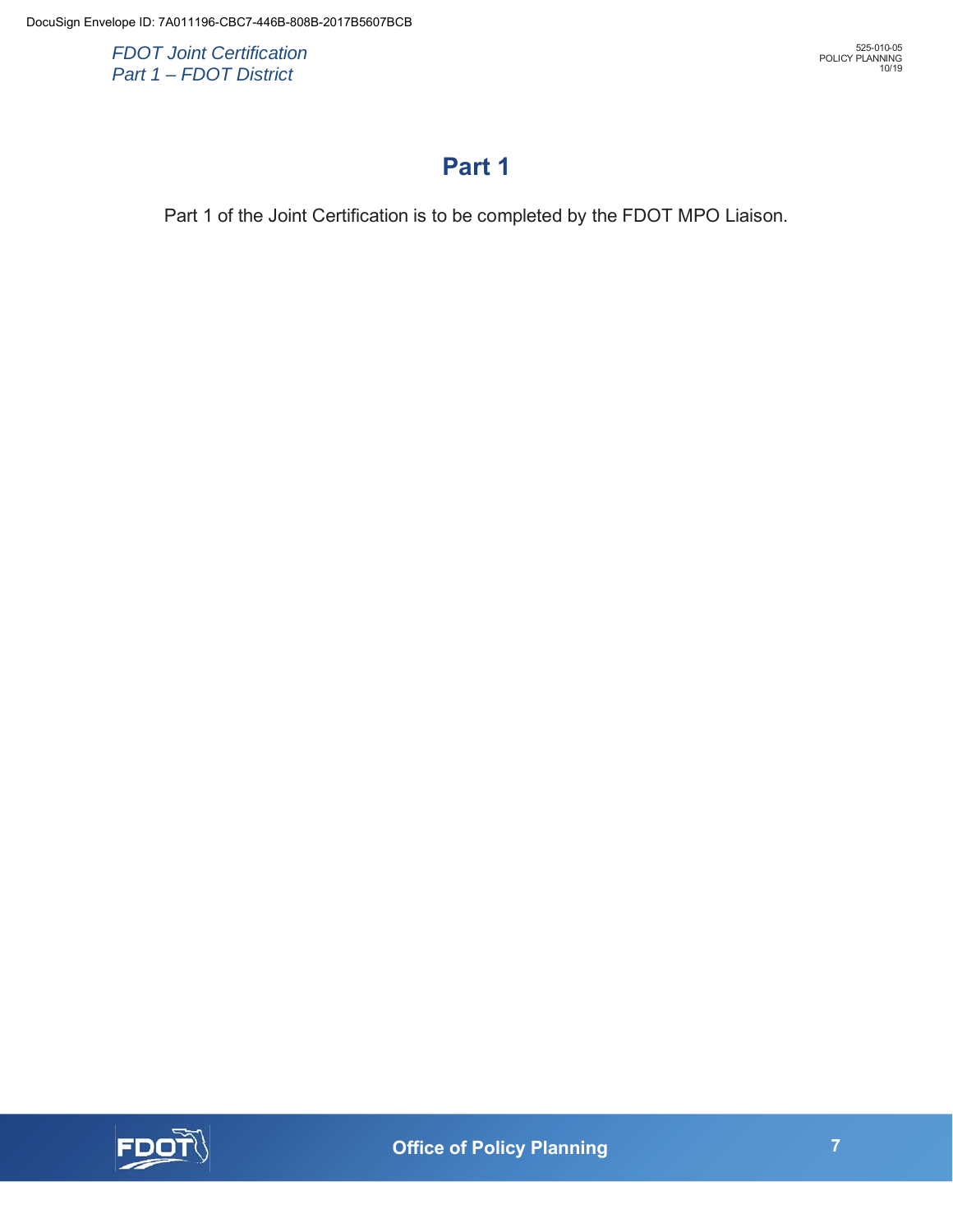# **Part 1 Section 1: Risk Assessment**

## MPO Invoice Submittal

List all invoices and the dates that the invoices were submitted for reimbursement during the certification period in **Table 2** below.

| Invoice #                                                   | <b>Invoice Period</b>  | Date the Invoice was<br><b>Forwarded to FDOT</b><br>for Payment | <b>Was the Invoice</b><br><b>Submitted More than 90</b><br>days After the End of<br>the Invoice Period? (Yes<br>or No) |
|-------------------------------------------------------------|------------------------|-----------------------------------------------------------------|------------------------------------------------------------------------------------------------------------------------|
| <b>WAG0Y8403</b>                                            | 7/1/2018 to 1/31/2019  | 4/24/2019                                                       | YES (95 days)                                                                                                          |
| <b>WAG0Y8404</b>                                            | 10/1/2018 to 2/28/2019 | 6/6/2019                                                        | YES (98 days)                                                                                                          |
| <b>WAG0Y8405</b>                                            | 9/30/2018 to 3/31/2019 | 7/5/2019                                                        | YES (96 days)                                                                                                          |
| <b>WAG0Y8406</b>                                            | 4/1/2019 to 4/30/2019  | 9/5/2019                                                        | <b>YES (128 days)</b>                                                                                                  |
| <b>WAG0Y8407</b>                                            | 5/1/2019 to 5/31/2019  | 9/5/2019                                                        | YES (97 days)                                                                                                          |
| <b>WAG0Y8408</b>                                            | 6/1/2019 to 6/30/2019  | 9/5/2019                                                        | NO (67 days)                                                                                                           |
| <b>WAG0Y8409</b>                                            | 1/1/2019 to 9/30/2019  | 11/22/2019                                                      | NO (53 days)                                                                                                           |
| <b>WAG0Y8410</b>                                            | 2/1/2019 to 11/30/2019 | 1/9/2020                                                        | NO (40 days)                                                                                                           |
| <b>MPO Invoice Submittal Total</b>                          |                        |                                                                 |                                                                                                                        |
| <b>Total Number of Invoices that were Submitted on Time</b> |                        | $3$ (+3 excused)                                                |                                                                                                                        |
| <b>Total Number of Invoices Submitted</b>                   |                        | 8                                                               |                                                                                                                        |

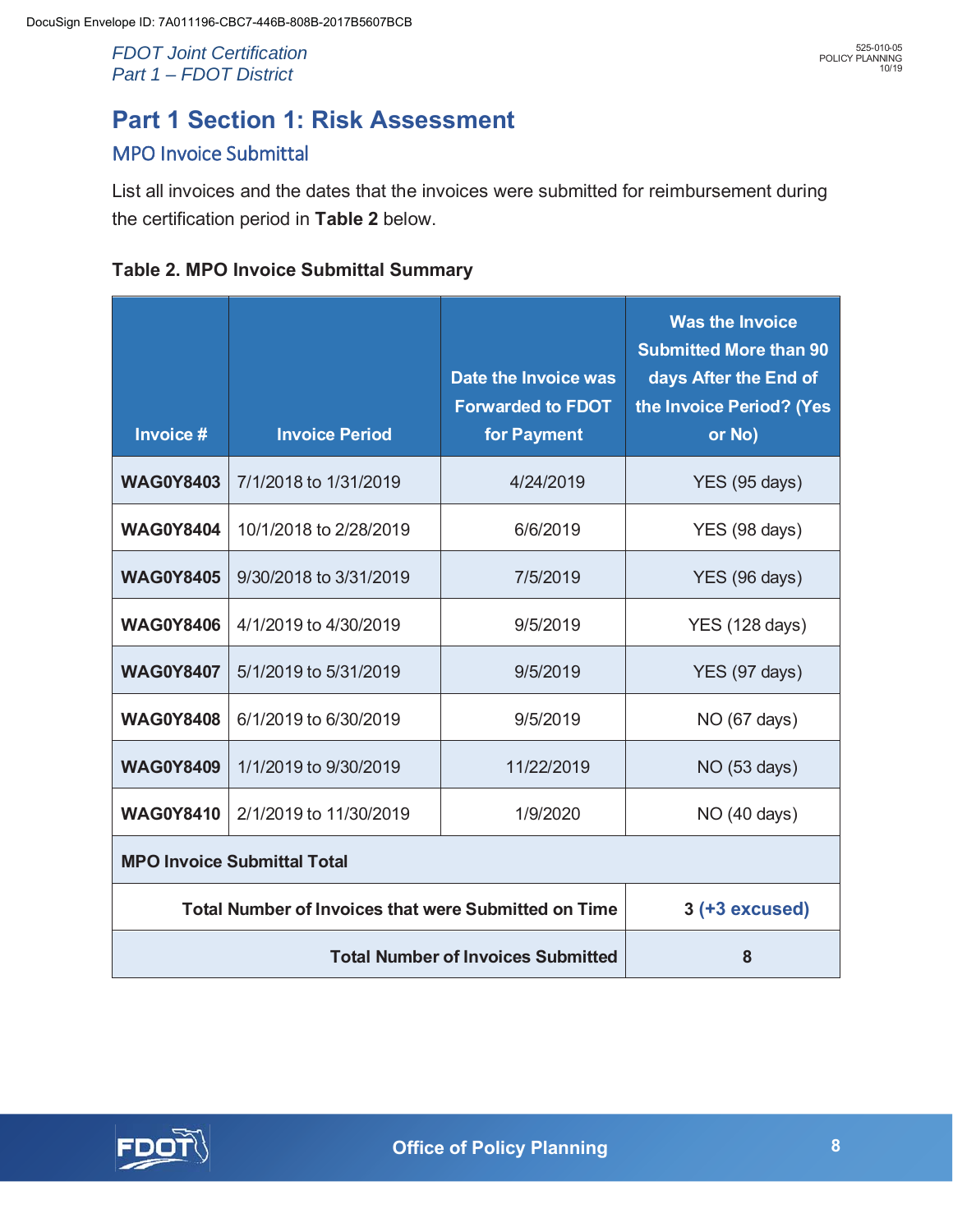## **Notes provided by TPA on Friday, 2/28/2020 in response to Partner Agency Certification Meeting:**

*"Clarification on invoice No.'s 3,4,5,6, and 7 regarding the submittal dates.* 

- x *Invoice 3 was late due to the compilation of the consultant invoices.*
- x *Invoice 4 appears to have been returned for a correction and then resubmitted.*
- x *Invoice 5 was late due to an unknown reason, we are still investigating.*
- x *Invoices 6 & 7 were delayed pending the release of the budget amendment.*
- The TPA met with consultants in Q2 of 2019 to establish acceptable timeframes for *invoice submittals. Submittal timeframes have improved from more than 45-60+ days to 20-30 days. In addition, the TPA now has greater control over the financial processes for the agency. The TPA will soon fill a financial staff position vacant since November 2018. The TPA expects a reduction in the submittal timeframe and improved efficiency in their production in FY20 Q4."*

#### **FDOT District 4 Responses to TPA Invoice Notes:**

- x *Invoice 3 Not accepted.*
- x *Invoice 4 Excused.*
- x *Invoice 5 Not accepted.*
- x *Invoice 6 & 7 Excused.*

### MPO Invoice Review Checklist

List all MPO Invoice Review Checklists that were completed in the certification period in **Table 3**. Identify the total number of materially significant finding questions that were correct on each MPO Invoice Review Checklist (i.e. checked yes). The MPO Invoice Review Checklist identifies questions that are considered materially significant with a red asterisk. Examples of materially significant findings include:

- Submitting unallowable, unreasonable or unnecessary expenses or corrections that affect the total amounts for paying out.
- Exceeding allocation or task budget.
- Submitting an invoice that is not reflected in the UPWP.
- Submitting an invoice that is out of the project scope.
- Submitting an invoice that is outside of the agreement period.
- Documenting budget status incorrectly.

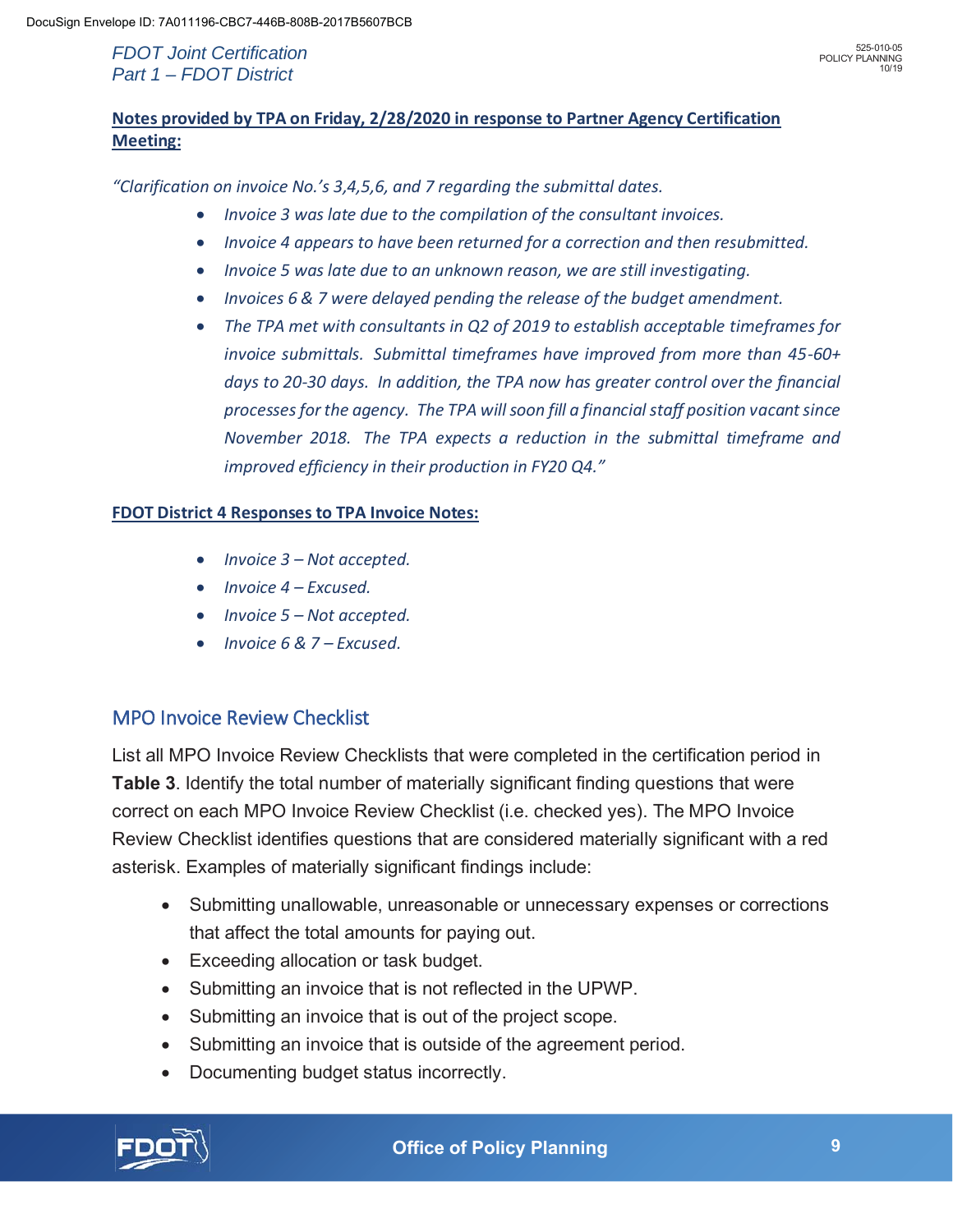Corrections or findings that are not considered materially significant do not warrant elevation of MPO risk. Examples of corrections or findings that are not considered materially significant include:

- $\bullet$  Typos.
- Incorrect budgeted amount because an amendment was not recorded.
- Incorrect invoice number.

#### **Table 3. MPO Invoice Review Checklist Summary**

| <b>MPO Invoice Review Checklist</b>                                                         | <b>Number of Correct Materially</b><br><b>Significant Finding Questions</b> |  |
|---------------------------------------------------------------------------------------------|-----------------------------------------------------------------------------|--|
| <b>WAG0Y8403</b>                                                                            | 7/7                                                                         |  |
| <b>WAG0Y8404</b>                                                                            | 7/7                                                                         |  |
| <b>WAG0Y8405</b>                                                                            | 7/7                                                                         |  |
| <b>WAG0Y8406</b>                                                                            | 7/7                                                                         |  |
| <b>WAG0Y8407</b>                                                                            | 7/7                                                                         |  |
| <b>WAG0Y8408</b>                                                                            | 7/7                                                                         |  |
| <b>WAG0Y8409</b>                                                                            | 7/7                                                                         |  |
| <b>WAG0Y8410</b>                                                                            | 7/7                                                                         |  |
| <b>MPO Invoice Review Checklist Total</b>                                                   |                                                                             |  |
| <b>Total Number of Materially Significant Finding</b><br><b>Questions that were Correct</b> | 56/56                                                                       |  |

*\*Note: There are 7 materially significant questions per MPO Invoice Review Checklist.* 

## MPO Supporting Documentation Review Checklist

List all MPO Supporting Documentation Review Checklists that were completed in the certification period in **Table 4**. Identify the total number of materially significant finding questions that were correct on each MPO Supporting Documentation Review Checklist (i.e. checked yes). The MPO Supporting Documentation Review Checklist identifies

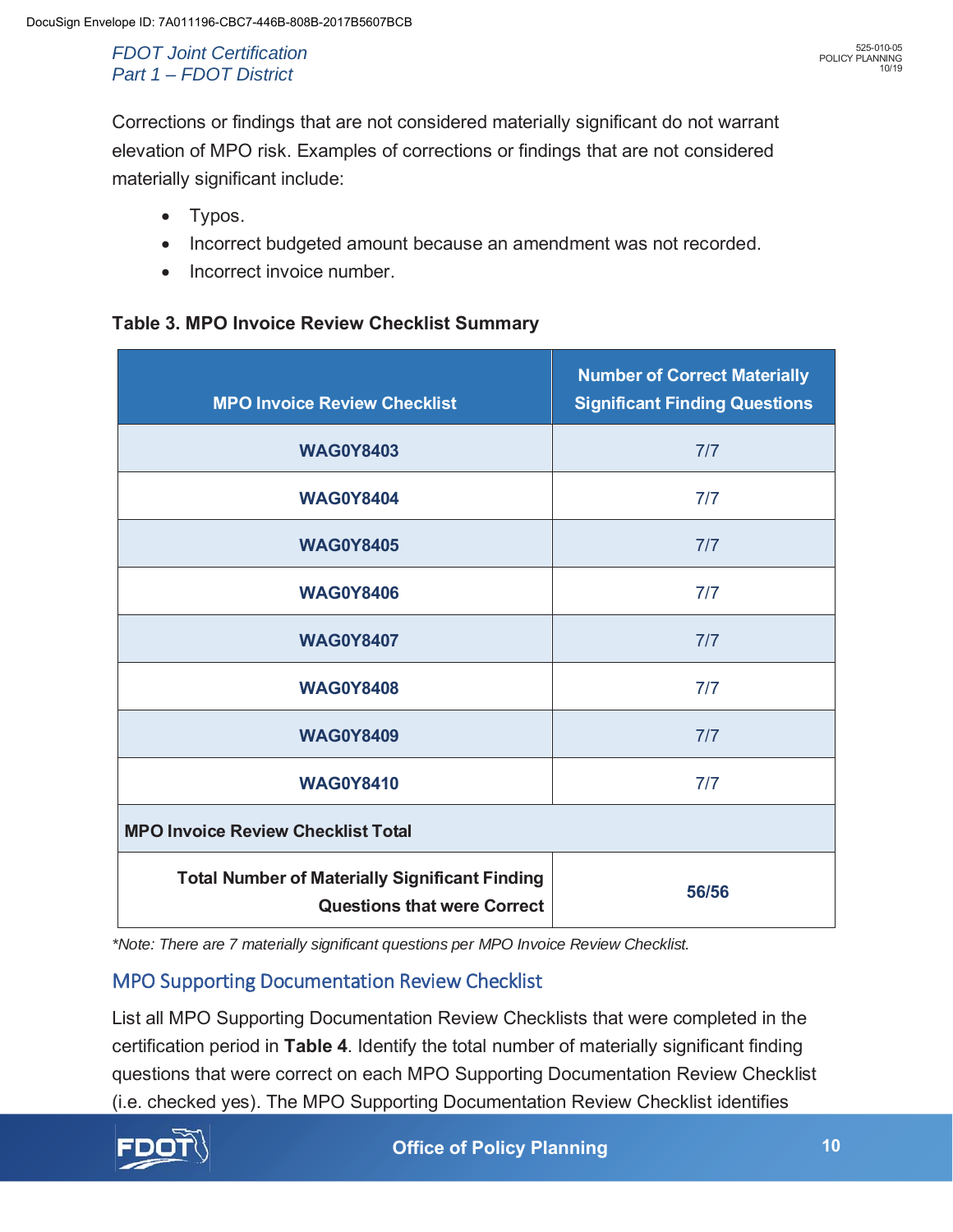questions that are considered materially significant with a red asterisk. Examples of materially significant findings include:

- Submitting an invoice with charges that are not on the Itemized Expenditure Detail Report.
- Submitting an invoice with an expense that is not allowable.
- Failing to submit supporting documentation, such as documentation that shows the invoice was paid.
- Submitting travel charges that do not comply with the MPO's travel policy.

### **Table 4. MPO Supporting Documentation Review Checklist Summary**

| <b>MPO Supporting Documentation Review Checklist</b>                                 | <b>Number of Correct</b><br><b>Materially Significant</b><br><b>Finding Questions</b> |
|--------------------------------------------------------------------------------------|---------------------------------------------------------------------------------------|
| <b>WAG0Y8405</b>                                                                     | 5/5                                                                                   |
|                                                                                      |                                                                                       |
| <b>MPO Supporting Documentation Review Checklist Total</b>                           |                                                                                       |
| <b>Total Number of Materially Significant Finding Questions that</b><br>were Correct | 5/5                                                                                   |

*\*Note: There are 24 materially significant questions per MPO Supporting Documentation Review Checklist.* 

## Technical Memorandum 19-02: Car Allowance or Mileage Reimbursements

Was car allowance or mileage recorded appropriately based on the number of businessrelated miles an employee drives and the cost associated with operating a personal vehicle?

|  | Please Check: Yes $\boxtimes$ No $\Box$ |  |  |  |  |
|--|-----------------------------------------|--|--|--|--|
|--|-----------------------------------------|--|--|--|--|

## Technical Memorandum 19-04: Incurred Cost and Invoicing Practices

Were incurred costs billed appropriately at the end of the contract period?

**Please Check: Yes**  $\boxtimes$  **No**  $\Box$ 

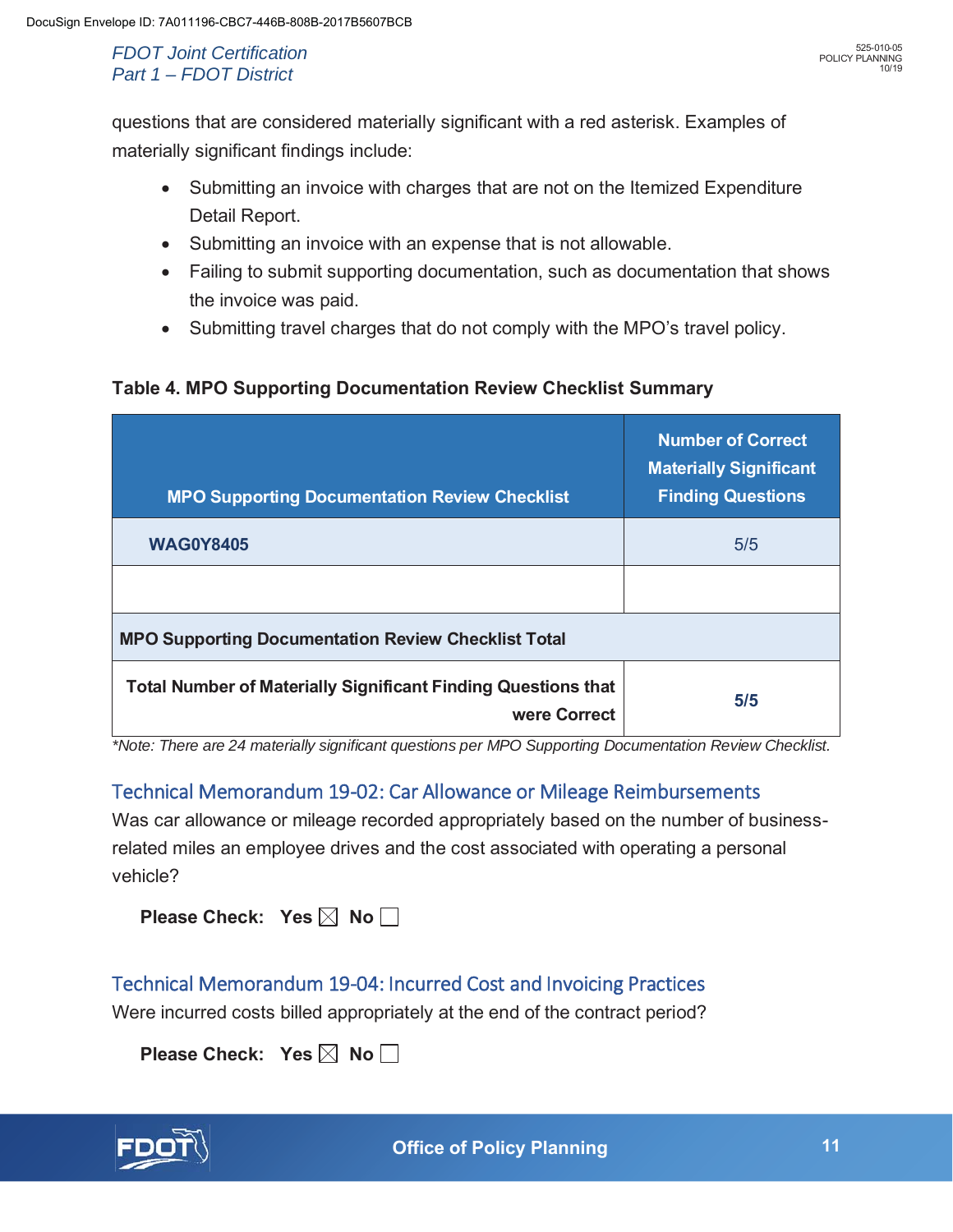## Technical Memorandum 19-05Rev: Director's Timesheets and Expenses

Were the Director's timesheets and expenses reviewed at least quarterly by the MPO Board, Executive Committee, Board Chair, or Board Treasurer?

**Please Check: Yes**  $\boxtimes$  **No**  $\Box$ 

## Risk Assessment Score

Please use the Risk Assessment worksheet to calculate the MPO's risk score. Use **Table 5** as a guide for the selecting the MPO's risk level.

#### **Table 5. Risk Assessment Scoring**

| <b>Score</b>         | <b>Risk Level</b> | <b>Frequency of Monitoring</b> |
|----------------------|-------------------|--------------------------------|
| > 85 percent         | Low               | Annual                         |
| 68 to $< 84$ percent | Moderate          | Bi-annual                      |
| 52 to $<$ 68 percent | Elevated          | Tri-annual                     |
| < 52 percent         | High              | Quarterly                      |

### **Risk Assessment Percentage:** 93%

Level of Risk**: MEDIUM Risk Level(1)** 

(1) The calculated risk level for this certification period is **LOW Risk** based on the invoicing risk assessment worksheet.

However, due to the recent change in status of the TPA in CY 2019, in which the Agency moved to "independent" status, the level of risk has been elevated to **Moderate Risk** level.

*The elevation of this risk level is not intended to be punitive or corrective.* This assessment will allow for, and promote, closer coordination with the TPA during CY 2020 certification period as the TPA begins conducting business within a substantially changed system.

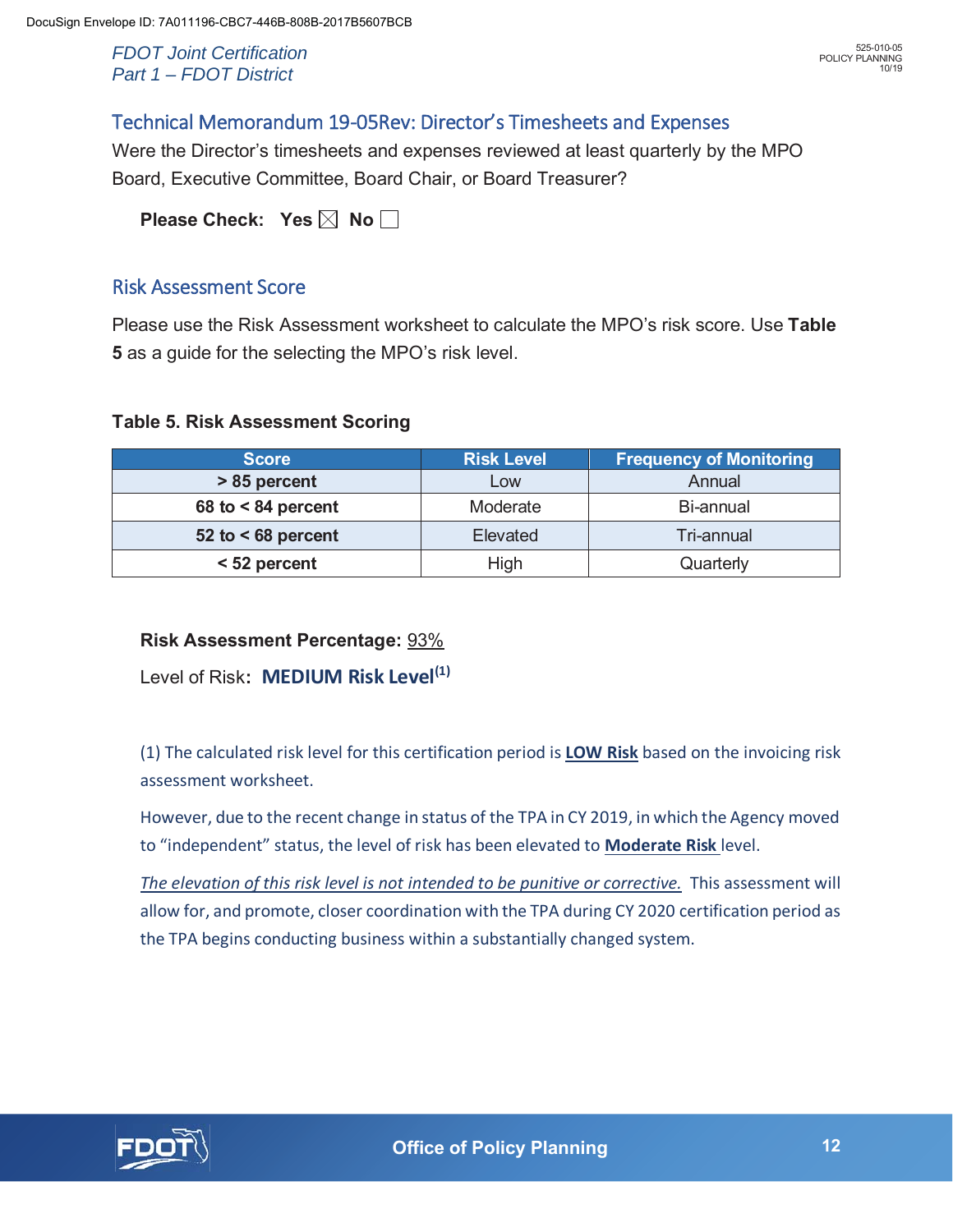# **Part 1 Section 2: Long-Range Transportation Plan (LRTP)**

1. Did the MPO adopt a new LRTP in the year that this certification is addressing? **Please Check: Yes**  $\boxtimes$  **No**  $\Box$ 

If yes, please ensure any correspondence or comments related to the draft or final LRTP and the LRTP checklist used by Central Office and the District are in the MPO Document Portal or attach it to Part 1 Section 9: Attachments. List the titles and dates of attachments uploaded to the MPO Document Portal below.

## Title(s) and Date(s) of Attachment(s) in the MPO Document Portal

## FDOT District Four Notes:

- 
- Date of 2040 LRTP Expiration 10/16/2019<br>Original Scheduled Date of 2045 LRTP Adoption 10/17/2019<br>Date of Actual 2045 LRTP Adoption 12/12/2019
- 
- Date of LRTP Amendment 2/20/2020 *(Not part of this certification)*

#### Description:

The TPA's 2045 Long Range Transportation Plan adoption was scheduled to occur on October 17, 2019 but was delayed. The 2040 LRTP expired on October 16, 2019, at which time the 2020 TIP document, which had been adopted on October 1, 2019, became "locked" until the 2045 LRTP was adopted on December 12, 2019. During this period, between October and December, the LRTP and TIP were considered "inconsistent," since no adopted LRTP existed in that period. Furthermore, the modifications and amendments needed to ensure consistency between the TIP and STIP, which are necessary to obtain funding authorization from federal agencies or necessary to maintain project letting schedules for TPA prioritized projects, were jeopardized, and in some cases federal approvals were postponed.

## **FDOT 7/1/2020 Additional Comments:**

7/27/2020 | 6:09 PM EDT

Citing the reasons for the LRTP delay, the following was observed by FDOT: The TPA's LRTP coordination struggled for support/consensus by the TPA's local agency constituent partners in advance of the originally scheduled (October 2019) and the actual TPA Board adoption date in December 2019. District Four staff was notified in October 2019 of the delayed adoption schedule during a milestone meeting with the TPA staff.

SB

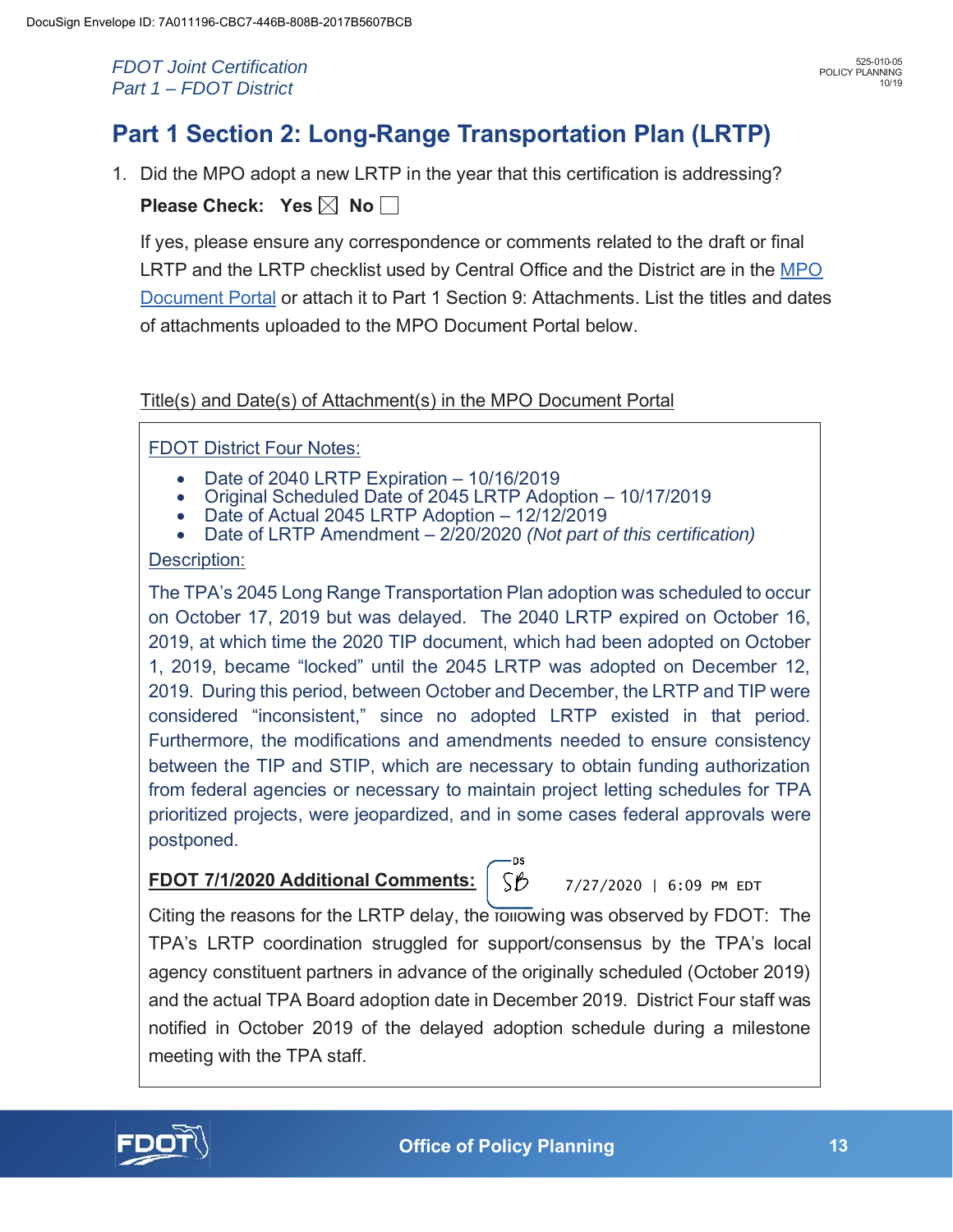-DS SB

7/27/2020 | 6:0

Many of the issues resulting in the delayed adoption of the LRTP were projectspecific objections stated by the TPA's local agency partners (municipalities and Palm Beach County).

Noteworthy objections to the LRTP expressed by local agencies during the document development included the following:

- SR 7 Extension Objection:
	- o Project opposition was provided by the City of West Palm Beach related to Environmental (and other) objections. The December 12, 2019 Board adoption included removal of the SR 7 Extension project from the LRTP. The project had been consistently identified to FDOT in prior years as a TPA priority project, is funded in FDOT's work program, and had appeared in the TPA's annually updated TIP. The project had progressed beyond the design stage, at which time Florida Statute 339.175(8)(d) governed, stating that the MPO/TPA may only remove a project from the TIP by joint action of the MPO and the Department. Removal of the project from the LRTP by the TPA Board action taken on December 12, 2019 created an inconsistency with the project's programmed status in the Department's Work Program, and was followed by a subsequent action to amend the adopted LRTP to add the SR 7 Extension project back into the LRTP. The LRTP amendment action spurred legal action (currently under way) by the City of West Palm Beach against the TPA.
- Revenue Forecast Objections:
	- o The revenue forecasting methodology from local funding sources (Impact Fees vs. Mobility Fees) were disputed by members of the TPA board. Specifically, objections were provided by Palm Beach County relative to the forecasting and use of Impact Fees in certain areas within the County that may have been inconsistent with modeled growth patterns.
	- o The revenue forecasting document provided by FDOT was reevaluated independently by the TPA staff, resulting in differences between the State's revenue forecast and the anticipated revenues within the TPA boundaries. These differences were reconciled between the TPA and FDOT staff prior to adoption of the LRTP document.

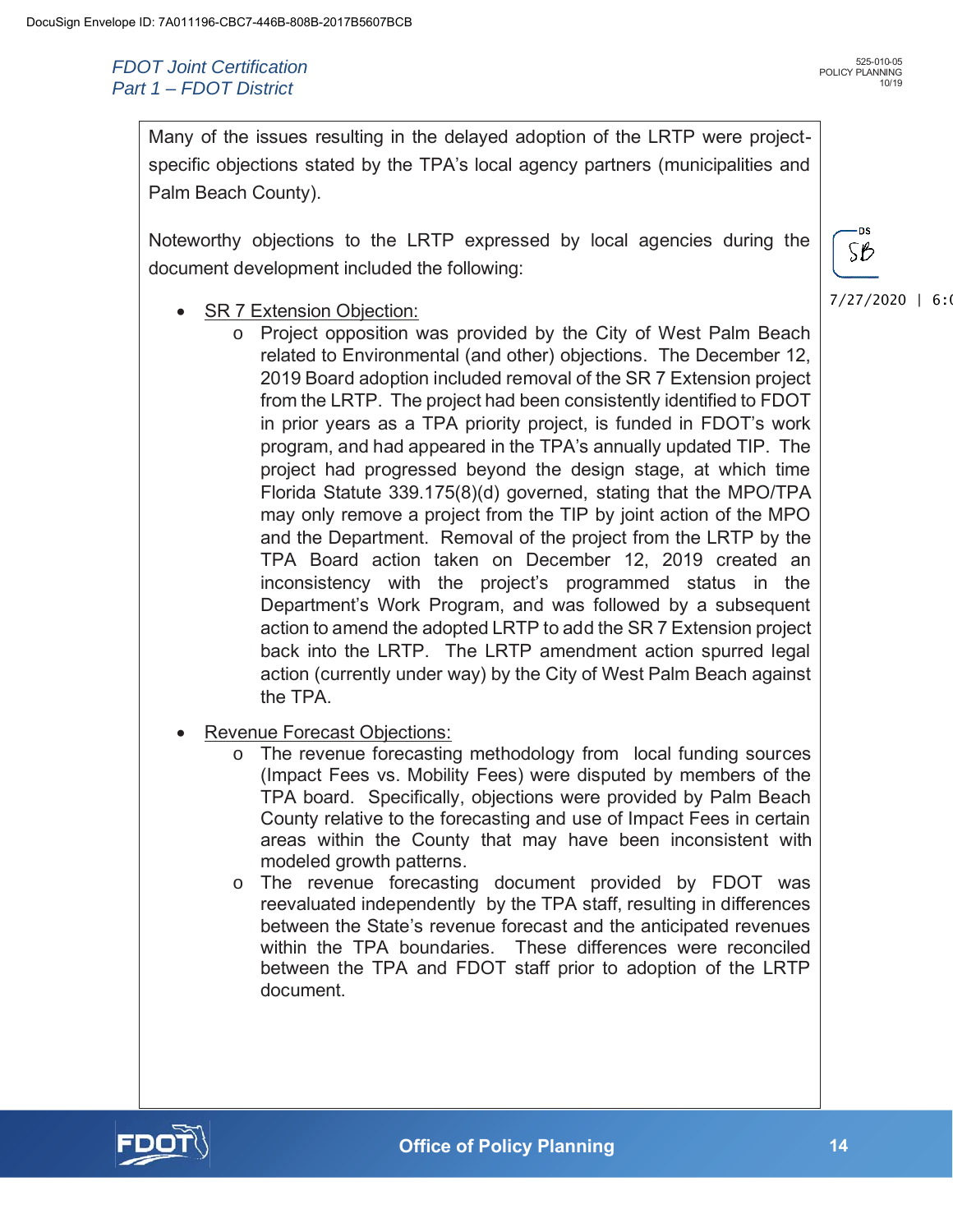| <b>Public Outreach:</b><br>$\bullet$<br>A number of objections/concerns were raised by the Public at the<br>$\circ$<br>November 15, 2019 TPA Governing Board Public Workshop with<br>regard to the collaboration and outreach efforts completed by the<br>TPA. | ۰DS<br>SB<br>7/27/2020<br>6:0 |
|----------------------------------------------------------------------------------------------------------------------------------------------------------------------------------------------------------------------------------------------------------------|-------------------------------|
| Final/Adopted/Amended LRTP Documents uploaded on 4/7/2020 are listed<br>below:                                                                                                                                                                                 |                               |
| Appendices.pdf                                                                                                                                                                                                                                                 |                               |
| Exec Summary.pdf                                                                                                                                                                                                                                               |                               |
| ExecSummary_Amend1.pdf<br>$\bullet$                                                                                                                                                                                                                            |                               |
| LRTP.pdf<br>$\bullet$                                                                                                                                                                                                                                          |                               |
| LRTP Amend1.pdf<br>$\bullet$                                                                                                                                                                                                                                   |                               |
| TPA Resolution 2020-02 Approving Amend 1 2045 LRTP.pdf<br>$\bullet$                                                                                                                                                                                            |                               |
| TPA Resolution 2020-02 Exhibit A - LRTP Amendment 1.pdf                                                                                                                                                                                                        |                               |

## **Part 1 Section 3: Transportation Improvement Program (TIP)**

1. Did the MPO update their TIP in the year that this certification is addressing?

**Please Check: Yes**  $\boxtimes$  **No**  $\Box$ 

If yes, please ensure any correspondence or comments related to the draft or final TIP and the TIP checklist used by Central Office and the District are in the MPO Document Portal or attach it to Part 1 Section 9: Attachments. List the titles and dates of attachments uploaded to the MPO Document Portal below.

Title(s) and Date(s) of Attachment(s) in the MPO Document Portal

FDOT District 4 notes:

- FDOT final TIP review checklist attached
- Signed TIP Transmittal letter attached

The TIP was invalid ("frozen") from October 17, 2019 to December 12. 2019 due to inconsistency with the LRTP.

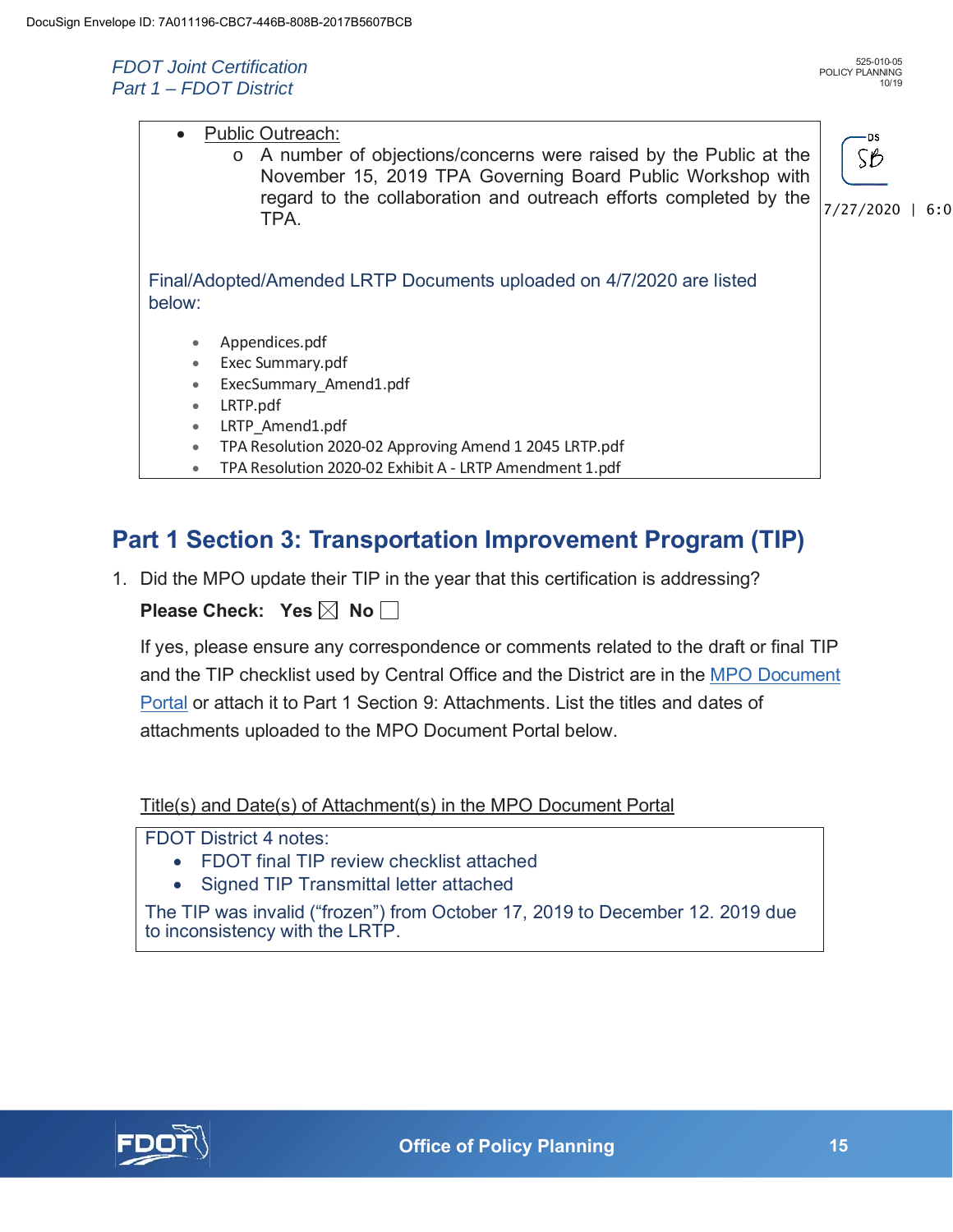## **Part 1 Section 4: Unified Planning Work Program (UPWP)**

1. Did the MPO adopt a new UPWP in the year that this certification is addressing? **Please Check: Yes | No**  $\boxtimes$ 

If yes, please ensure any correspondence or comments related to the draft or final UPWP and the UPWP checklist used by Central Office and the District are in the MPO Document Portal or attach it to Part 1 Section 9: Attachments. List the titles and dates of attachments uploaded to the MPO Document Portal below.

Title(s) and Date(s) of Attachment(s) in the MPO Document Portal

N/A – No UPWP was adopted in the subject certification year.

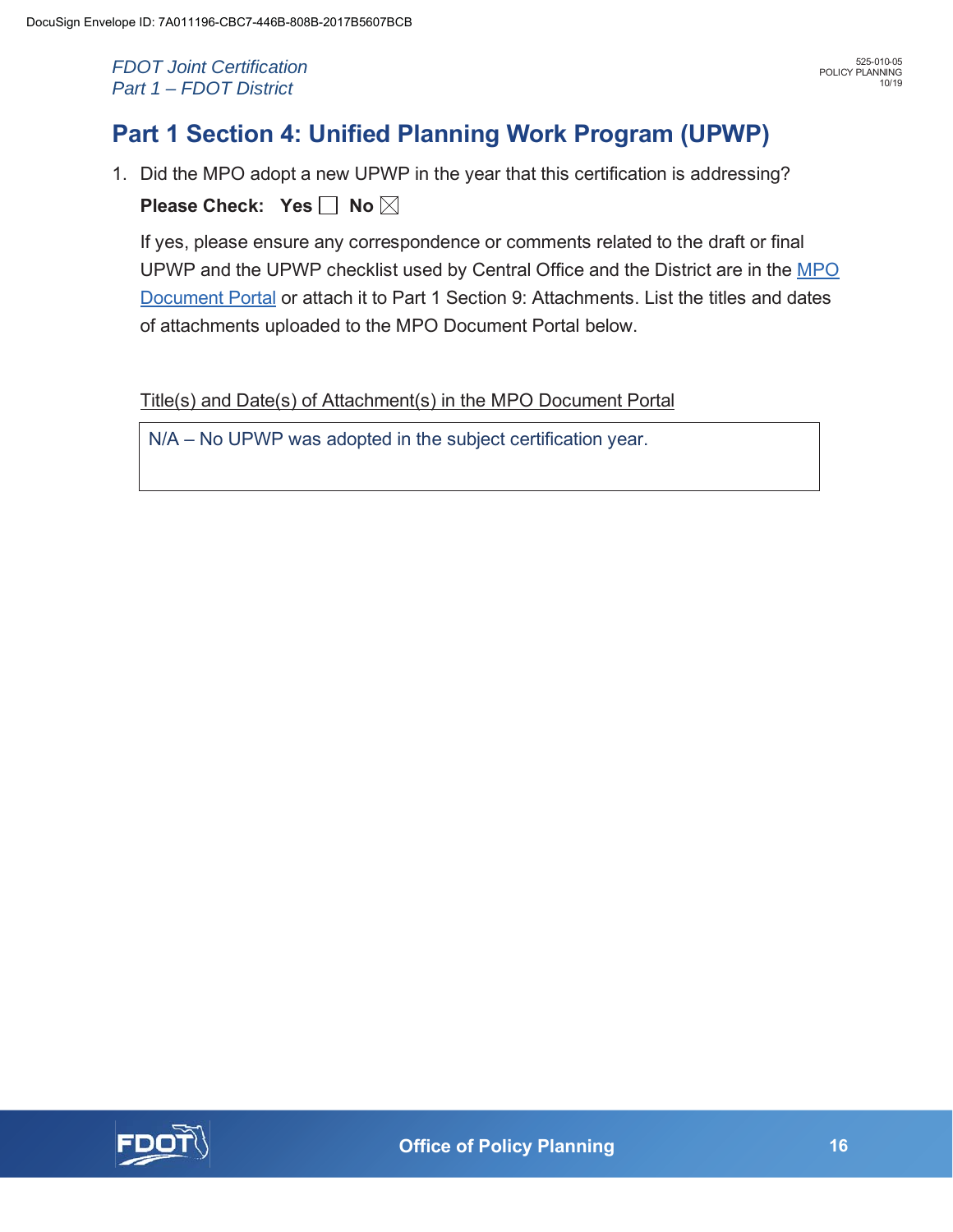## **Part 1 Section 5: Clean Air Act**

The requirements of Sections 174 and 176 (c) and (d) of the Clean Air Act.

The Clean Air Act requirements affecting transportation only applies to areas designated nonattainment and maintenance for the National Ambient Air Quality Standards (NAAQS). Florida currently is attaining all NAAQS. No certification questions are required at this time. In the event the Environmental Protection Agency issues revised NAAQS, this section may require revision.

Title(s) of Attachment(s)

N/A – All MPO Agencies in FDOT District 4 are in attainment.

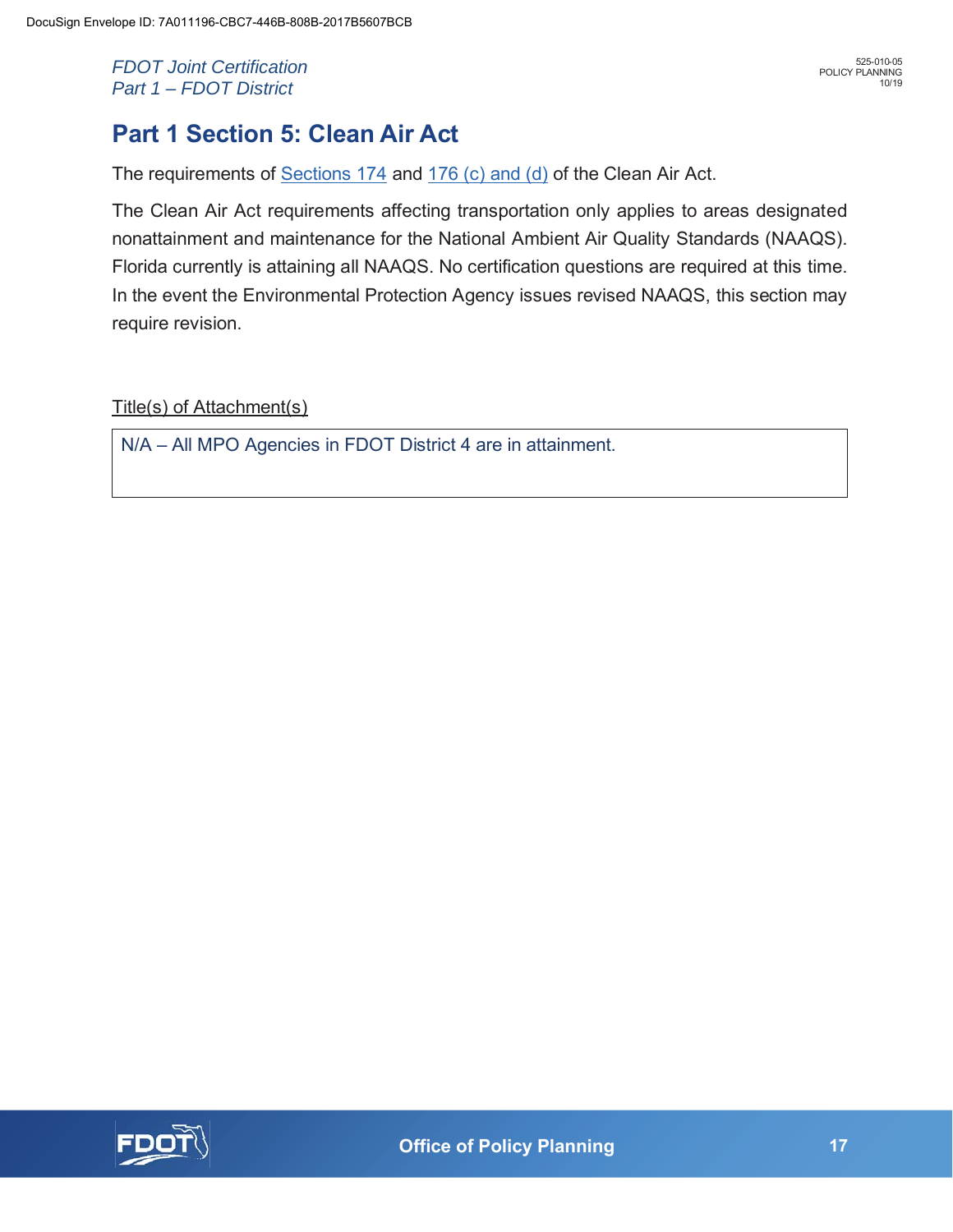## **Part 1 Section 6: Technical Memorandum 19-03: Documentation of FHWA PL and Non-PL Funding**

Did the MPO program all FHWA Planning Funds (PL and non-PL) into the TIP?

| Please Check: Yes ⊠ No |  |  |  |  |
|------------------------|--|--|--|--|
|------------------------|--|--|--|--|

FDOT District Four Notes:

Palm Beach TPA programmed, but did not use, non-PL FHWA Planning Funds in FY 2019/2020.

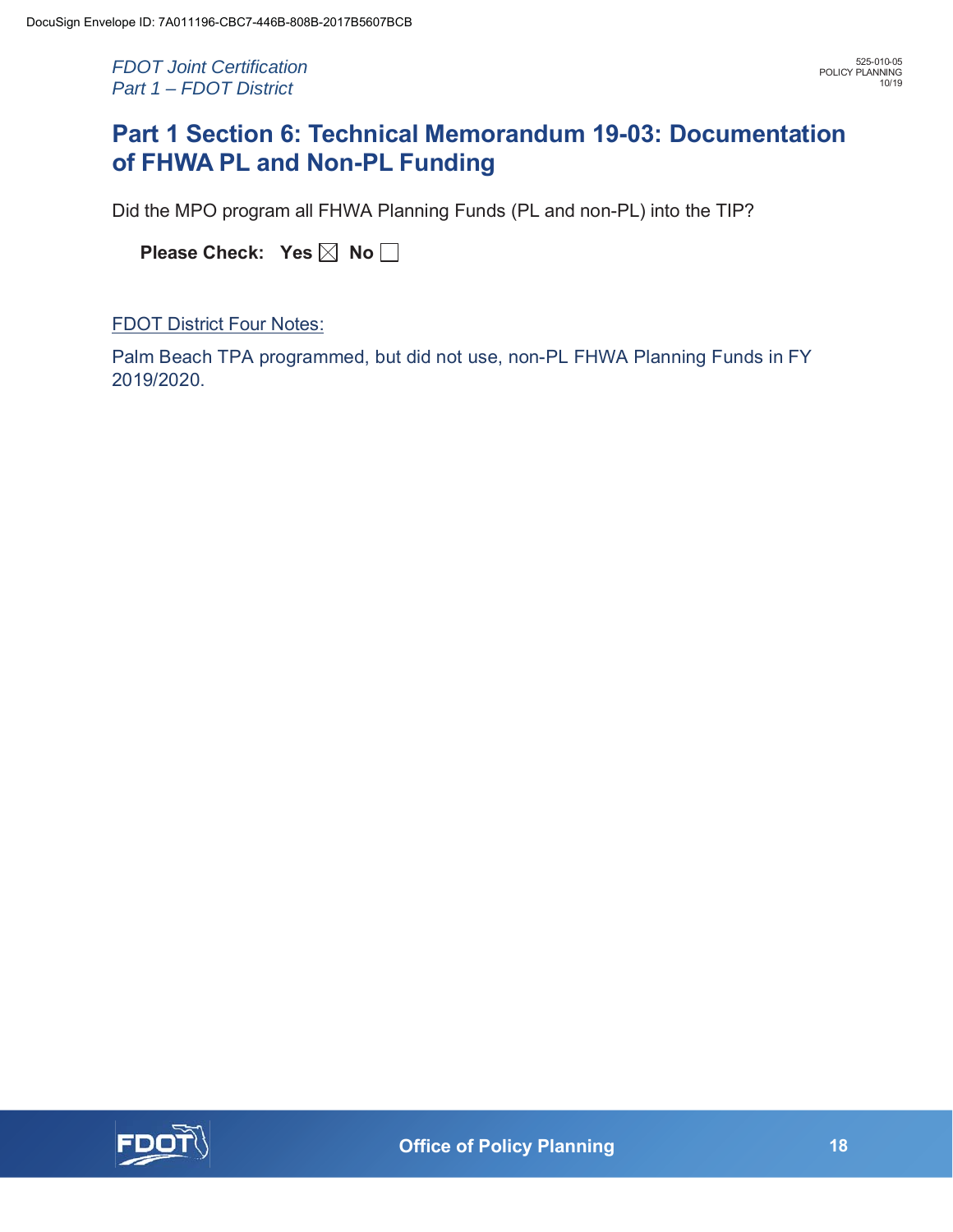## **Part 1 Section 7: District Questions**

The District may ask up to five questions at their own discretion based on experience interacting with the MPO that were not included in the sections above. Please fill in the question, and the response in the blanks below. This section is optional and may cover any topic area of which the District would like more information.

2. Please describe the MPO/TPO/TPA process used to cooperatively develop, coordinate and apply the revenue forecast used to support the implementation of the Long-Range Transportation Plan and its related Cost Feasible Plan. Include a discussion of the sources, agencies and reference documents used. (F.S. 339.175 (7) (b))

**Other Roads Construction & ROW (TPA Projects on State Roads)** 

FDOT provided the "2045 Revenue Forecast Palm Beach TPA/Palm Beach Metropolitan Area" for the TPA to utilize. Table 5 "County Level Capacity Program Estimates" has estimates for "Other Roads Construction & ROW" for the TPA to use in the prioritization of TPA projects on the State Highway System.

TPA staff wanted to reflect the true funding programs and amounts instead of showing the funding lumped into a generalized category. The overall goal was to provide a greater understanding of how projects are funded from the TPA LRTP and the true limitations of the various funding sources.

Based on an analysis of historic obligations, TPA staff noticed the funding projections for "Other Roads Construction & ROW" to be much higher than the actual programmed amounts going towards TPA priority projects over the past few years. Because of the broad category name and the higher than expected projection, TPA staff created its own projection based on historic revenue received.

The TPA assumed the "Other Roads Construction & ROW" to be made up of District Dedicated Revenue (DDR), Primary Highways & Public Transportation Office (DS), and Surface Transportation-Any Area funding. These funding sources made up the bulk of previous and currently programmed TPA Priority Projects. Based on a review of FY 17-24, the final amounts came out to be roughly \$22.8 Million/year (DDR = \$10.62 M, DS = 9.73 M,  $STP-A = 2.53 M$ ).

[Note: FDOT guidance states that 10% of the "Other Roads program" estimates can be used for "off system" roads. TPA staff assumes this to be the Surface Transportation-Any Area funding. As such, the TPA has chosen to show this under its Local Initiatives program to prioritize its use off the state highway system.]

### **TMA and TA Funds (TPA Local Initiatives and Transportation Alternatives)**

Transportation Management Area (TMA) and Transportation Alternatives (TA) projects are taken from FDOT.

### **FDOT Operations and Maintenance**

State Roadway Operations and Maintenance are taken from FDOT. Since O&M projections are provided at the district level, TPA staff assumed a share of the total for the district based on total state owned lane miles in Palm Beach County compared to the district.

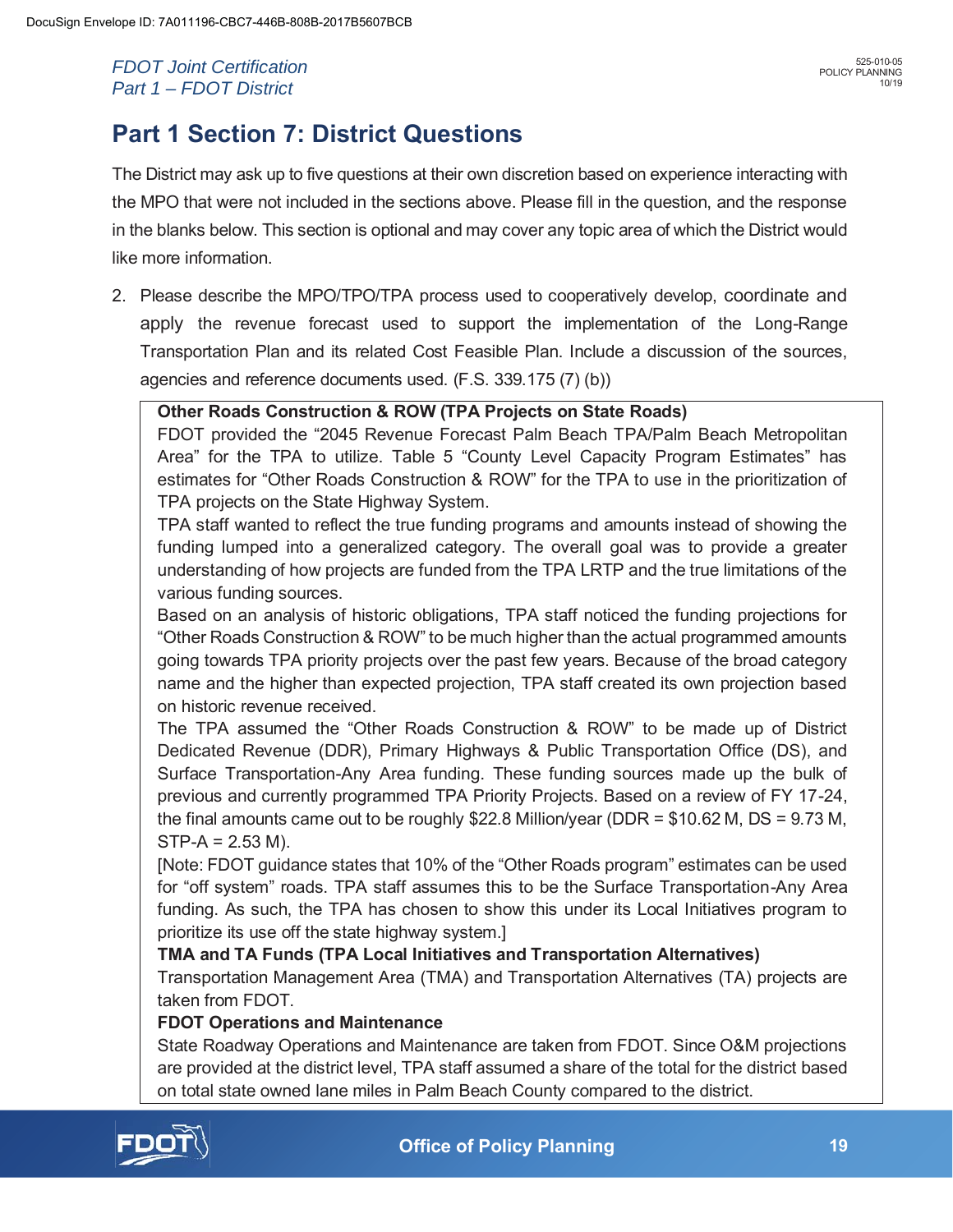#### **Local Funding for Capacity and Operations and Maintenance**

County capacity improvements are taken from two main revenue sources: Impact Fees and Gas Taxes. Impact Fees were forecasted based on development projects and the collection of the impact fee out to the 2045 plan year. Gas taxes are based on gas tax projections provided from the county.

County operations and maintenance was based on County 5-Year Road program as well as projected collections from County revenue resources.

#### **Palm Tran**

The Palm Tran Transit Development Plan (TDP) provides 10-year revenue projects. TPA staff used the numbers as the main basis of the available revenues for Palm Tran. FDOT did provide a transit capacity forecast at the county level, but the sources making up the total were not identified. TPA staff assumes this total is most likely FTA Section 5307, FTA Section 5339, State Block Grant assistance (DPTO and DDR if necessary), and State Transportation Disadvantaged (TD).

The additional local sources are also included based on the TDP.

Sources:

FDOT 2045 Revenue Forecast Palm Beach TPA/Palm Beach Metropolitan Area

FDOT Adopted Work Program snapshots

Palm Tran Transit Development Plan

Palm Beach County 5-Year Road Program

*3. Describe the TPA's process for ensuring consistency of projects between the current Long-Range Transportation Plan (LRTP) / Metropolitan Transportation Plan (MTP) and current Transportation Improvement Plan (TIP). Have there been any instances where this process was unsuccessful? If so, please describe the circumstances involving the inconsistency(ies) and the steps implemented to help prevent a reoccurrence. F.S. 339.175 (8)(b) (6)* 

Timing between update of the FDOT SIS Plan and FDOT Work Program can sometimes throw off the timing phases.

Generally, TPA staff only include projects in the TIP that are first included as line items or programs in the LRTP. Occasionally, FDOT will propose funding for a project on the SIS for inclusion in the 5-year TIP that is not in the adopted LRTP. In those instances, and subject to proposed funding occurring outside the first few years of the TIP, we recommend TPA Board adoption the TIP with direction to FDOT to prepare a requested LRTP amendment to introduce the SIS projects into our LRTP and allow federal aid for them.

Proposed modifications at the I-95/Northlake interchange fell into this category.

Going forward, funding for I-95 managed lanes and/or widening north of Blue Heron Blvd may also fall into this category.

Generally, TPA staff are committed to working collaboratively with FDOT when FDOT seeks federal funding for large capital projects that are not included in the TPA's LRTP.

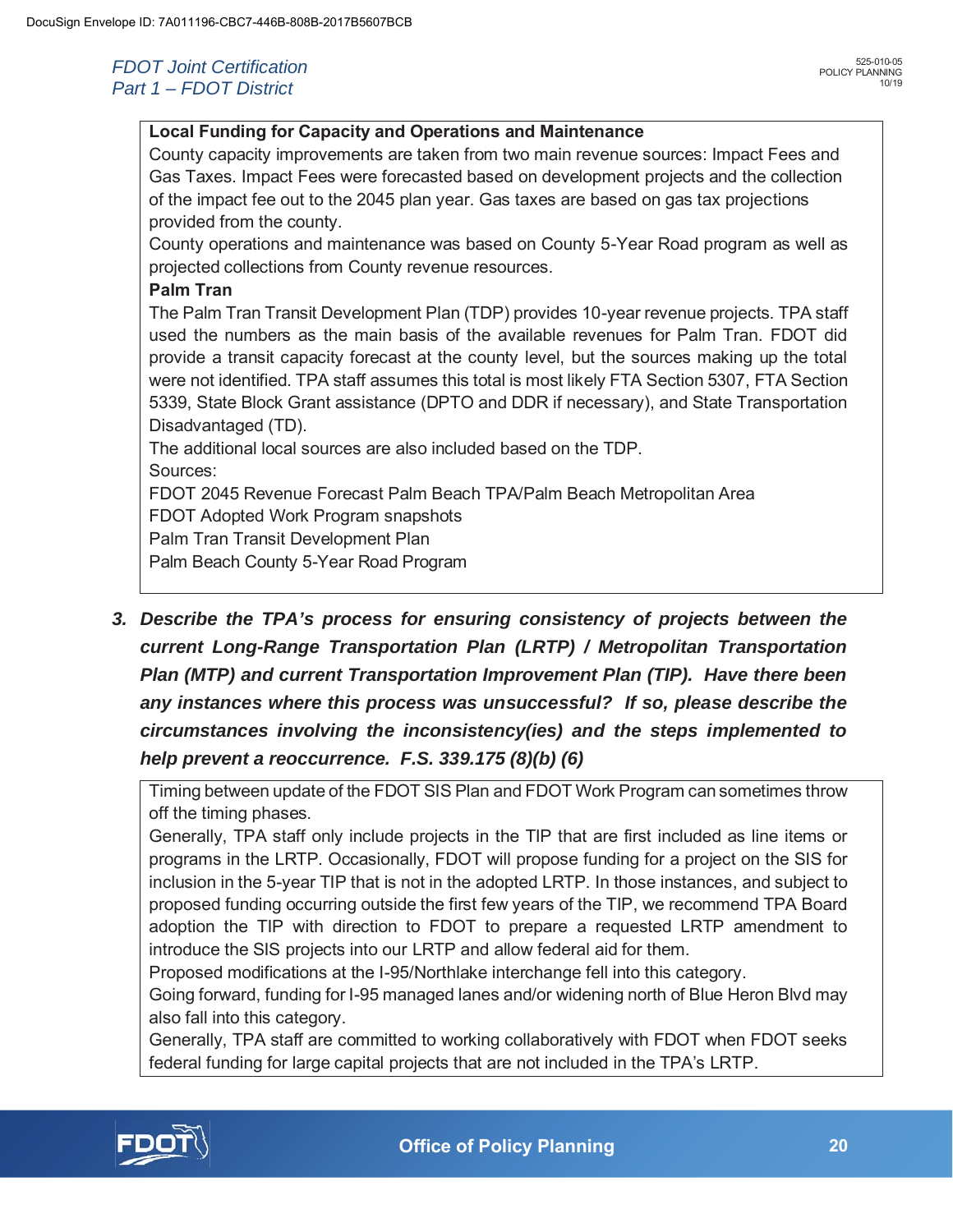4. Please discuss the key stakeholders (individuals, groups, agencies, and other businesses) identified in your Public Participation Plan (PPP) and discuss the outreach events and activities used to seek their participation in the development of the 2045 Long-Range Transportation Plan (LRTP) / Metropolitan Transportation Plan (MTP) and 2019 Transportation Improvement Plan (TIP). Please describe the methods used to inform them of the their opportunities to participate along with copies of the associated collateral (e.g. copies of new paper ads, flyers, posters, screen-captured advertisements, etc) to demonstrate a reasonable opportunity was provided to participate in the development and review of key deliverables used in the transportation planning process. 23 C.F.R. 450.316 (a)

#### **PPP Overview:**

The PPP describes the TPA website as the official form of public notification on page 13. Website features to assist viewers include a font size adjustment and Google Translate. Per the PPP, draft documents are posted online a minimum of 30 days prior to adoption. Proposed amendments are posted online 14 days prior to adoption. Draft documents and public comment opportunities are promoted in various places on the TPA website. These typically include the subject matter page (i.e. LRTP page or TIP page), the home page (PalmBeachTPA.org) and the meetings page (PalmBeachTPA.org/meeting) when agendas are posted in advance of each TPA meeting including those of the Governing Board and advisory committees. Each notice outlines various ways for the public to provide comments including completing an online comment form and speaking at upcoming TPA meetings. Additionally, the TPA promotes these public comment opportunities in issues of the TPA enewsletter and in purchased newspaper display ads and social media when deemed appropriate.

#### **2045 LRTP and Amendment 1:**

Please review the following attachments regarding public input gathered through a survey to inform development of the LRTP; summaries of the many TPA meetings and opportunities throughout the process for the public to ask questions or comment on components as they were considered for adoption; and public comment opportunities for the draft LRTP and Executive Summary documents and for LRTP Amendment 1.

*1. LRTP Public Outreach Survey Overview* 

o *Data collection process, goals and targets, messaging, methods, promotion, outreach, intercept events, results* 

*2. LRTP Public Involvement Chapter 3* 

o *Outreach goals, survey, video, graphics, community presentations, newspaper article promotion of survey, intercept events, survey results and analysis, public workshop open house, timeline of public participation opportunities at TPA meetings throughout the process of LRTP development and adoption* 

*3. LRTP Outreach Coordination Dates* 

o *Includes coordination with agencies and other stakeholder groups* 

*4. LRTP + TIP Online Public Comment Forms and Responses* 



 **21 Office of Policy Planning**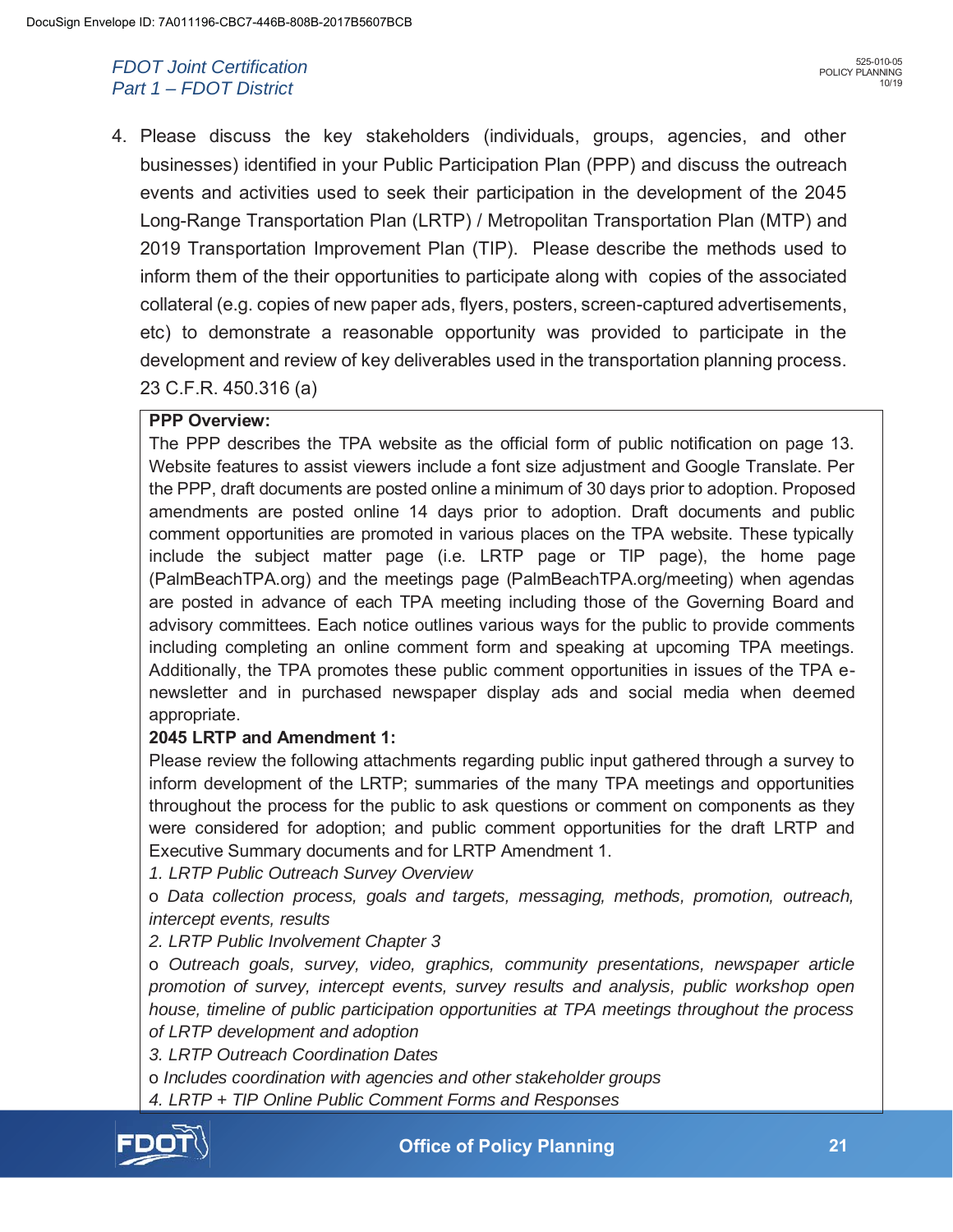*5. LRTP Amendment 1 (amendment was requested by the TPA Board immediately after LRTP adoption on 12/12/2019, and was adopted at the following meeting on 2/20/2020)* o *Newspaper display ads purchased in the Palm Beach Post (2/9/20) and in Spanish in El Latino Semanal (2/14/20). Full newspaper pages and ad proofs are attached for both publications.* 

- o *Stakeholder Letters and Resolutions*
- o *Online Public Comment Forms and Responses (1,200+ Responses)*
- o *Map of addresses of online comments*

Public comment opportunities for the draft LRTP and its components during development were promoted in various issues of the TPA e-newsletter. Click to view the June 14, 2019 issue and click to view the Dec. 9, 2019 issue. Each issue is emailed to approximately 1,600 direct recipients. All issues of the e-newsletter are also posted to the TPA website for additional accessibility and for the availability of language translations using the website's Google Translate feature.

**Metropolitan Transportation Plan:** The TPA survey developed to inform the 2045 LRTP included a few regional travel and demographic questions that were agreed upon with the Broward MPO and Miami-Dade TPO through staff participation in the SEFTC Pubic Participation Subcommittee (PPS). This was done in an attempt to provide some commonality of survey responses to inform the MTP. Through the PPS, a video with regional emphasis was produced by the MTP team to inspire public participation. It was intentionally designed to be flexible to meet each agency's needs during development of the local LRTPs. The TPA used the video to promote participation in its online survey in English or Spanish. The video was posted to the TPA YouTube channel, embedded in the TPA website above links to the survey, and linked in multiple issues of the TPA e-newsletter to motivate the public to take the survey. (Refer to the "LRTP Survey Messaging" slide in the attached *LRTP Public Outreach Survey*  and the "Regional Video" section on page 59 of the *LRTP Public Involvement Chapter 3*.) The PPS has met and discussed how to best support the continuing development of the MTP.

#### **2019 TIP (FY 2020-24):**

In accordance with the PPP, an opportunity to review occasionally updated drafts of the TIP and offer public comments was made available for a minimum of 30 days prior to adoption. In accordance with the PPP, amendments were made available for public review and comment for 14 days prior to adoption.

Public comment opportunities for the draft TIP were promoted in the June 14, 2019 issue of the TPA e-newsletter (click here to view) which was emailed directly to approximately 1,600 recipients. As with all issues of the e-newsletter, it is also posted online for additional accessibility and for available language translations using the website's Google Translate feature.

5. What is the MPO/TPO/TPA process for responding to public comments received during the development of the Long-Range Transportation Plan/Metropolitan Transportation Plan (MTP) and the Transportation Improvement Program (TIP)? Based on your

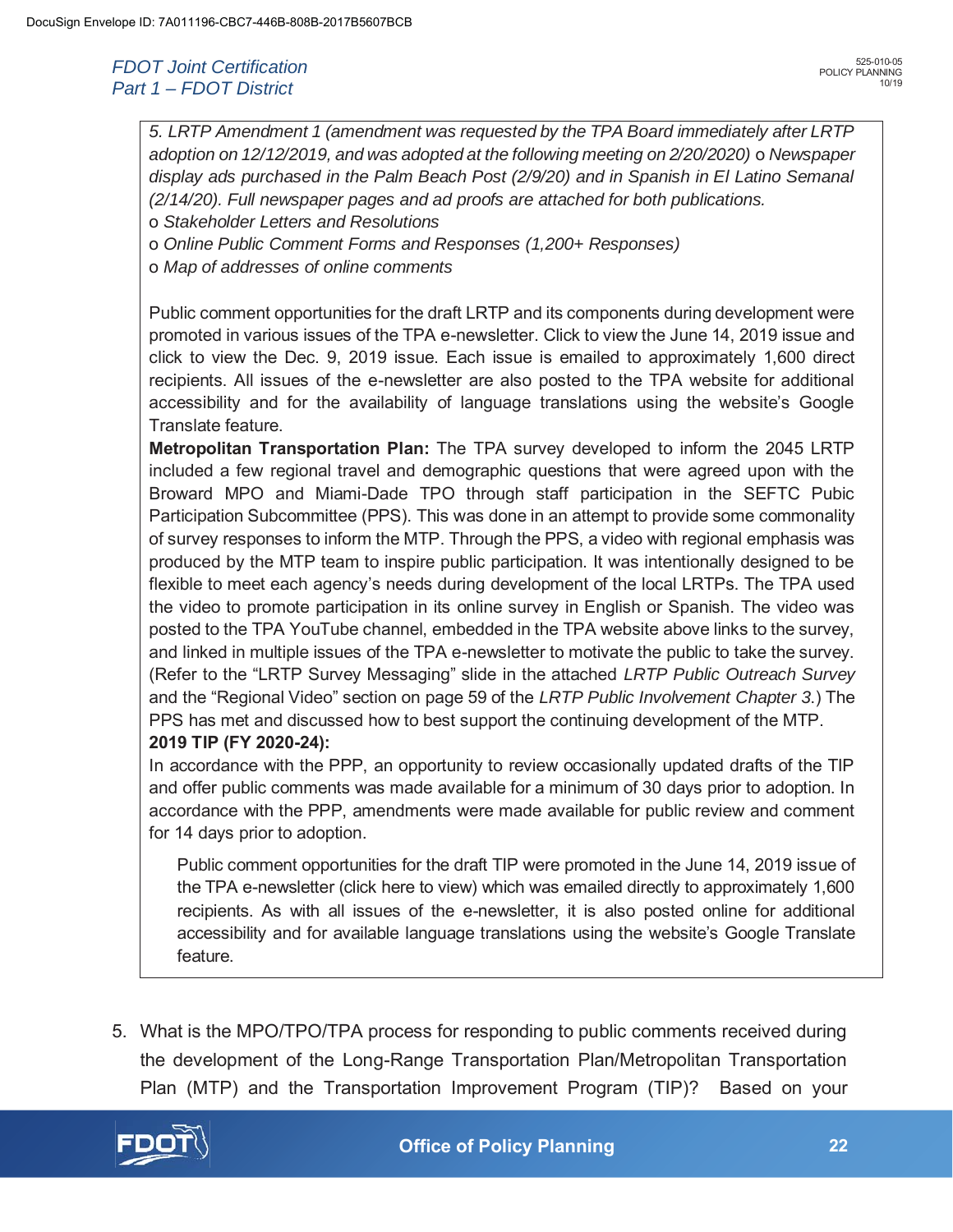process, please summarize the comments received during the development of the 2019 TIP and/or 2045 LRTP/MTP and explain how you received the comments (e.g. orally in a public forum, written comment at an event, etc…) and how you addressed the comments. 23 C.F.R. 450.316 (1) (vi)

#### **2045 LRTP and Amendment 1:**

*Please review the previously described attachments.* 

**LRTP:** Pages 68-69 of the attached *LRTP Public Involvement Chapter 3* describe the various TPA Governing Board and advisory committee meetings where agendas specifically included LRTP related items for information, discussion or action. Each agenda was posted to the website in accordance with the PPP, including opportunities for the public to make comments or ask questions. The TPA process is to consider any comments and respond to questions during the meeting or to provide a prompt follow-up response if information is not readily available. No formal comments were received in response to posted drafts of the LRTP.

**Amendment 1:** The TPA Governing Board took actions to add and remove specific projects at the time of the LRTP adoption on 12/12/2019. As a result. two related projects that would extend SR-7 north to connect to Northlake Blvd. were deleted from the LRTP, after many years of TPA support and full funding through prior TIPs. An amendment to consider adding the SR-7 projects back into the LRTP was immediately proposed. The TPA and local news media (print and online newspapers and TV) widely advertised that amendment in the following ways, prior to its adoption by the TPA Governing Board on 2/20/2020:

 $\Box$  The TPA purchased newspaper display ads promoting the online public comment opportunity and the TPA Board meeting to consider the proposed amendment. A Palm Beach Post display ad was published on Sunday, 2/9/2020. A similar ad, translated into Spanish, was published on 2/14/2020 in a free weekly issue of el Latino Semanal. *(Copies of both ads and the full newspaper pages on which they appeared are included in the attachments.)* 

 $\Box$  TPA staff members attended a public meeting of stakeholders on 2/11/2020 in the community, hosted by the Indian Trail Improvement District. The TPA Ex. Dir. served as a panelist to discuss the process and the public relations manager used four computers to assist attendees with making online comments at the meeting. Approximately 70 people attended the meeting and were provided with flyers that included the TPA website link for the online comment form.

 $\Box$  More than 1,200 online public comment forms were received when the form was deactivated at midnight on 2/18/20, leaving one day for TPA staff to compile and share those comments with Board members prior to the meeting. This overwhelming response demonstrated that the online comment form is a very viable method of communication when the public is motivated to voice opinions on draft documents or proposed amendments. Comments received were summarized in a spreadsheet and distributed to Board Members by email the day before the meeting, along with a map that showed locations of commenters and indicating their positions of support or opposition.

 $\Box$  Letters and resolutions expressing support or opposition from local governments and environmental organizations sent to the TPA were distributed to Board Members by email.

□ Presentations at the TPA Governing Board meeting where Amendment 1 was adopted on 2/20/20 included FDOT presenting about the background and status of the proposed project; the City of West Palm Beach presenting their opposition views; and the Indian Trail Improvement District presenting their support for the proposed project.

 $\Box$  Approximately 150 members of the public attended the TPA Governing Board meeting where Amendment 1 was adopted on 2/20/20. The TPA coordinated a live stream of the meeting on its website and promoted the viewing opportunity on the TPA website and

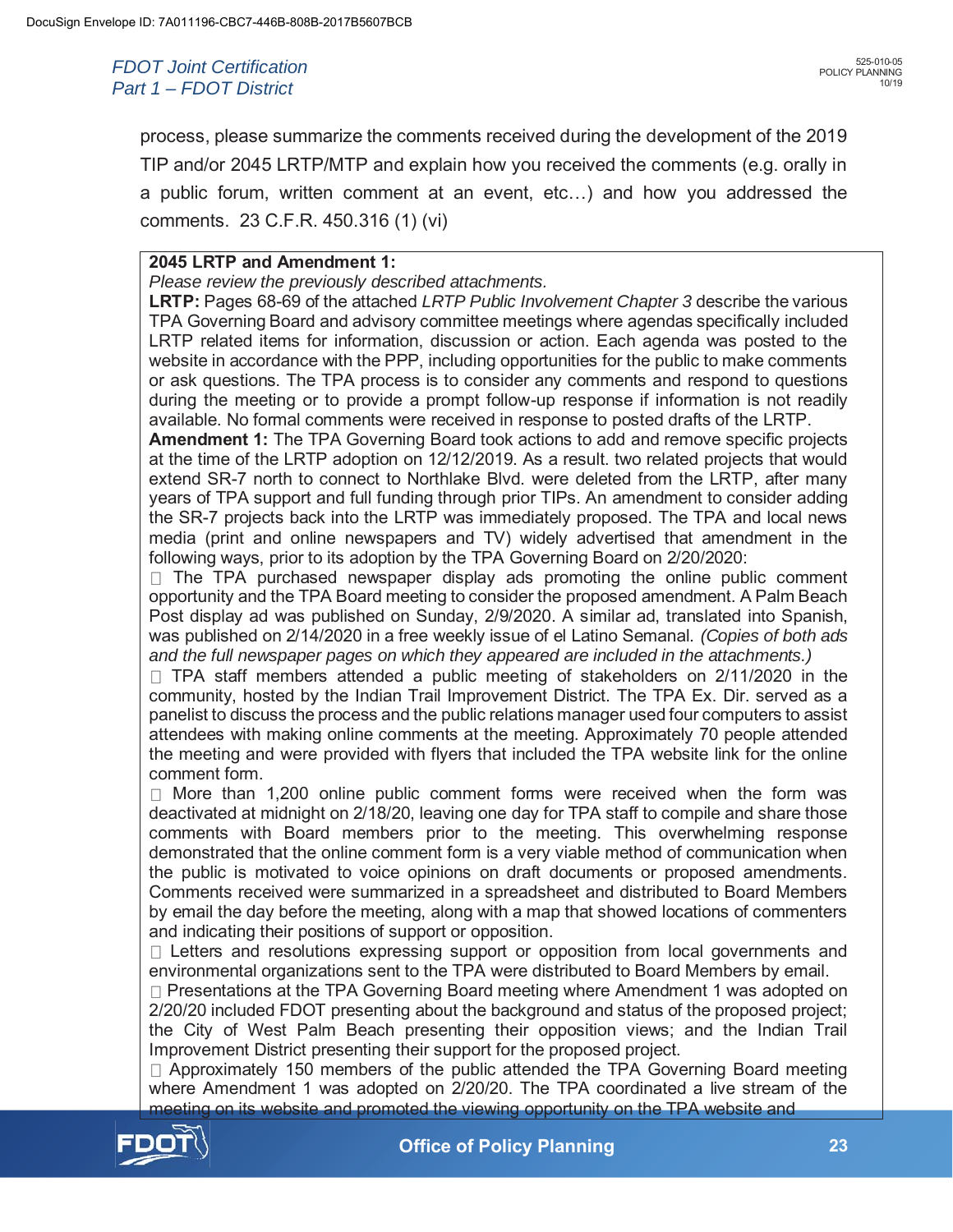three social media platforms. Approximately 60 members of the public used the opportunity to speak on the agenda item during the meeting, and many more attendees completed comment cards to express their opposition or support. Attendees seemed close to equally divided on the issue, which received a large amount of local news coverage prior to the meeting.

**Metropolitan Transportation Plan** -The MTP is currently under development and a draft has not been made available for agency or public review and comment. **2019 TIP (FY 2020-24)** 

A draft TIP Executive Summary was presented as an information item (non-action) on the Board and advisory committee agendas during May 2019. The draft TIP was revised and reposted to the website during the public comment period. A final draft was presented at the June 2019 TPA meetings and was adopted by the Governing Board on June 20, 2019. Each meeting of the advisory committees and the Governing Board during May and June offered opportunities for the public to make comments and ask questions. No online form or written comments were received in response to posted drafts.

6. During the 2045 Long-Range Transportation Plan development process, please discuss instances where agency stakeholders (federal, state, local government and other agencies) had competing and/or conflicting opinions and views, and discuss how these instances were addressed/resolved as part of a continuous, cooperative, and comprehensive long-range planning process. (23 C.F.R. 450.306 (b); 23 C.F.R. 450.104; 23 C.F.R. 450.306 (b))

#### **Strategic Intermodal System (SIS) Cost Feasible Projects**

For the I-95 widenings and managed lanes projects in the 2045 LRTP, the TPA staff noted that updated cost estimates and termini in the I-95 Master Plan differed greatly from the adopted SIS Cost Feasible Plan. FDOT recommended to go with the older SIS Cost Feasible Plan estimates and requested opportunity to propose amendments the TPA's LRTP once the new SIS Cost Feasible Plan is released. TPA staff accepted the FDOT recommendation.

The TPA Board chose to include only PD&E funding for the Southern Blvd (SR-80) [SIS # 3393] capacity project in the TPA 2045 Cost Feasible Plan. Since the project description in the SIS is only "Add highway capacity" and the project would have a significant impact to Palm Beach County, the TPA Board did not feel comfortable endorsing funding for additional phases without PD&E results. FDOT accepted the TPA approach.

#### **Project descriptions in the SIS**

TPA staff requests additional clarity and content in the FDOT proposed description on SIS Cost Feasible projects. For example, "interchange modification" or "add capacity". FDOT recommended to use footnotes for studies where appropriate. The TPA staff decided to go with a parenthesis after the project description outlining the potential scope of work (e.g. "potentially widen X to X lanes").

#### **Locally funded county capacity projects**

The TPA worked with Palm Beach County (the largest roadway owner outside of FDOT for the county) to incorporate their planned long range local capacity projects for reference in the



 **24 Office of Policy Planning**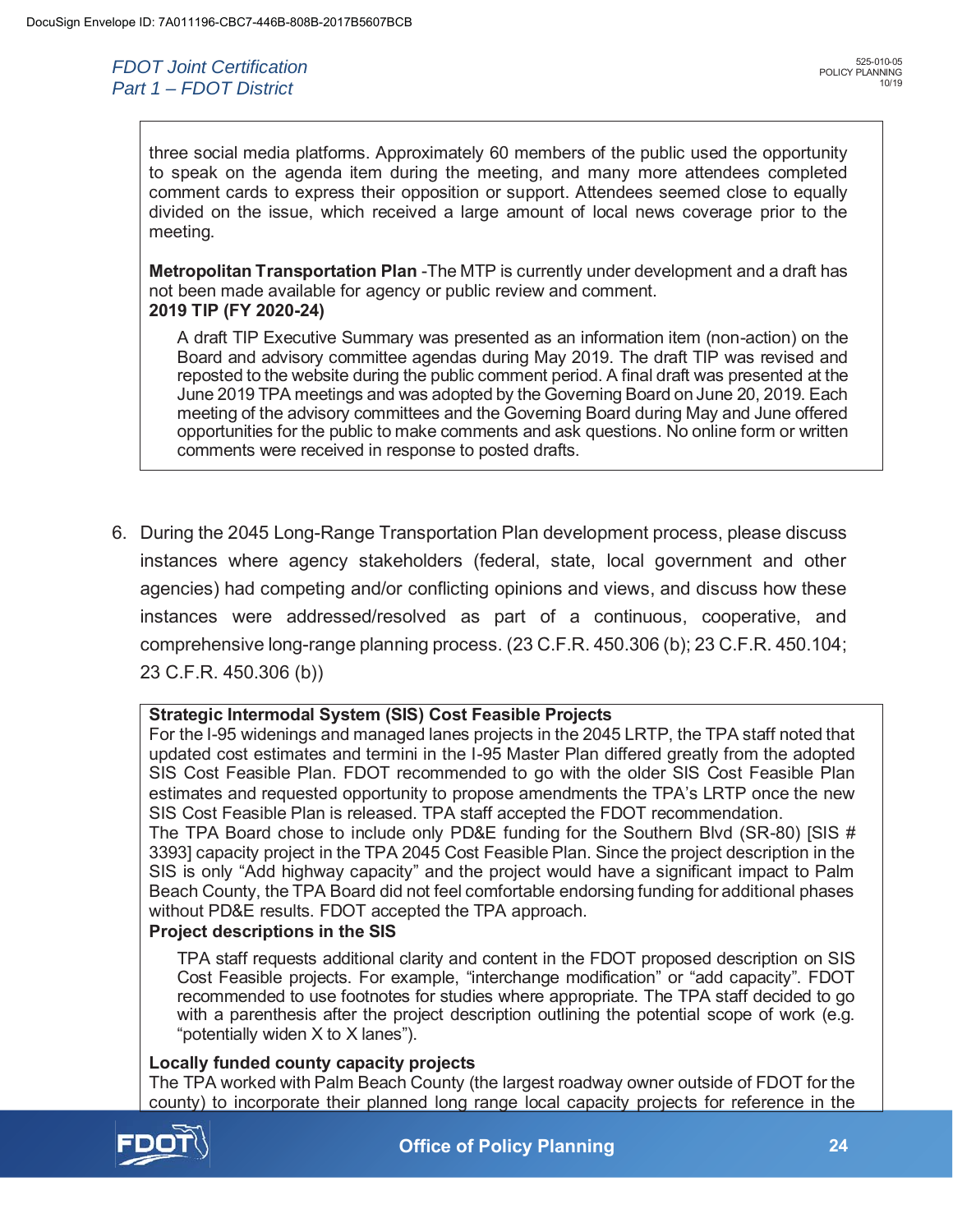TPA's LRTP. However, the initial list of 100+ projects submitted to the TPA were not all supported by municipal members of the TPA because the need for additional capacity was not clearly demonstrated, the projects did not contribute to the goals, objectives, and targets identified in the TPA LRTP, and/or the projects were not consistent with all local comprehensive plans.

The full list of County identified local projects was not adopted into the LRTP. If the county wishes to add a project, they are able to request it through the TPA as an amendment.

Although the projects serve as reference, meaning they do not impact financial constraints nor consume TPA prioritized or approved funding, the TPA felt it vital to use the LRTP as the venue for all impacted stakeholders to discuss major transportation investments within the County.

The late timing of submitting these capacity projects to the TPA led to a rushed discussion of their inclusion/exclusion into the LRTP. At the time of submittal to the TPA, the projects were not yet reviewed by any local municipalities that may have been impacted.

#### **Local funding projections**

Palm Beach County did not support the forecast of Impact Fee revenues included in the 2045 LRTP. These funds are collected and spent by Palm Beach County for roadway capacity projects. Palm Beach County requested the use of a lower total than was consistent with historical collections or projected growth totals. The TPA is continuing the discussion with the County in hopes of developing a consensus projection.

#### **Public Survey**

The TPA developed a public survey to gauge views towards transportation investments. The results of the survey also provided insight on those who took the survey (demographics, zip code, travel mode). Palm Beach County staff expressed concern that the survey was not statistically valid and therefore did not represent the perspective of existing residents, employees and visitors. The TPA will coordinate with partners initially to ensure future surveys create useful data to inform planning decisions.

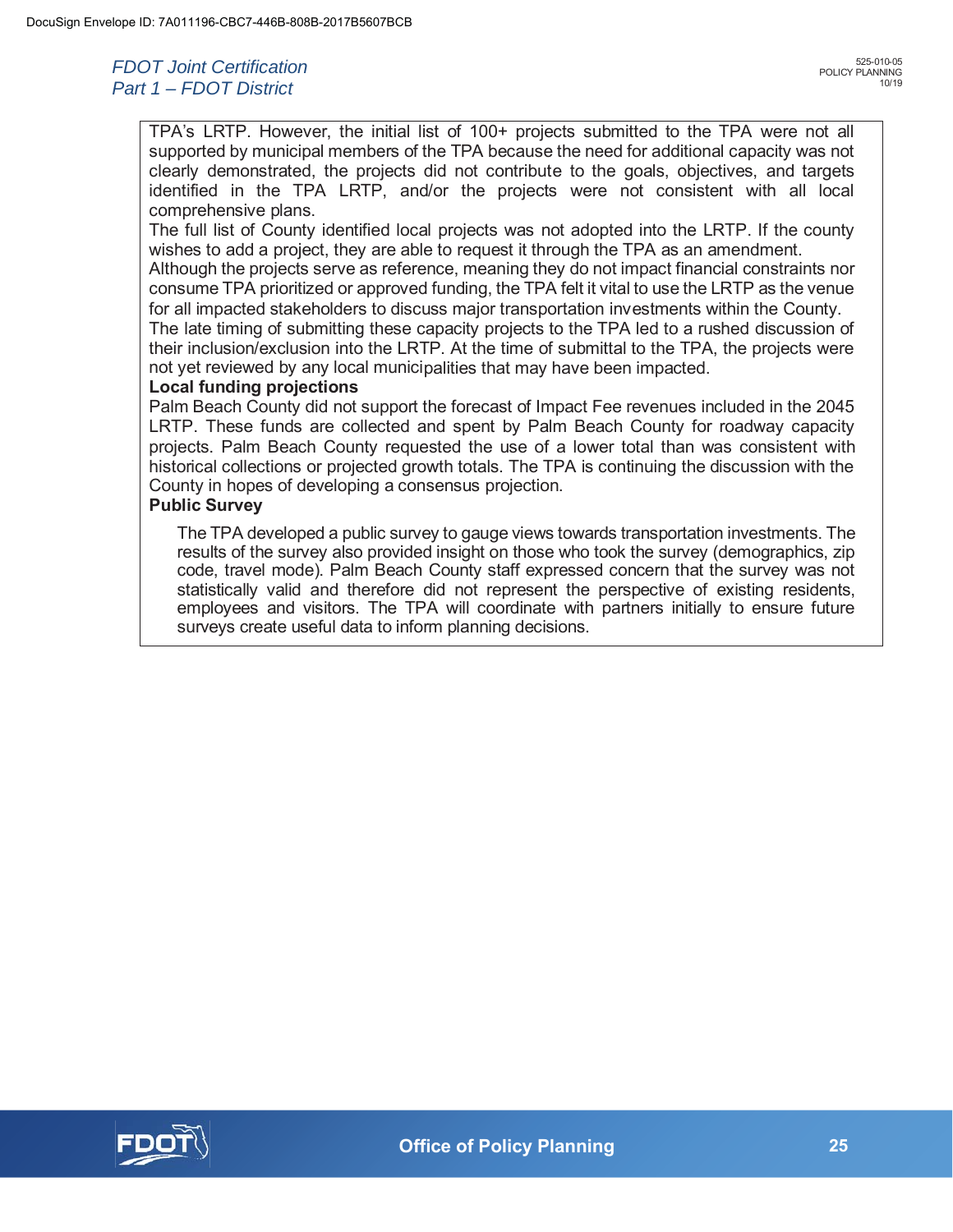## **Part 1 Section 8: Recommendations and Corrective Actions**

Please note that the District shall report the identification of and provide status updates of any corrective action or other issues identified during certification directly to the MPO Board. Once the MPO has resolved the corrective action or issue to the satisfaction of the District, the District shall report the resolution of the corrective action or issue to the MPO Board.

Status of Recommendations and/or Corrective Actions from Prior Certifications

There were no corrective actions from the prior certification.

### Recommendations

In collaboration with the Palm Beach TPA Staff, FDOT District 4 offers the following recommendations resulting from the 2019 Joint Certification Process:

- **Invoicing:** Based on the calendar year 2020 invoice submissions, it is recommended that the TPA review the Agency's invoice submittal policies and procedures to ensure timely submittal within 90 days of the final invoice period date.
- **Long Range Transportation Plan Adoption:** A recommendation is made to the TPA to review the Agency's LRTP development policies and procedures. Further recommendation, based on collaborative discussion with the TPA, includes establishing firm intermediate deadlines during the LRTP development process, well in-advance of the scheduled adoption date, that tie to milestone elements of the plan development (e.g. revenue forecasting, needs plan development, and cost feasible plan development). It is recommended that the TPA seek corresponding element endorsements by advisory committees and the Governing Board at each milestone, and that projects are not endorsed on an individual basis.
- **<u>Stakeholder Engagement:</u>** A recommendation is made to the TPA that the Agency should establish a pre-determined process to ensure that cost feasible projects included in core planning documents are based on stakeholder consensus, necessary under a continuing, comprehensive, and cooperative (3C) process. In such cases that the Agency identifies a potential impasse preventing consensus on individual projects prior to completion of core planning document milestone(s),

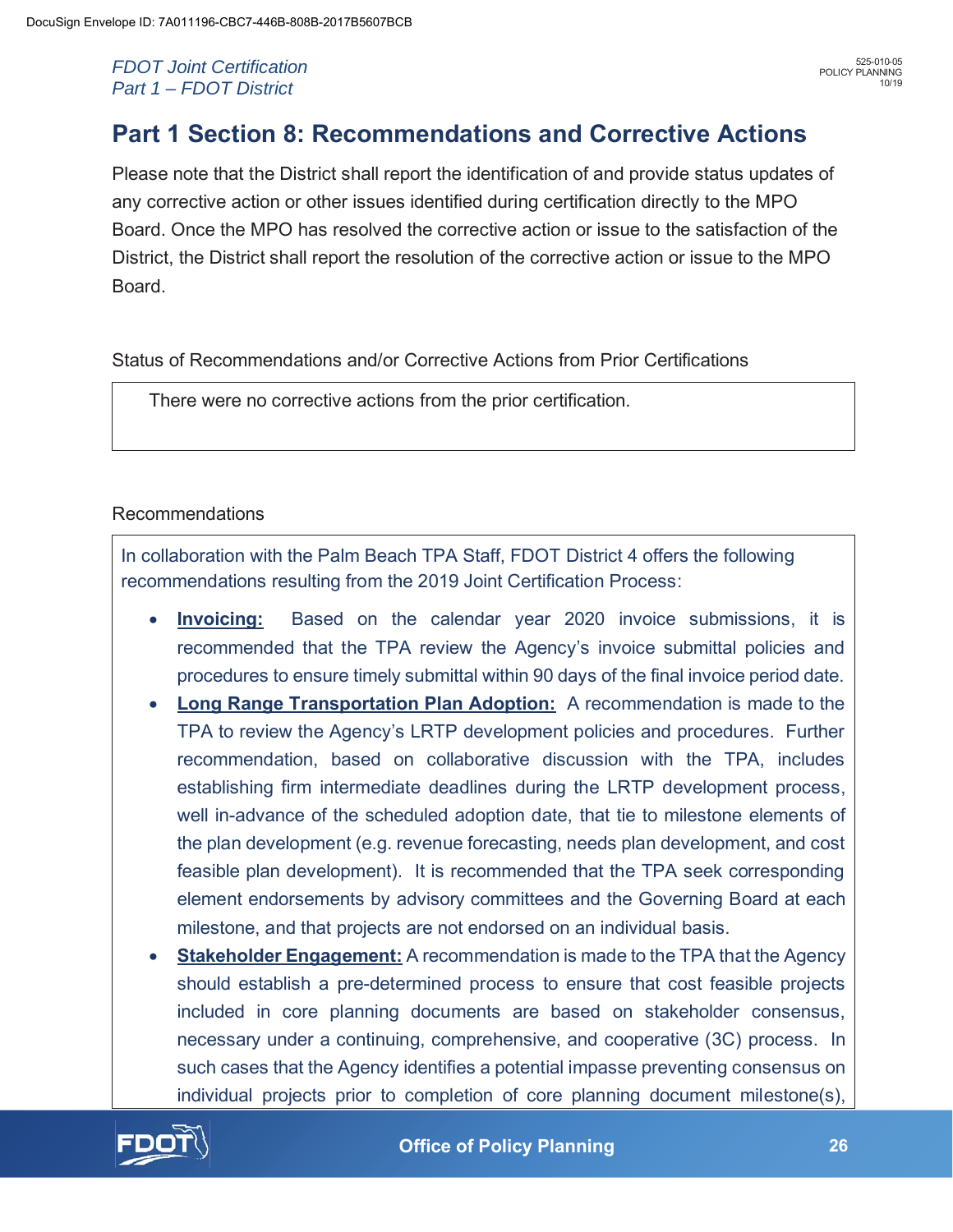FDOT District 4 recommends the TPA follow this pre-determined process intended to resolve conflict by addressing or mitigating stakeholder concerns, but without delaying timely document adoption.

- x **TIP/LRTP Maintenance:** A recommendation is made that the TPA establish contingency plans designed to address federally funded work that becomes delayed or "frozen."
- **S. 339.175(7) and S. 339.175(8), F.S.** It is recommended that the TPA evaluate and pursue additional efforts to improve consistency with local agency comprehensive plans during the planning process(es). These efforts are identified as enhanced collaboration on development of socioeconomic data projections, and development of local funding projections, through increased technical stakeholder engagement (e.g. as suggested by TPA staff, (1) Include developing an employment allocation methodology in conjunction with Palm Beach County Planning and Zoning staff that better relates population allocations to Traffic Analysis Zones; (2) Pursue development of an agreed methodology for projection of local Transportation funds reflected in planning documents).

### Corrective Actions

There are no corrective actions in this certification.

## **Part 1 Section 9: Attachments**

Please attach any documents required from the sections above or other certification related documents here or through the MPO Document Portal. Link to MPO Joint Certification Statements and Assurances (year 1) or MPO Joint Certification Statement (year 2).

Title(s) and Date(s) of Attachment(s) in the MPO Document Portal

There are no attachments to this certification.

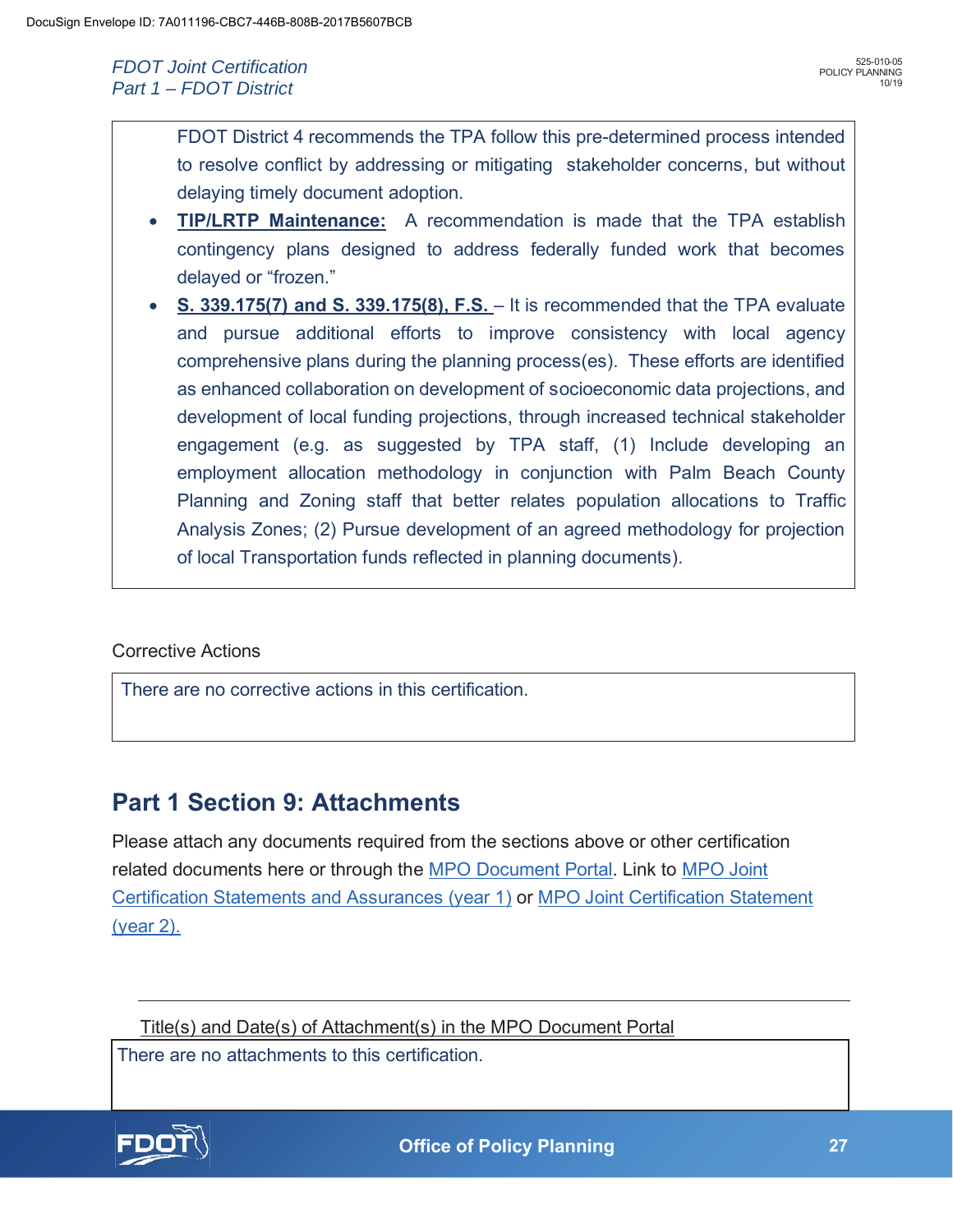FLORIDA DEPARTMENT OF TRANSPORTATION **MPO JOINT CERTIFICATION Part 2 – MPO** 

525-010-05b POLICY PLANNING 11/17



**Palm Beach TPA** 

**Joint Certification – CY 2019** 

**January 24, 2020** 

Part 2 - MPO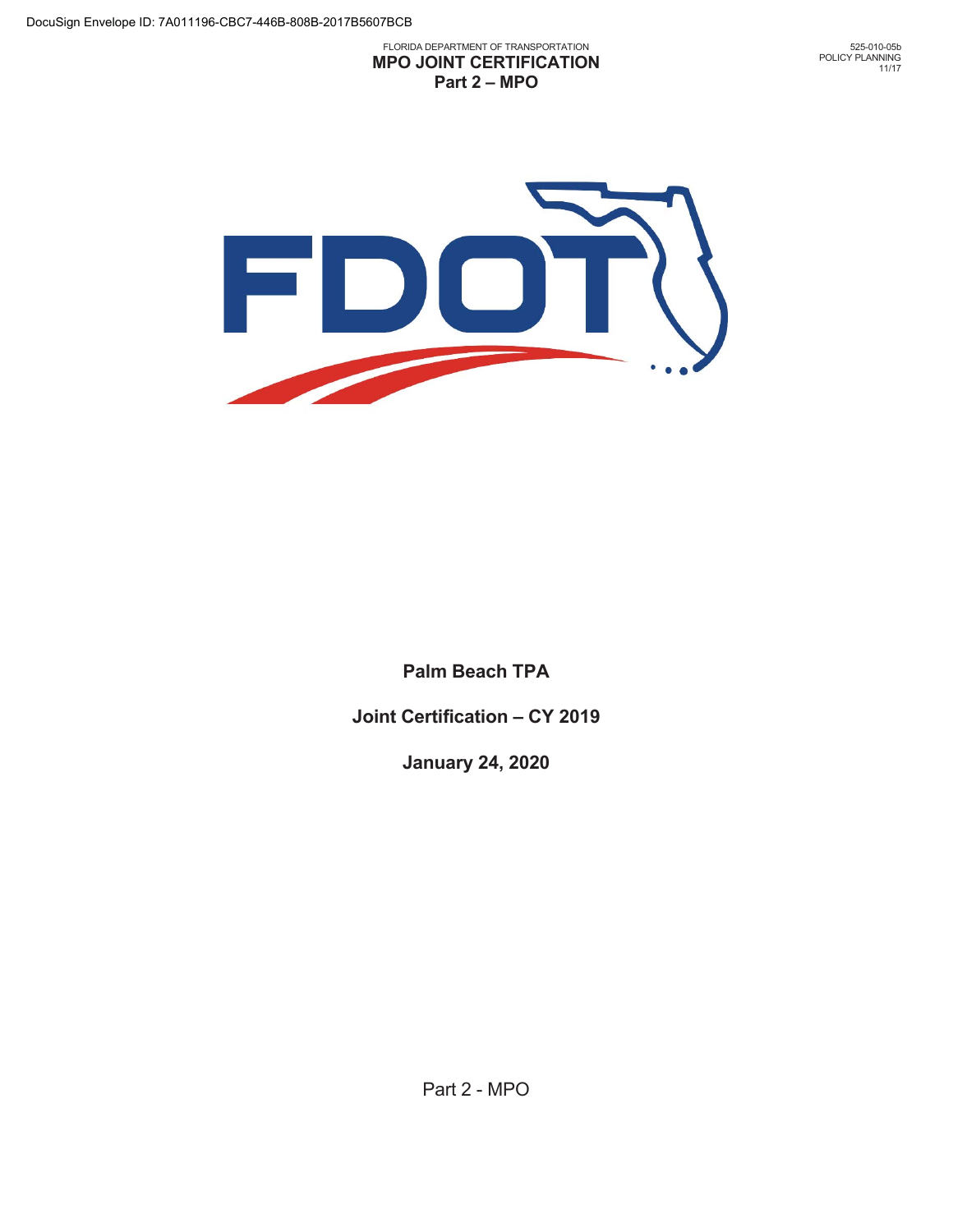## **Contents**

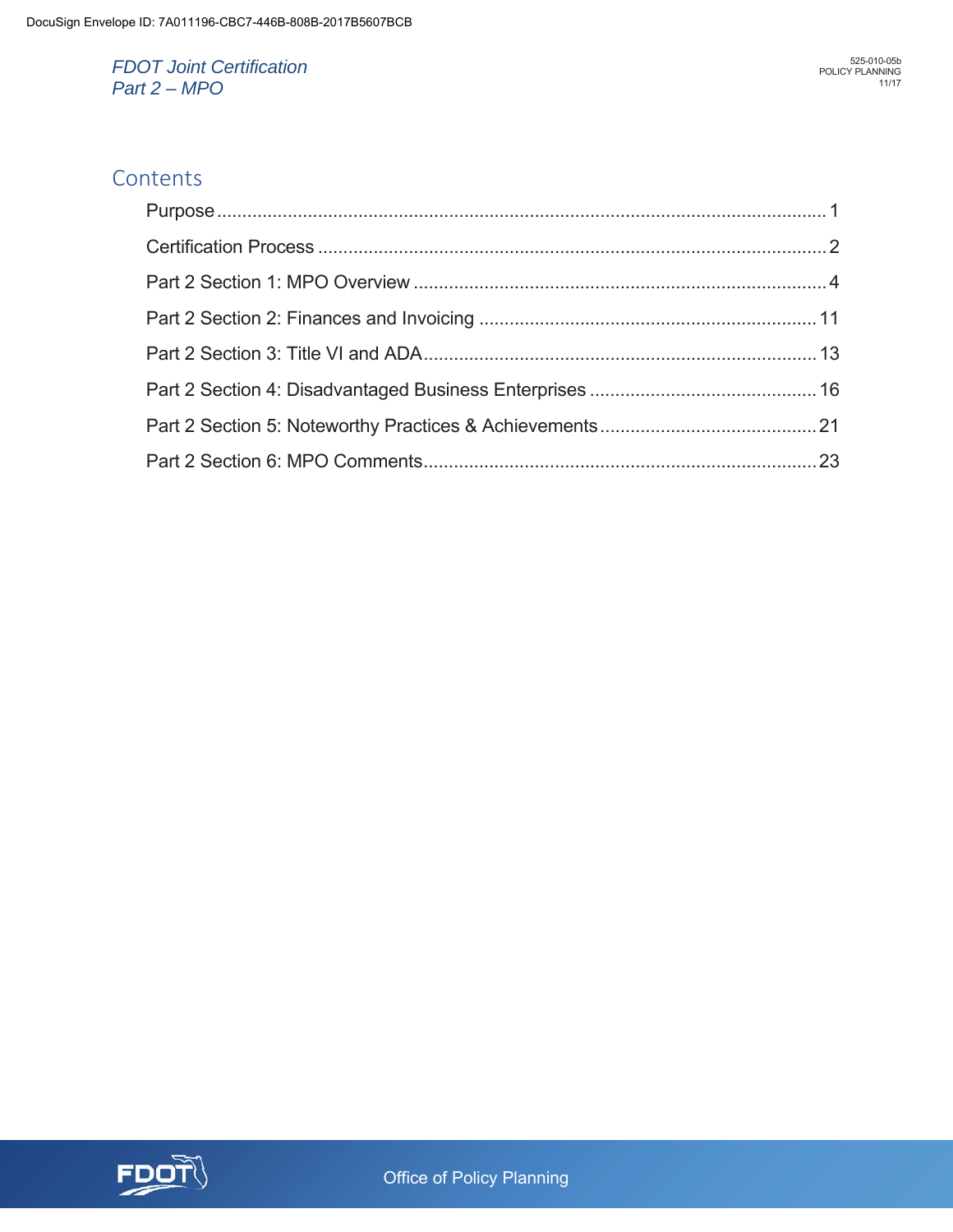# **Purpose**

Each year, the District and the MPO must jointly certify the metropolitan transportation planning process as described in 23 C.F.R. §450.336. The joint certification begins in January. This allows time to incorporate recommended changes into the Draft Unified Planning Work Program (UPWP). The District and the MPO create a joint certification package that includes a summary of noteworthy achievements by the MPO and, if applicable, a list of any recommendations and/or corrective actions.

The certification package and statement must be submitted to Central Office, Office of Policy Planning (OPP) no later than June 1.

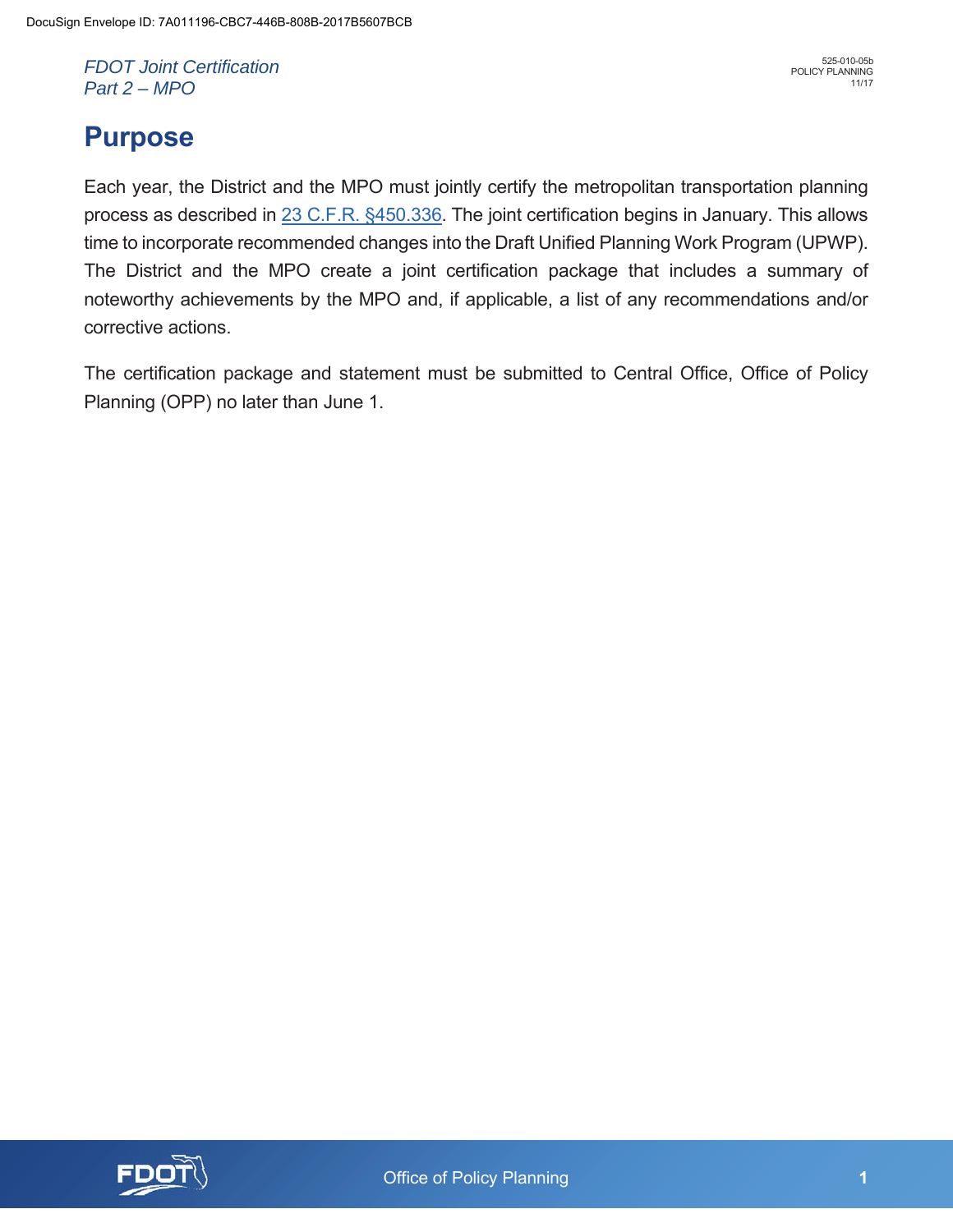# **Certification Process**

Please read and answer each question using the checkboxes to provide a "yes" or "no." Below each set of checkboxes is a box where an explanation for each answer is to be inserted. The explanation given must be in adequate detail to explain the question.

FDOT's MPO Joint Certification Statements and Assurances document must accompany the completed Certification report. Please use the electronic form fields to fill out the Statements and Assurances document. Once all the appropriate parties sign the Statements and Assurances, scan it and email it with this completed Certification Document to your District MPO Liaison.

Please note that the District shall report the identification of, and provide status updates of any corrective action or other issues identified during certification directly to the MPO Board. Once the MPO has resolved the corrective action or issue to the satisfaction of the District, the District shall report the resolution of the corrective action or issue to the MPO Board.

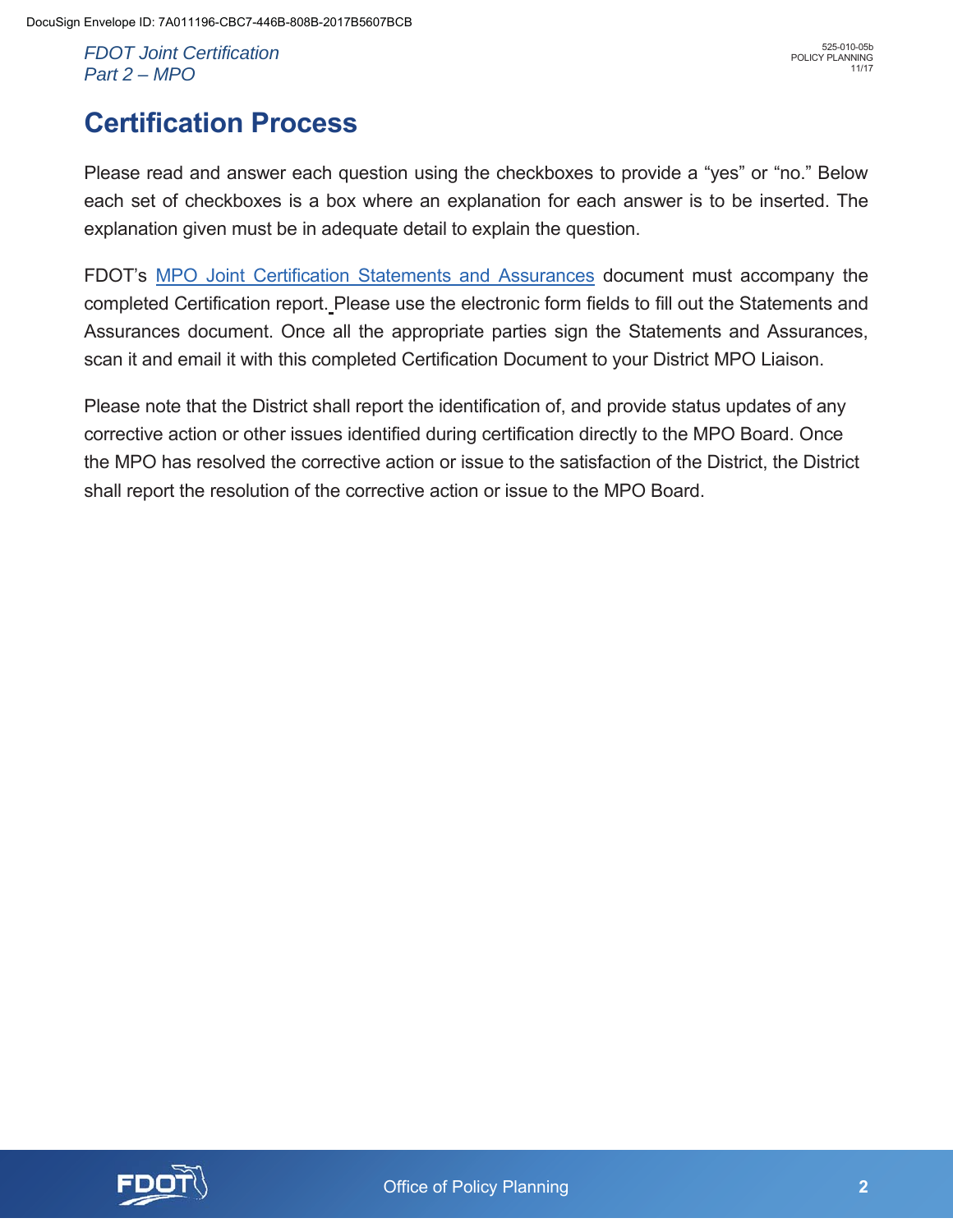# **Part 2**

Part 2 of the Joint Certification is to be completed by the MPO.

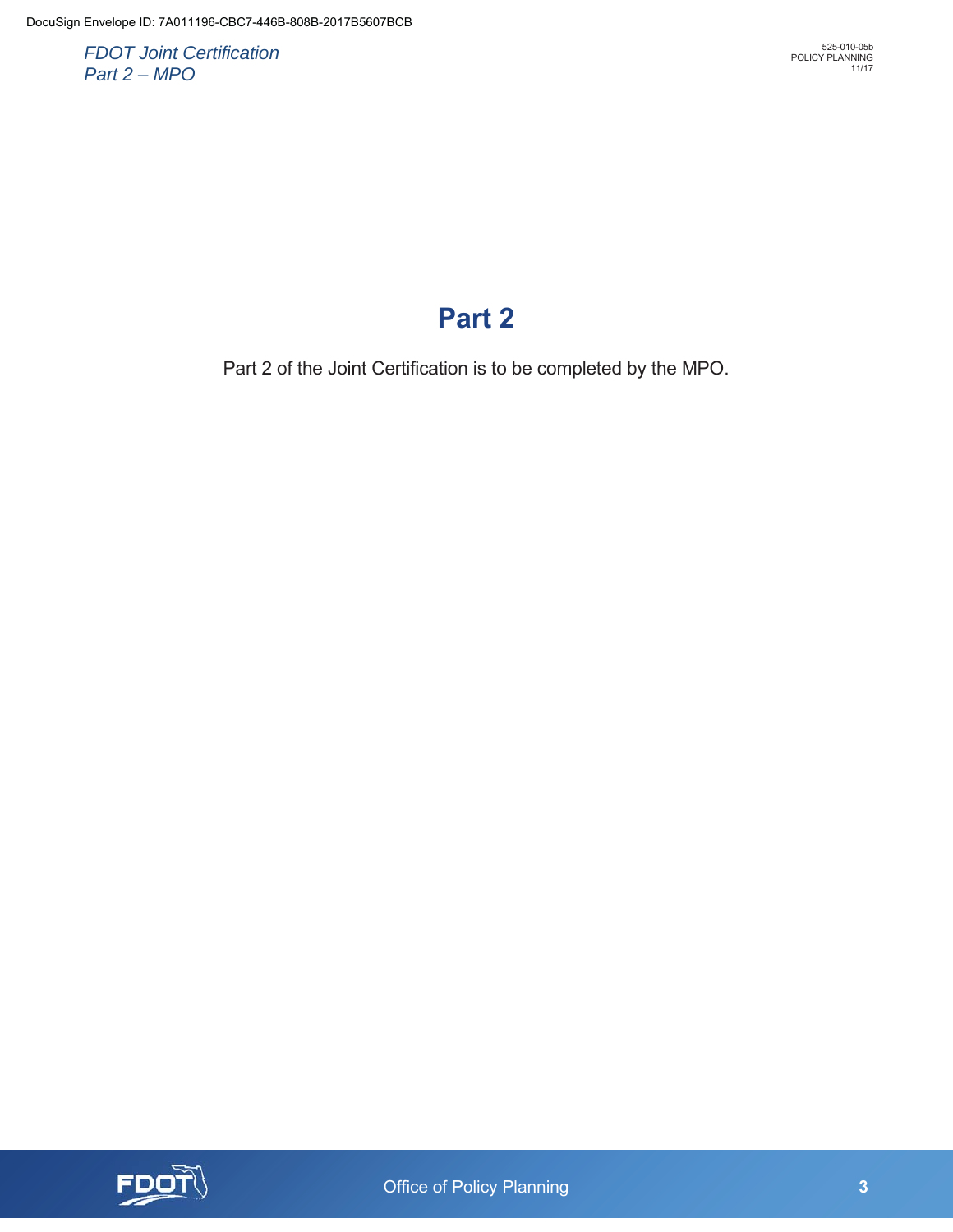# **Part 2 Section 1: MPO Overview**

1. Does the MPO have up-to-date agreements such as the interlocal agreement that creates the MPO, the intergovernmental coordination and review agreement; and any other applicable agreements? Please list all agreements and dates that they need to be readopted.

## **Please Check: Yes ⊠ No** □

The Palm Beach MPO, doing business as the Palm Beach Transportation Planning Agency (TPA), is created by an Interlocal Agreement between FDOT and all member local governments. The Agreement was executed on October 9, 2015. This document does not require readoption.

The TPA has an Intergovernmental Coordination and Review and Public Transportation Agreement with FDOT, the Treasure Coast Regional Planning Council (TCRPC), the South Florida Regional Transportation Authority (SFRTA), the Port of Palm Beach and Palm Beach County. The Agreement was executed on April 21, 2008. This document does not require readoption.

The TPA's current MPO Agreement (FHWA planning funds) is dated June 14, 2018 and expires June 30, 2020.

The TPA's current Public Transportation Joint Participation Agreement (FY 16-18 FTA planning funds) is dated October 1, 2015 and expires September 30, 2020.

The TPA's current Public Transportation Grant Agreement (FY 19-20 FTA planning funds) is dated April 1, 2019 and expires December 31, 2020.

The TPA's current Transportation Disadvantaged Planning Grant Agreement (FY 20 planning funds) is dated July 1, 2019 and covers the period from July 1, 2019 to June 30, 2020.

The TPA's Interlocal Agreement for Staff and Services with Palm Beach County was originally executed on March 12, 2013, amended on April 10, 2018, amended again on October 22, 2019 and was terminated on January 31, 2020.

The Interlocal Agreement creating the Southeast Florida Transportation Council (SEFTC) is dated January 9, 2006, has been amended twice, and automatically renews every five years.

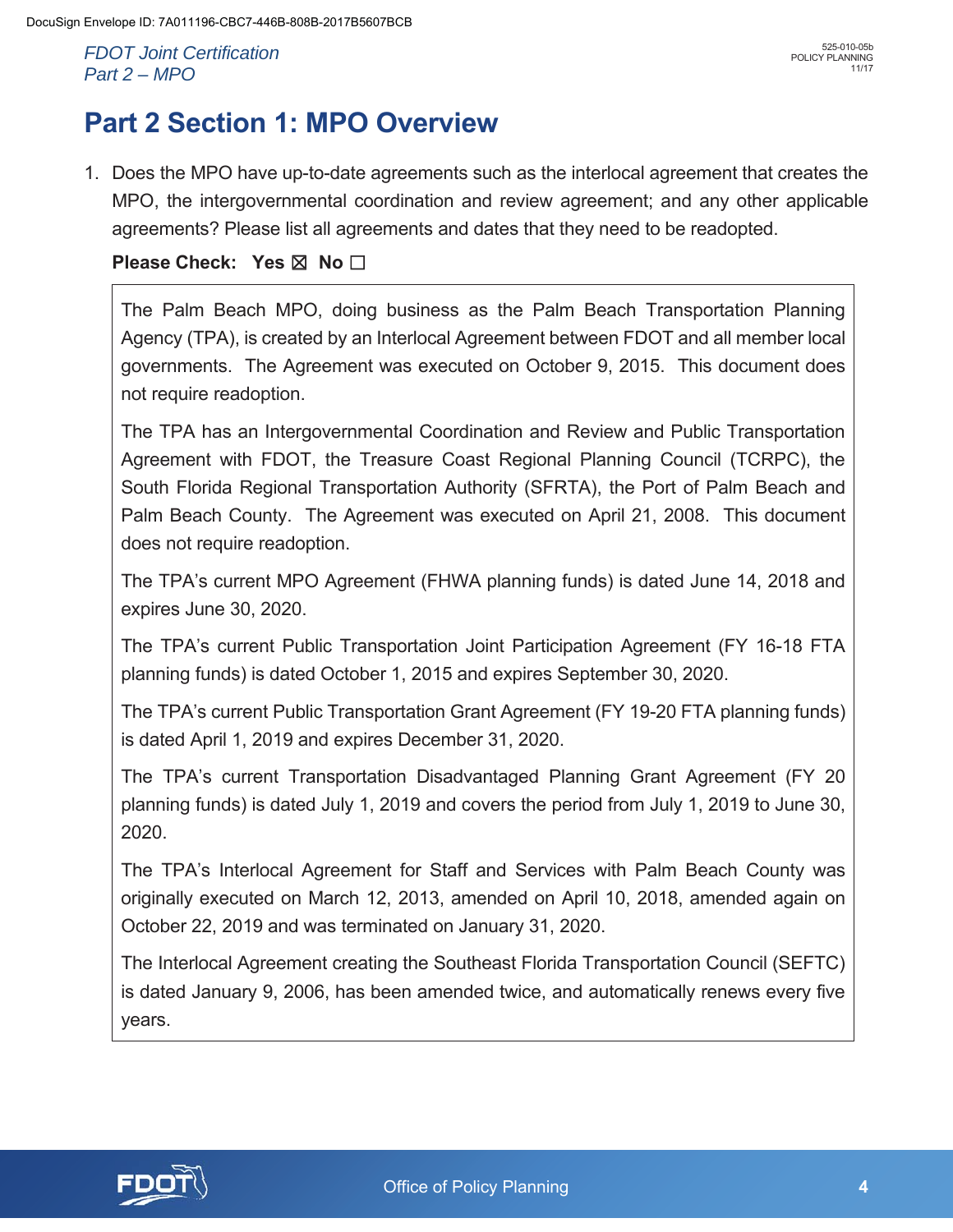The Memorandum of Understanding between Broward MPO, Miami-Dade TPO, Palm Beach TPA, and FDOT Districts 4 & 6 for Coordination of Southeast Regional Planning Model related activities is dated October 4, 2019 and expires December 31, 2024.

2. Does the MPO coordinate the planning of projects that cross MPO boundaries with the other MPO(s)?

## **Please Check: Yes ⊠ No** □

The TPA coordinates the planning of projects that cross the southern county boundary with the Broward MPO and the Miami-Dade TPO through the South Florida Transportation Council (SEFTC). The SEFTC Interlocal Agreement was executed on January 9, 2006 and amended on April 30, 2009 and July 14, 2011. Additionally, the TPA coordinates with the Martin County MPO, St. Lucie TPO and the Indian River MPO on transportation projects that cross the northern county boundary and with the Heartland Regional TPO on projects that cross the western county boundary.

The TPA is a funding partner for the Southeast Regional Planning Model (SERPM) update that is being administered by FDOT and the update to the regional Long Range Plan that is being administered by the Broward MPO. TPA staff actively participates in the development and coordination of these efforts.

3. How does the MPOs planning process consider the 10 Planning Factors?

## **Please Check: Yes ⊠ No** □

As outlined in the TPA's UPWP, the 10 planning factors are considered in the planning process. These factors are to:

- 1. Support the economic vitality of the metropolitan area, especially by enabling global competitiveness, productivity, and efficiency; UPWP Task 5-D Coordinate with local economic boards and Chambers of Commerce to identify travel and tourism infrastructure needs.
- 2. Increase the safety of the transportation system for motorized and non-motorized users; UPWP Task 2-D Plan the non-motorized transportation system including: updates to the bike master plan, protected bicycle network plan, bikeshare plan, bicycle/pedestrian county program; Task 2-G Conduct corridor studies to evaluate

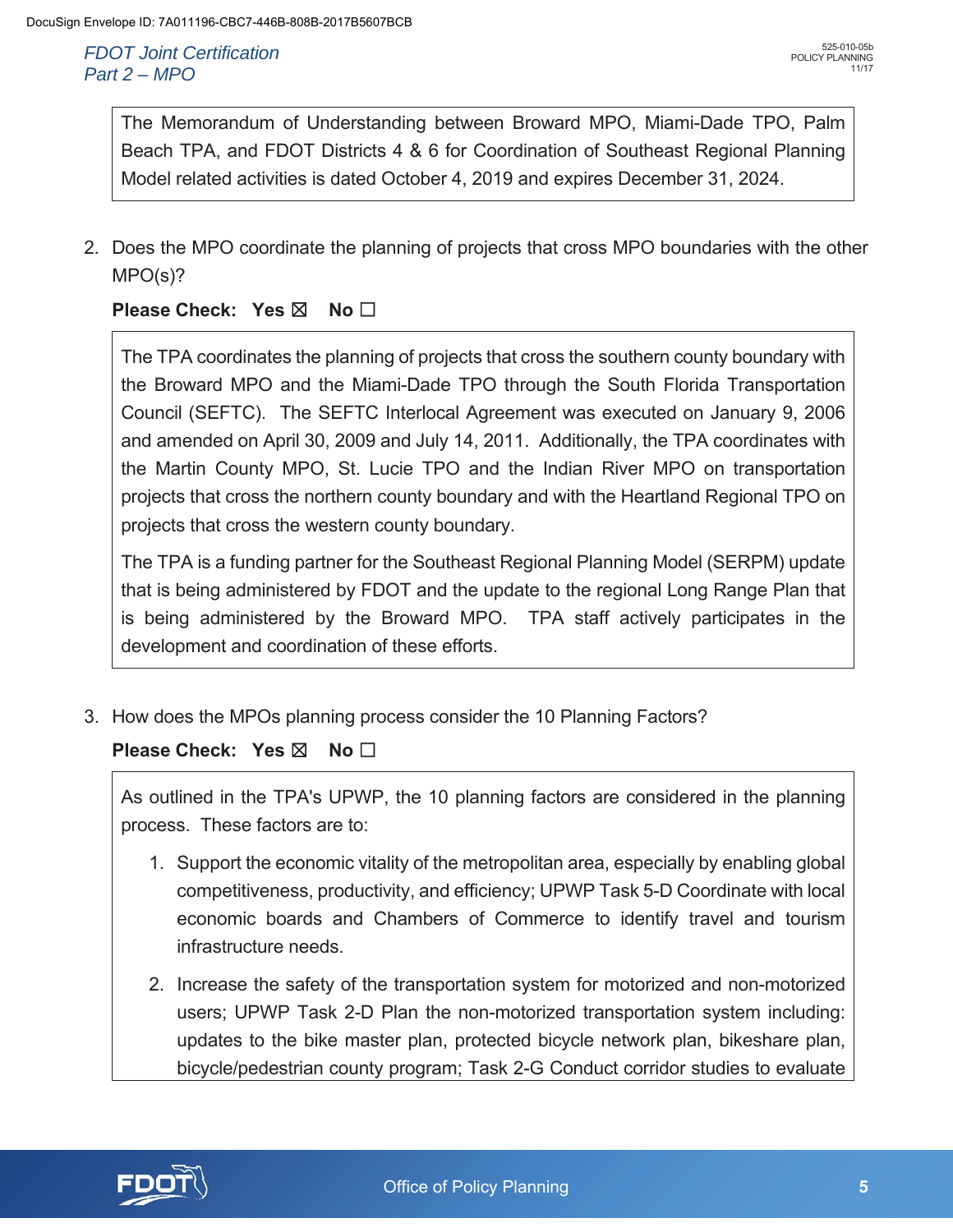safety and identify complete street infrastructure investment opportunities and health impact assessments.

- 3. Increase the security of the transportation system for motorized and non-motorized users; UPWP Task 2-B Plan the fixed route transit system, including TDP updates for Palm Tran and SFRTA, Tri-Rail service expansions, transit amenities and security, evaluation of access to transit hubs, analysis of rail crossing safety and quiet zone eligibility.
- 4. Increase the accessibility and mobility of people and for freight; UPWP Task 2-B Plan the fixed route transit system, including TDP updates for Palm Tran and SFRTA, Tri-Rail service expansions, transit amenities and security, evaluation of access to transit hubs, analysis of rail crossing safety and quiet zone eligibility; Task 2-C Plan the Transportation Disadvantaged (TD) Paratransit system…; Task 2-D Plan the non-motorized transportation system including: updates to the bike master plan, protected bicycle network plan, bikeshare plan, bicycle/pedestrian county program; Task 2-H Update the freight system plan, including the regional plan…; Task 2-K Plan for and coordinate with the Glades communities on freight, bike/pedestrian and commuter movements.
- 5. Protect and enhance the environment, promote energy conservation, improve quality of life, and promote consistency between transportation improvements and state and local planned growth and economic development patterns; UPWP Task 4-D Update the Congestion Management Process (CMP) Report Card to evaluate LRTP goals and objectives and identify potential projects for funding in the TIP.
- 6. Enhance the integration and connectivity of the transportation system, across and between modes for people and freight; UPWP Task 2-B Plan the fixed route transit system, including TDP updates for Palm Tran and SFRTA, Tri-Rail service expansions, transit amenities and security, evaluation of access to transit hubs, analysis of rail crossing safety and quiet zone eligibility; Task 2-C Plan the Transportation Disadvantaged (TD) Paratransit system…; Task 2-D Plan the nonmotorized transportation system including: updates to the bike master plan, protected bicycle network plan, bikeshare plan, bicycle/pedestrian county program; Task 2-H Update the freight system plan, including the regional plan…; Task 2-K Plan for and coordinate with the Glades communities on freight, bike/pedestrian and commuter movements.

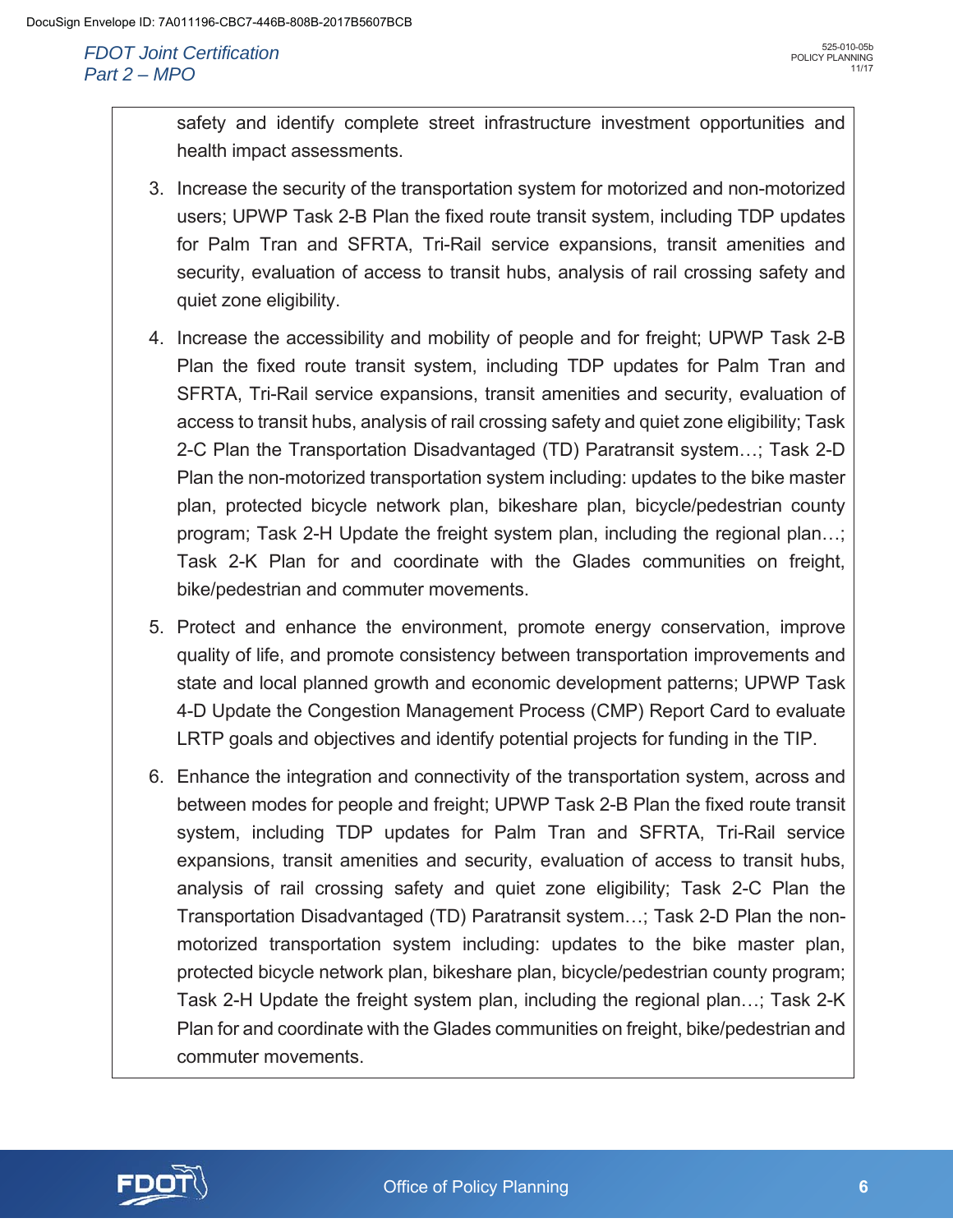- 7. Promote efficient system management and operation; UPWP Task 2-B Plan the fixed route transit system, including TDP updates for Palm Tran and SFRTA, Tri-Rail service expansions, transit amenities and security, evaluation of access to transit hubs, analysis of rail crossing safety and quiet zone eligibility; Task 2-C Plan the Transportation Disadvantaged (TD) Paratransit system…; Task 2-D Plan the non-motorized transportation system including: updates to the bike master plan, protected bicycle network plan, bikeshare plan, bicycle/pedestrian county program; Task 2-H Update the freight system plan, including the regional plan…; Task 2-K Plan for and coordinate with the Glades communities on freight, bike/pedestrian and commuter movements.
- 8. Emphasize the preservation of the existing transportation system; UPWP Task 3-A Develop an annual Priority Project list...; Task 3-C Review FDOT Draft Work Program for consistency with the LRTP and adopted priorities of the TPA Governing Board; Task 3-D Prepare the TIP...
- 9. Improve the resiliency and reliability of the transportation system and reduce or mitigate storm water impacts of surface transportation; UPWP Task 4-D Update the Congestion Management Process (CMP) Report Card to evaluate LRTP goals and objectives and identify potential projects for funding in the TIP.
- 10. Enhance travel and tourism. UPWP Task 5-D Coordinate with local economic boards and Chambers of Commerce to identify travel and tourism infrastructure needs.
- 4. How are the transportation plans and programs of the MPO based on a continuing, comprehensive, and cooperative process?

## **Please Check: Yes ⊠ No** □

### The TPA routinely:

- Cooperates with our neighboring MPOs, transportation and regional agencies and the public on a continuous basis.
- Monitors land use and zoning activities by local governments within the planning area, provides input and comments upon request, and responds to changes by routinely updating the planned transportation facilities and services necessary to support the evolving transportation demands created by these actions.

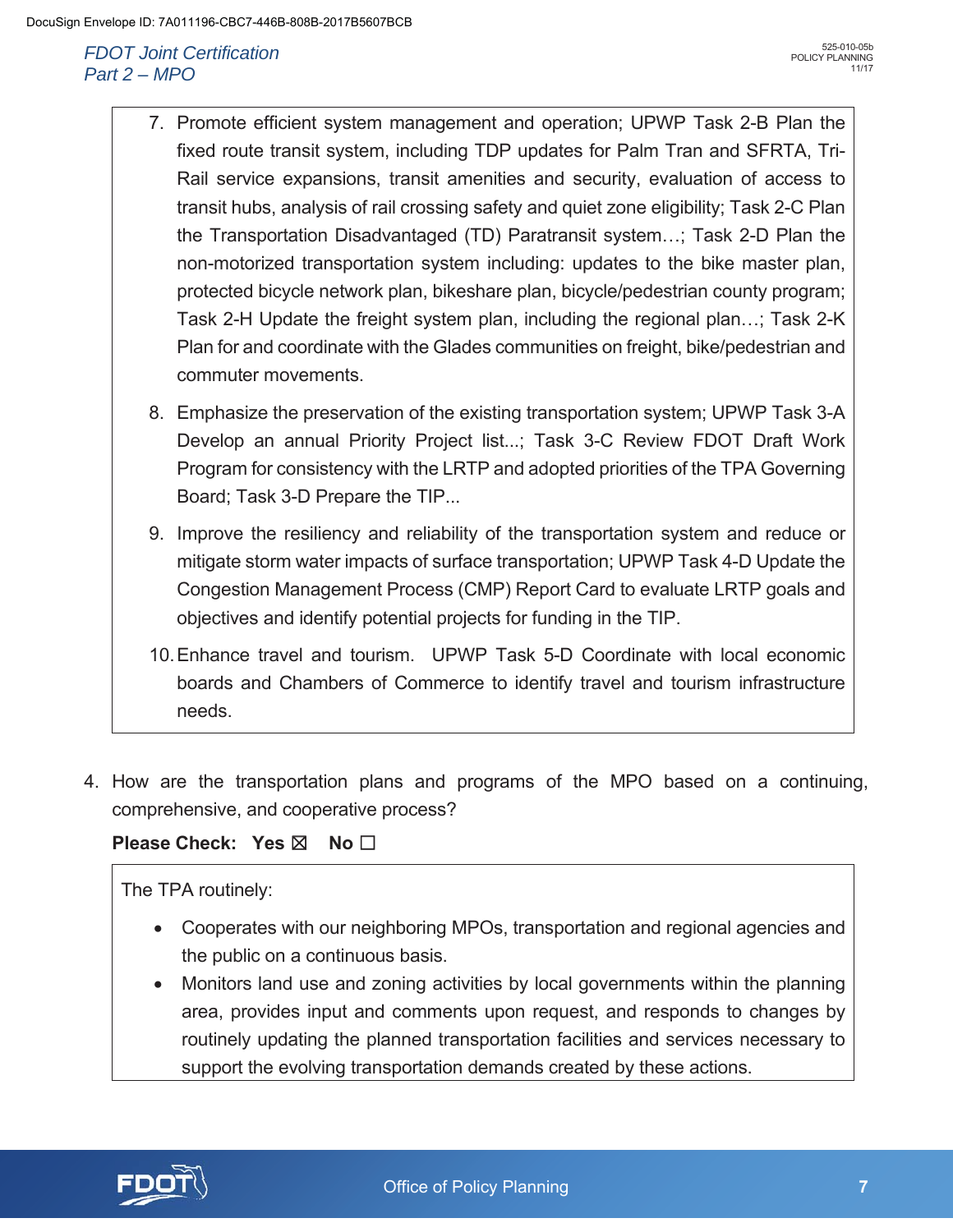- Comments on project scoping for FDOT, County and City projects to ensure advancement of the TPA's vision.
- Reaches out to airport, seaport, railway and road-based shipping partners to ensure that its plans are comprehensive of all modes of travel.
- Conducts coordination meetings with Palm Tran and SFRTA on key projects and initiatives.
- Presents to area local governments to solicit feedback and ensure collaboration.
- 5. When was the MPOs Congestion Management Process last updated?

Please Check: Yes 
$$
\boxtimes
$$
 No  $\square$  N/A  $\square$ 

The TPA reports periodically on the performance of its transportation system as part of the Congestion Management Process (CMP), focusing on the establishment of performance measures based on the Goals and Objectives of the LRTP and providing detailed information on the steps in the process in measuring these outcomes.

The most recent update of the measures and targets was published in March 2019 and the next update to the CMP is underway.

The CMP mirrors the Goals and Objectives identified in the 2045 LRTP and incorporates the adopted goals, performance measures and targets required by the FAST Act and included in the adopted LRTP to ensure greater focus on performance-based planning.

The original document and latest report card can be viewed at www.PalmBeachTPA.org/CMP.

6. Has the MPO recently reviewed and/or updated its Public Participation Plan? If so, when?

**Please Check: Yes ⊠ No** 

The TPA adopted an updated version of the Public Participation Plan (PPP) on October 19, 2017. It is user-friendly, visually appealing and up to date with the latest regulations. It can be viewed at www.PalmBeachTPA.org/public-participation-plan.

Additionally, the TPA provides an annual report card to evaluate the usefulness of its PPP engagement strategies.

7. Was the Public Participation Plan made available for public review for at least 45 days before adoption?

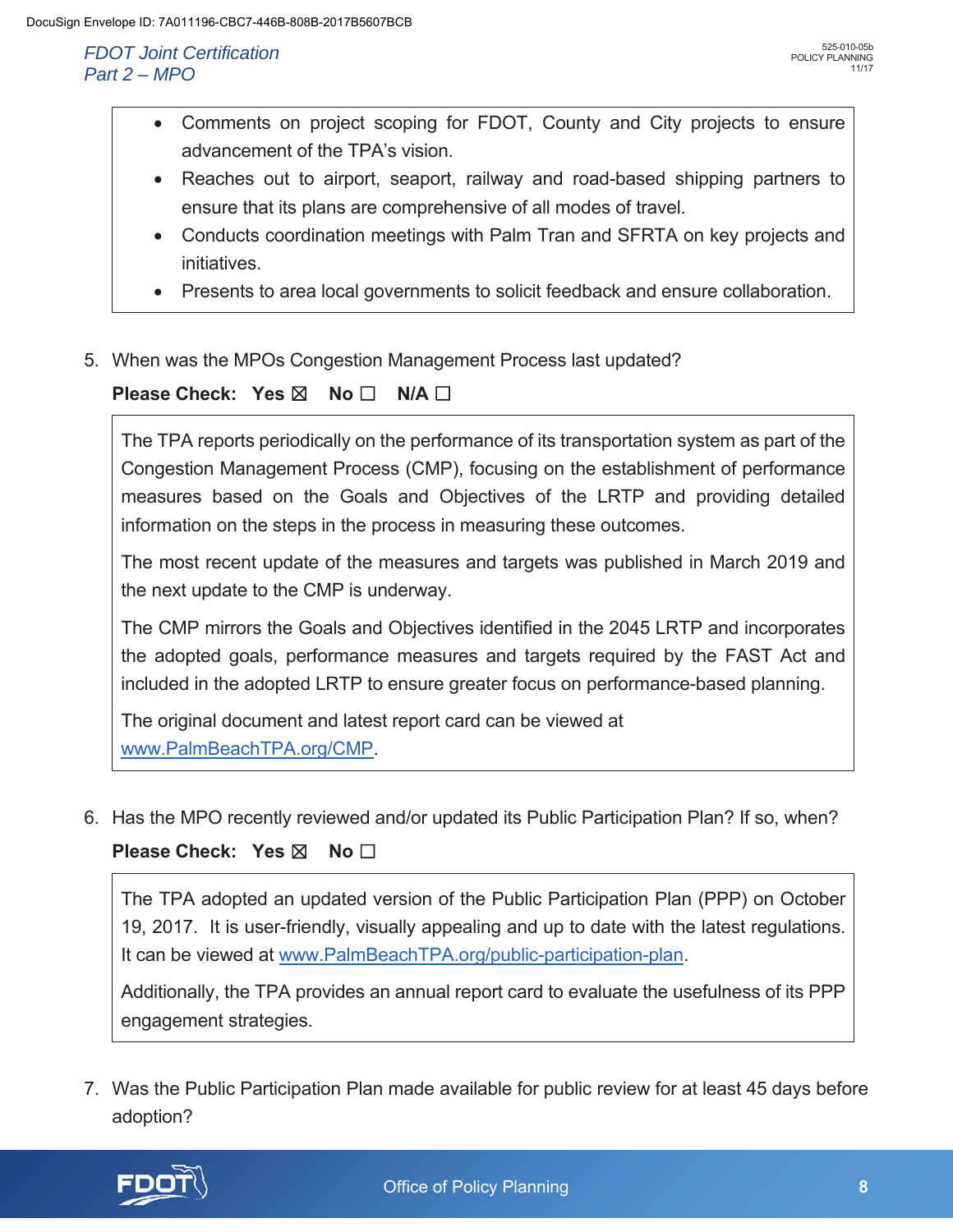525-010-05b POLICY PLANNING

11/17

### **Please Check: Yes ⊠** No □

The public review period began September 1, 2017 and ended with adoption of the document on October 19, 2017.

8. Does the MPO utilize one of the methods of procurement identified in 2 C.F.R. 200.320 (a-f)?

**Please Check: Yes ⊠ No** □

The TPA adopted a Procurement Policy on December 14, 2017 that utilizes all of the methods in 2 CFR 200.320. It addresses the handling of micro-purchases, small purchases, competitive bidding and non-competitive bidding procurements in compliance with 2 C.F.R. 200. The TPA's adopted Procurement Policy is posted at www.PalmBeachTPA.org/business.

9. Does the MPO maintain sufficient records to detail the history of procurement? These records will include, but are not limited to: rationale for the method of procurement, selection of contract type, contractor selection or rejection, and the basis for the contract price.

Note: this documentation is required by 2 C.F.R. 200.324 (a) to be available upon request by the Federal awarding agency, or pass-through entity when deemed necessary.

**Please Check: Yes ⊠ No □** 

Detailed records are maintained as required by the procurement type and defined within the TPA Procurement Policy.

10. Does the MPO have any intergovernmental or inter-agency agreements in place for procurement or use of goods or services?

**Please Check: Yes ⊠ No** □

As of September 27, 2019, the TPA is operating as a fully independent agency and does not rely on other governmental agencies for the procurement of goods or services.

11. What methods or systems does the MPO have in place to maintain oversight to ensure that consultants or contractors are performing work in accordance with the terms, conditions and specifications of their contracts or work orders?

**Please Check: Yes ⊠ No** □

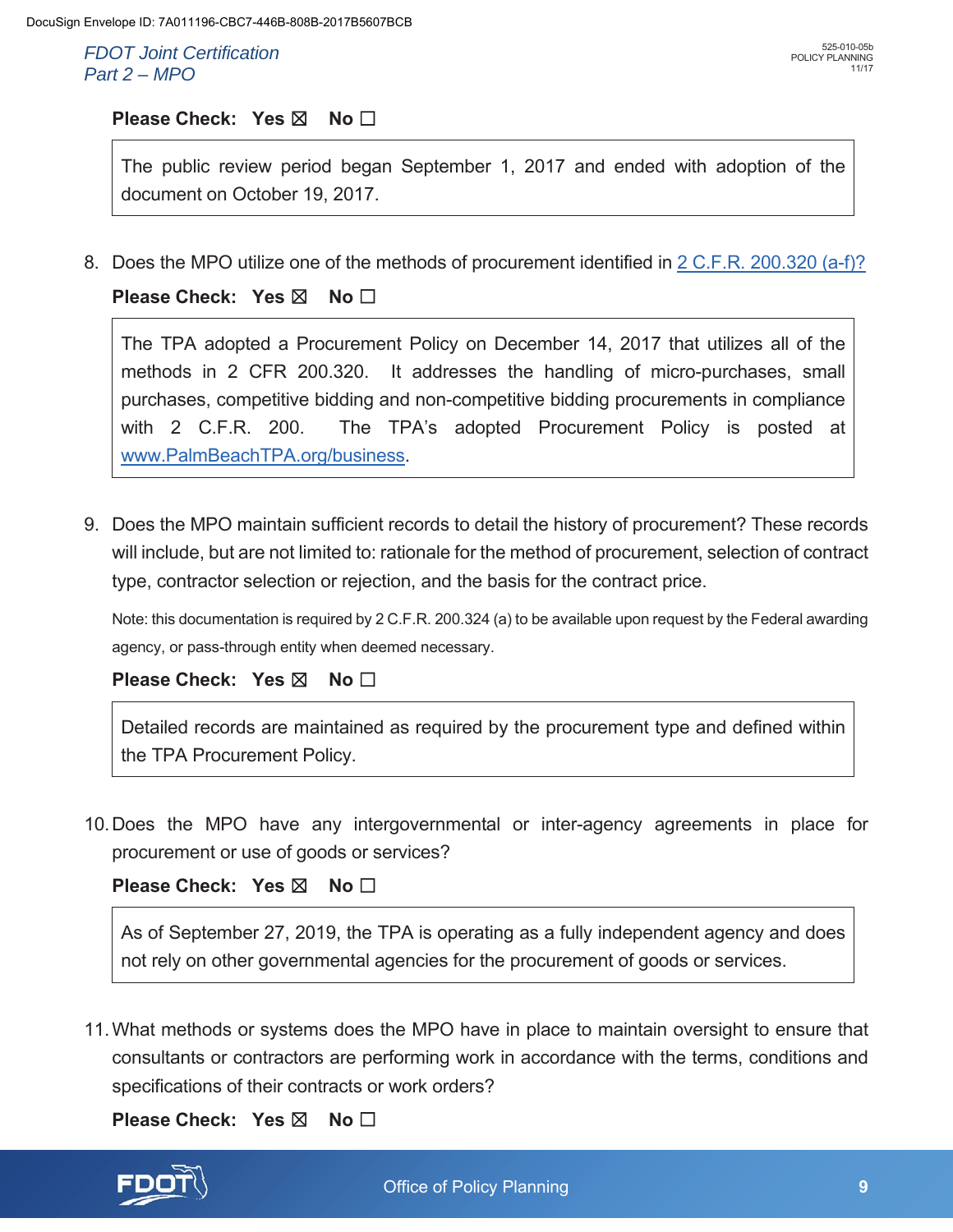The TPA employs a deliverable based task order system wherein the terms, conditions, specifications and deliverables are all identified during the task order generation phase. TPA staff reviews completion of the deliverables for compliance with the terms, conditions and specifications prior to authorization of payment for any work completed.

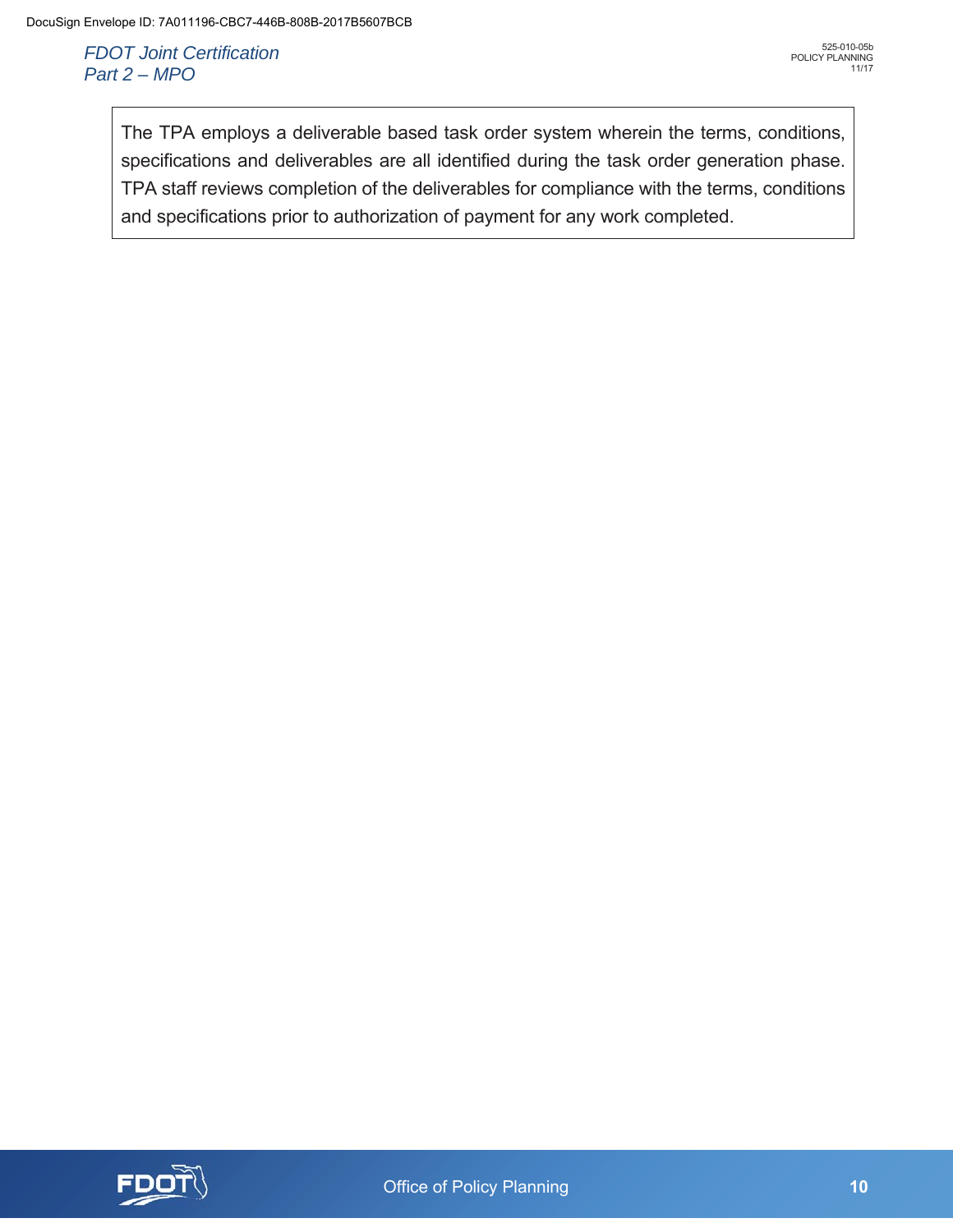# **Part 2 Section 2: Finances and Invoicing**

1. How does the MPO ensure that Federal-aid funds are expended in conformity with applicable Federal and State laws, the regulations in 23 C.F.R. and 49 C.F.R., and policies and procedures prescribed by FDOT and the Division Administrator of FHWA?

The TPA ensures that all expenditures submitted for reimbursement are allowable under 2 C.F.R. §200. Additionally, the TPA periodically reviews its procurement policy and purchasing procedures for conformity.

2. How often does the MPO submit invoices to the District for review and reimbursement?

The TPA invoiced quarterly through September 30, 2017 and then began invoicing monthly. Occasionally, the TPA will invoice less frequently than monthly in order to consolidate staff costs, consultant invoices, and direct expenses into a single quarterly reporting period. However, pursuant to the TPA's agreements with FDOT, invoices are submitted no less frequently than quarterly.

3. Is the MPO, as a standalone entity, a direct recipient of federal funds and in turn, subject to an annual single audit?

As an independent agency designated as a subrecipient of federal funds, the TPA will conduct its first single audit in 2020.

4. How does the MPO ensure their financial management system complies with the requirements set forth in 2 C.F.R. §200.302?

As an independent agency, the TPA has established a financial management system that complies with requirements of 2 CFR 200.302. Prior to independent operation, compliance was achieved in coordination with Palm Beach County Board of County Commissioners using their accounting system and financial management system.

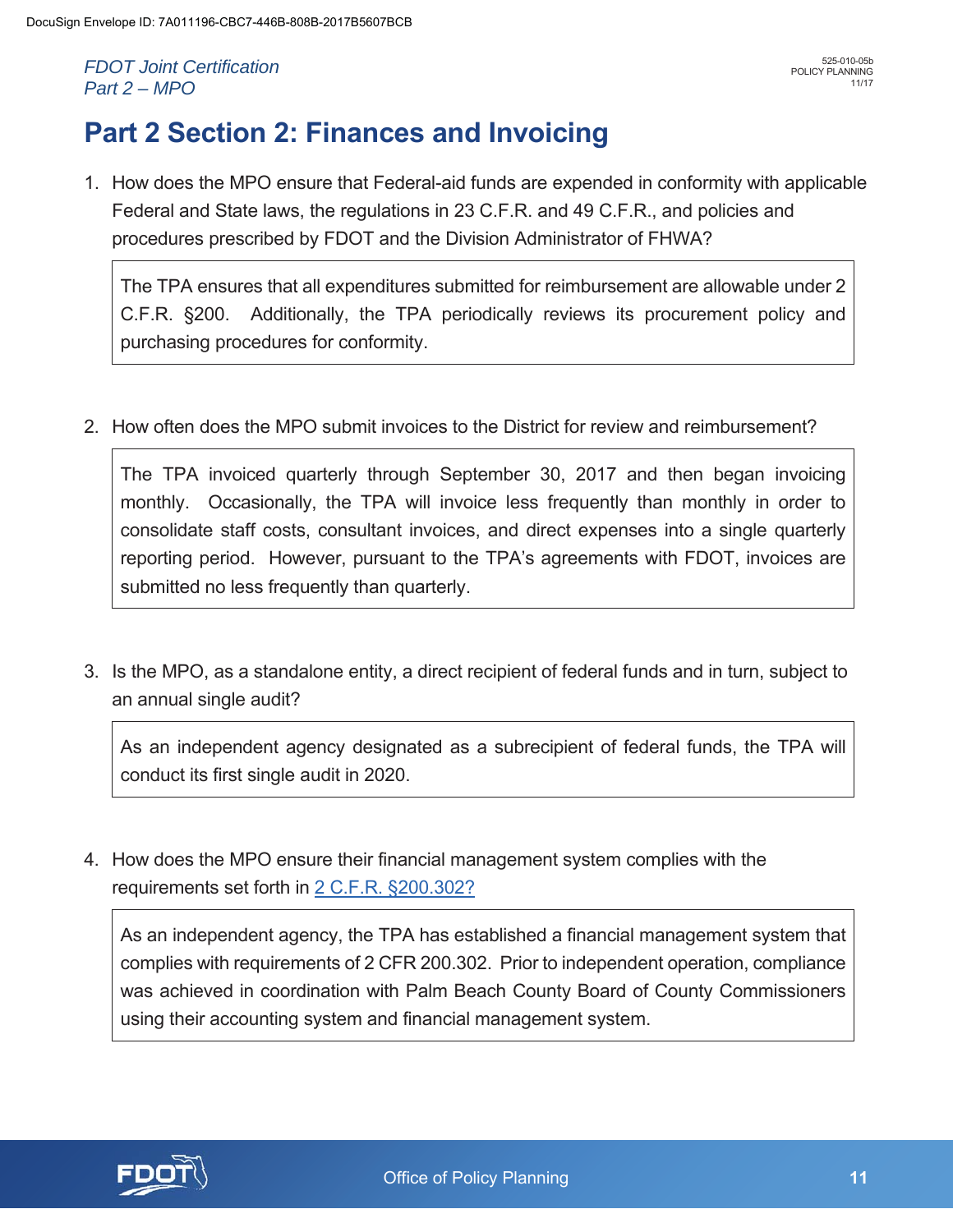5. How does the MPO ensure records of costs incurred under the terms of the MPO Agreement maintained and readily available upon request by FDOT at all times during the period of the MPO Agreement, and for five years after final payment is made?

All records are maintained as required by state statute and federal regulation.

6. Is supporting documentation submitted, when required, by the MPO to FDOT in detail sufficient for proper monitoring?

The TPA submits all required documentation to FDOT with each invoice. Thorough supporting documentation is maintained by the TPA to facilitate auditing and monitoring.

7. How does the MPO comply with, and require its consultants and contractors to comply with applicable Federal law pertaining to the use of Federal-aid funds?

All contracts for services and/or goods include required language for federal grant reimbursement eligibility.

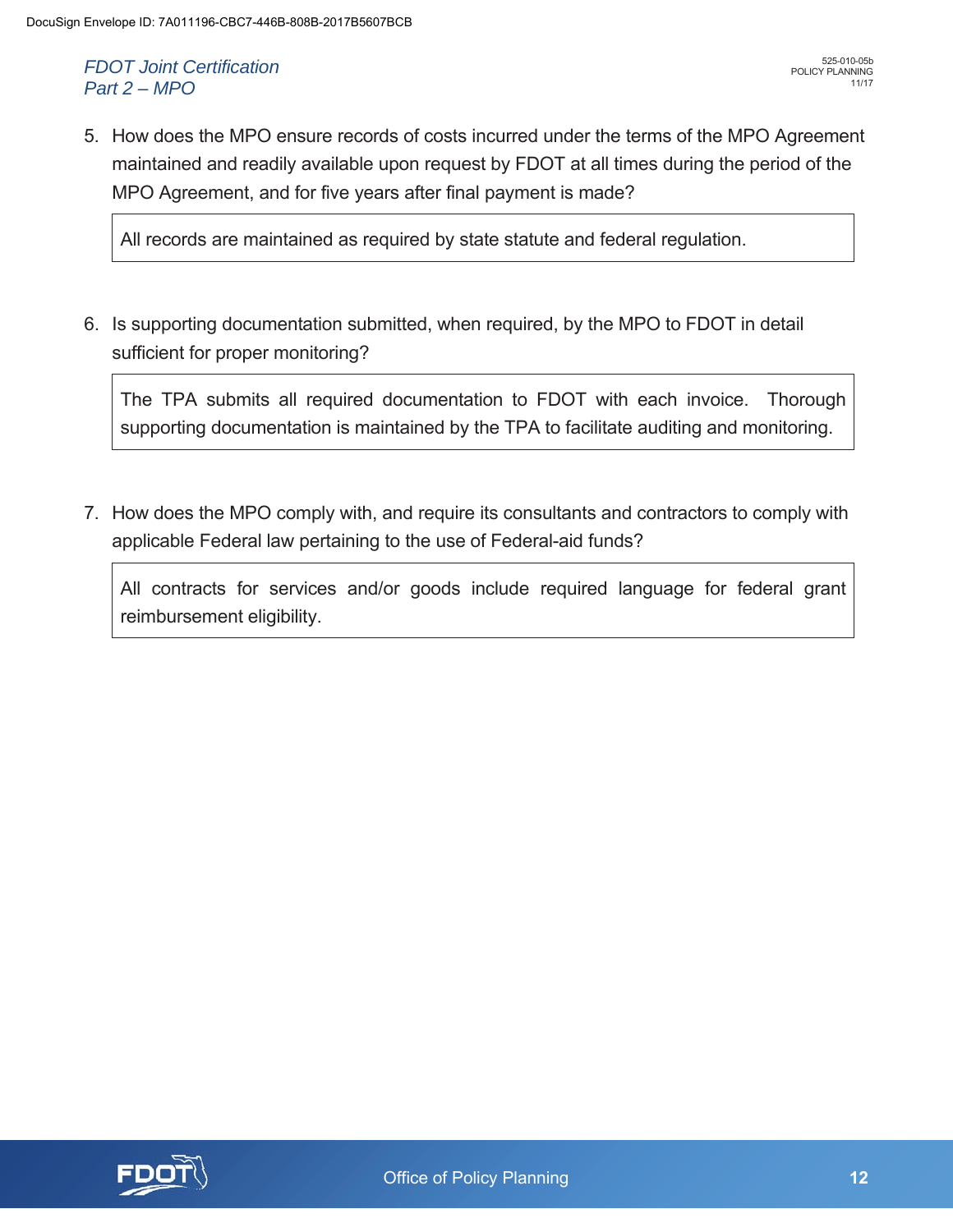# **Part 2 Section 3: Title VI and ADA**

1. Has the MPO signed an FDOT Title VI/Nondiscrimination Assurance, identified a person responsible for the Title VI/ADA Program, and posted for public view a nondiscrimination policy and complaint filing procedure?"

### **Please Check: Yes ⊠ No**

The FDOT Title VI/Nondiscrimination Policy Statement was signed by the TPA Chair on September 20, 2018.

The TPA's Public Relations Manager, Malissa Booth, serves as the Title VI and ADA Officer.

The TPA's Title VI and ADA Nondiscrimination Policy and Plan, the official complaint form and filing procedure, and the Title VI/Nondiscrimination Policy Statement can be viewed on the TPA website at www.PalmBeachTPA.org/nondiscrimination.

2. Do the MPO's contracts and bids include the appropriate language, as shown in the appendices of the Nondiscrimination Agreement with the State?

**Please Check: Yes ⊠ No** 

All TPA agreements and contracts include the following wording:

"Civil Rights. The following requirements apply to this Agreement:

1. Nondiscrimination. In accordance with Title VI of the Civil Rights Act, as amended, 42 USC §2000d, section 303 of the Age Discrimination Act of 1975, as amended, 42 USC §6102, section 202 of the Americans with Disabilities Act of 1990, as amended, 42 USC §12132, and Federal transit law at 49 USC §5332, as each may be amended from time to time, CONSULTANT agrees that it will not discriminate against any employee or applicant for employment because of race, color, creed, national origin, sex, age, or disability. In addition, CONSULTANT agrees to comply with all applicable federal implementing regulations and any other implementing requirements FTA may issue.

2. Equal Employment Opportunity:

(a) Race, Color, Creed, National Origin, Sex. In accordance with Title VII of the Civil Rights Act, as amended, 42 USC §2000e, and Federal transit laws at 49 USC §5332, CONSULTANT agrees to comply with all applicable equal employment opportunity

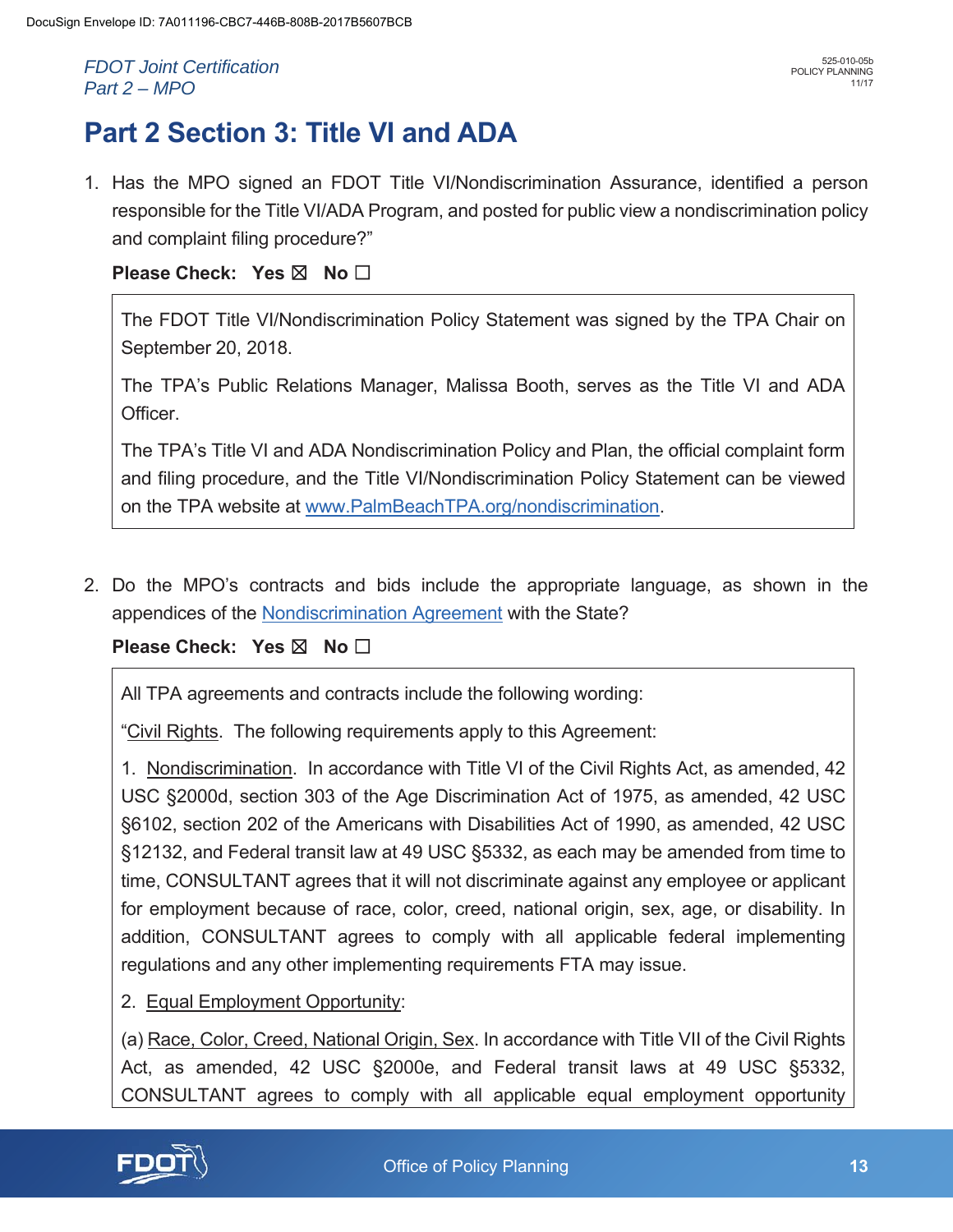requirements of U.S. Department of Labor (U.S. DOL) regulations, "Office of Federal Agreement Compliance Programs, Equal Employment Opportunity, Department of Labor," 41 CFR Parts 60, et seq., (which implement Executive Order No. 11246, "Equal Employment Opportunity," as amended by Executive Order No. 11375, "Amending Executive Order 11246 Relating to Equal Employment Opportunity," 42 USC §2000e note), and with any other applicable Federal statutes, executive orders, regulations, and Federal policies that may in the future affect construction activities undertaken in the course of the project. CONSULTANT agrees to take affirmative action to ensure that applicants are employed, and that employees are treated during employment, without regard to their race, color, creed, national origin, sex, or age.

Such action shall include, but not be limited to, the following: employment, upgrading, demotion or transfer, recruitment or recruitment advertising, layoff or termination; rates of pay or other forms of compensation; and selection for training, including apprenticeship. In addition, CONSULTANT agrees to comply with any implementing requirements FTA may issue.

(b) Age. In accordance with Section 4 of the Age Discrimination in Employment Act of 1967, as amended, 29 USC §623 and federal transit law at 49 USC §5332, CONSULTANT agrees to refrain from discrimination against present and prospective employees for reason of age. In addition, CONSUL TANT agrees to comply with any implementing

requirements FTA may issue.

(c) Disabilities. In accordance with section 102 of the Americans with Disabilities Act, as amended, 42 USC §12112, CONSULTANT agrees that it will comply with the requirements of U.S. Equal Employment Opportunity Commission, "Regulations to Implement the Equal Employment Provisions of the Americans with Disabilities Act," 29 CFR Part 1630, pertaining to employment of persons with disabilities. In addition, CONSULTANT agrees to comply with any implementing requirements FTA may issue.

3. CONSULTANT also agrees to include these requirements in each subcontract financed in whole or in part with Federal assistance provided by FTA, modified only to identify the affected parties."

3. Does the MPO have a procedure in place for the prompt processing and disposition of Title VI and Title VIII complaints, and does this procedure comply with FDOT's procedure?

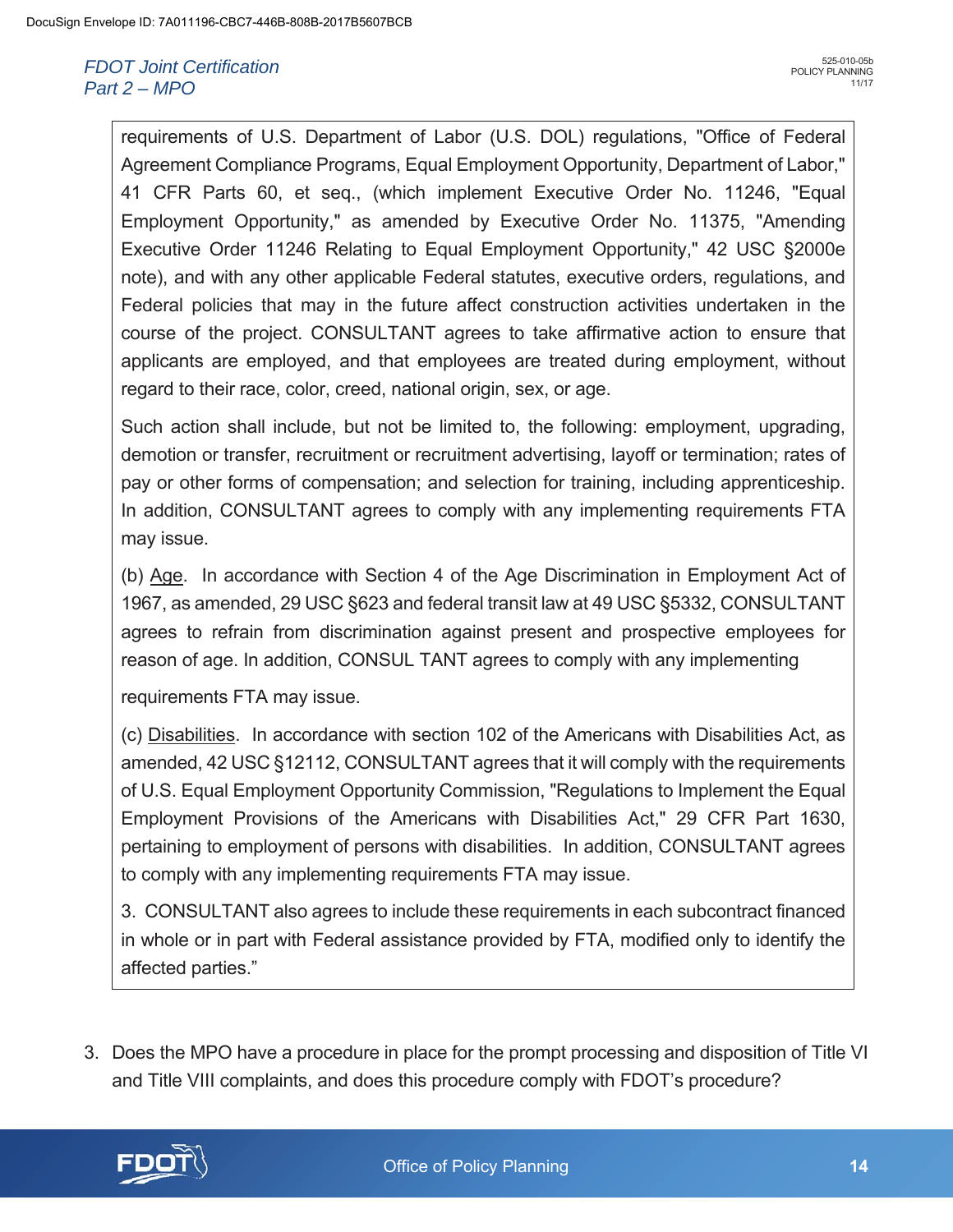#### **Please Check: Yes ⊠ No**

The TPA's Title VI and ADA Nondiscrimination Policy and Plan includes the complaint procedure and a complaint form in both English and Spanish, and can be viewed on the TPA website at www.PalmBeachTPA.org/nondiscrimination.

4. Does the MPO collect demographic data to document nondiscrimination and equity in its plans, programs, services, and activities?

#### **Please Check: Yes ⊠ No □**

The TPA monitors countywide statistical data for nondiscrimination and equity based on five-year average values in tables S0101, S0601, S1810 that can be obtained from factfinder.census.gov

5. Has the MPO participated in any recent Title VI training, either offered by the State, organized by the MPO, or some other form of training, in the past three years?

**Please Check: Yes ⊠ No** 

TPA staff conducted an ADA transition plan training workshop in November 2018 in coordination with FHWA.

6. Does the MPO keep on file for five years all complaints of ADA noncompliance received, and for five years a record of all complaints in summary form?

#### **Please Check: Yes ⊠ No**

Yes, although there have been no documented ADA complaints in the past five years.

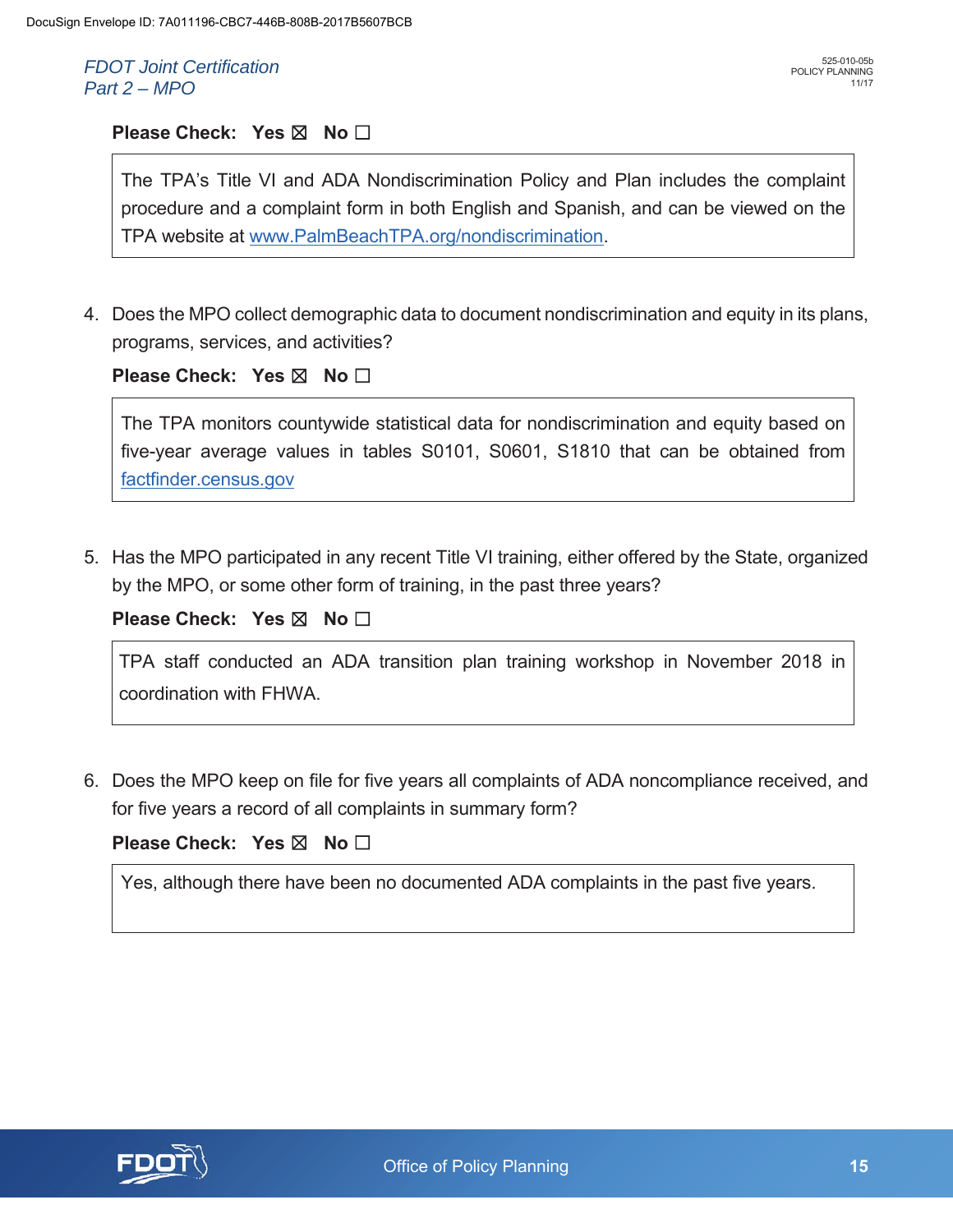# **Part 2 Section 4: Disadvantaged Business Enterprises**

1. Does the MPO have a FDOT-approved Disadvantaged Business Enterprise (DBE) plan?

**Please Check: Yes ⊠ No** 

The TPA has adopted the FDOT's DBE Program, including but not limited to FDOT's Methodology for Determining DBE Goals and FDOT's Annual Goal for DBE participation in solicitations and award of contracts. The DBE Utilization policy is posted at www.PalmBeachTPA.org/business.

2. Does the MPO use the Equal Opportunity Compliance (EOC) system or other FDOT process to ensure that consultants are entering bidders opportunity list information, as well as accurately and regularly entering DBE commitments and payments?"

**Please Check: Yes □ No ⊠** 

The TPA tracks DBE participation with each contract and work order to determine compliance with the FDOT DBE goal. Additionally, there is an ongoing effort by FDOT to allow the MPOs to report payments via the EOC system. We also suggest that any expectations regarding DBE participation be formally incorporated into the MPO agreements that will be circulated this spring for execution prior to June 30.

3. Does the MPO include the DBE policy statement in its contract language for consultants and subconsultants?

**Please Check: Yes ⊠ No** □

The following statement is included in contract language:

" A. This Agreement is subject to the requirements of 49 CFR Part 26. As required by 49 CFR 26.13, the CONSULTANT will not discriminate on the basis of race, color, national origin, or sex in the performance of any U.S. DOT- assisted contract or the requirements of 49 CFR Part 26. The CONSULTANT shall take all necessary and reasonable steps under 49 CFR Part 26 to ensure nondiscrimination in the performance of this Agreement. The TPA's DBE Program, as required by 49 CFR Part 26 and approved by U.S. DOT is incorporated by reference into this Agreement. Implementation of this program is a legal

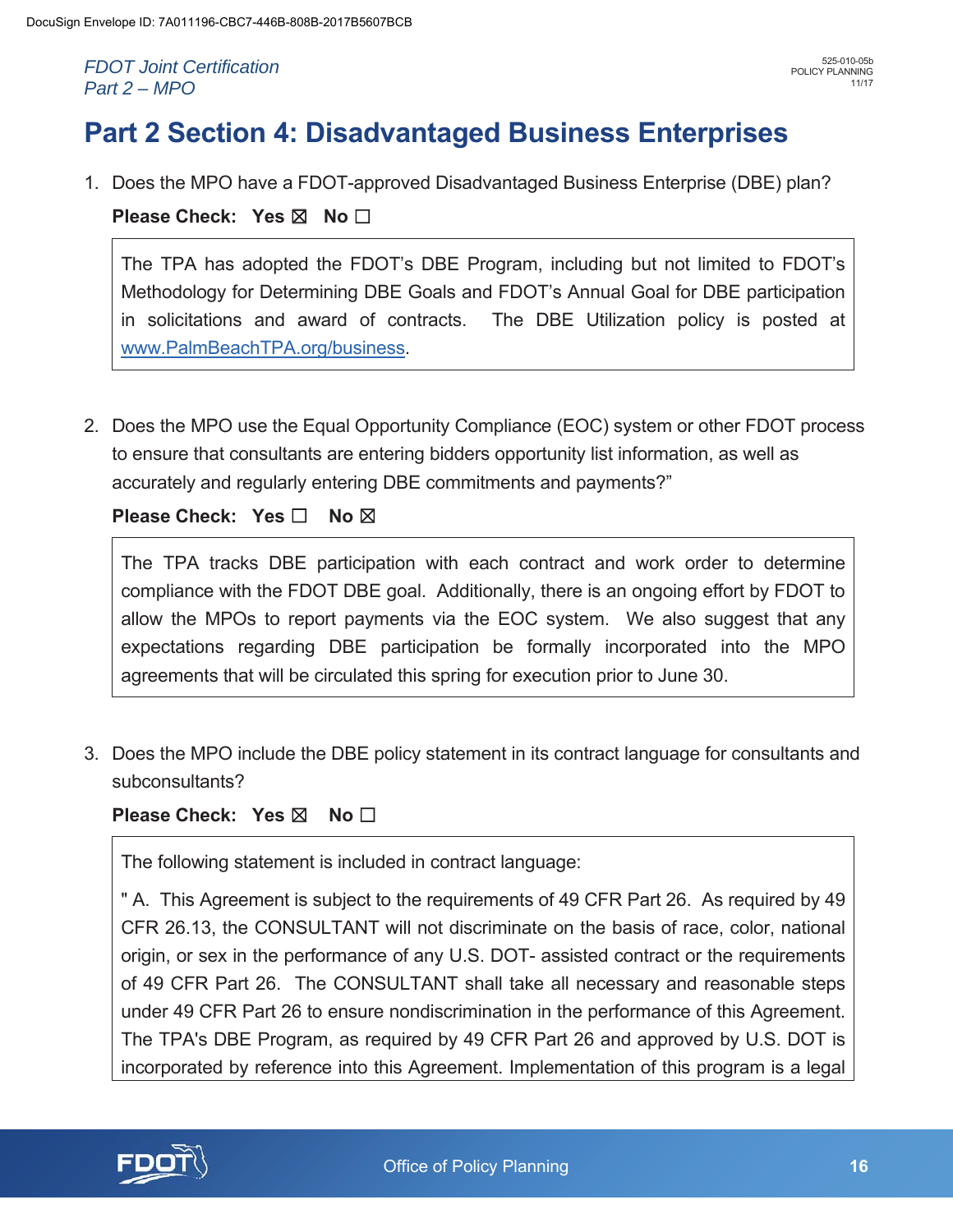obligation and the failure to carry out its terms shall be treated as a violation of this Agreement.

B. Neither the CONSULTANT nor any subcontractor it may use in the performance of this Agreement shall discriminate on the basis of race, color, national origin, or sex in the award of or the performance of this Agreement. The CONSULTANT shall carry out the applicable requirements of 49 CFR Part 26 in the award and administration of this Agreement and the Work associated with this U.S. DOT assisted contract. Failure by the CONSUL TANT to carry out these requirements is a material breach of this Agreement, which may result in the termination of this Agreement or such other remedy or action as the TPA deems appropriate which may include but is not limited to:

- 1. Withholding monthly progress payments;
- 2. Assessing sanctions;
- 3. Liquidated damages, and/or
- 4. Disqualifying CONSULTANT from future contracts as nonresponsible.

C. CONSULTANT shall include the statements set forth in paragraphs A and B above in each subcontract or sub-consultant contract it lets which contract directly relates to this Agreement.

D. The CONSULTANT is encouraged to seek DBEs for participation in subcontracting opportunities.

E. The TPA has adopted the FDOT's DBE Program, including but not limited to FDOT's Methodology for Determining DBE Goals and FDOT's Annual Goal for DBE participation in solicitations and award of contracts. This DBE Program, as adopted by TPA, is incorporated into and made a part of this Agreement. The CONSULTANT acknowledges that it has reviewed and is familiar with the terms of the DBE Program. DBE participation towards overall and contract specific goals will be counted as provided in 49 CFR 26.55 and TPA's adopted DBE Program.

F. The CONSULTANT shall abide by the provisions of the TPA's adopted DBE Program, as it may be amended from time to time, and acknowledges that its failure to comply with said Program is a material breach which may result in the termination of this Agreement or such other sanctions or action deemed appropriate by the TPA under the circumstances, including but not limited to the sanctions identified in paragraph B. above.

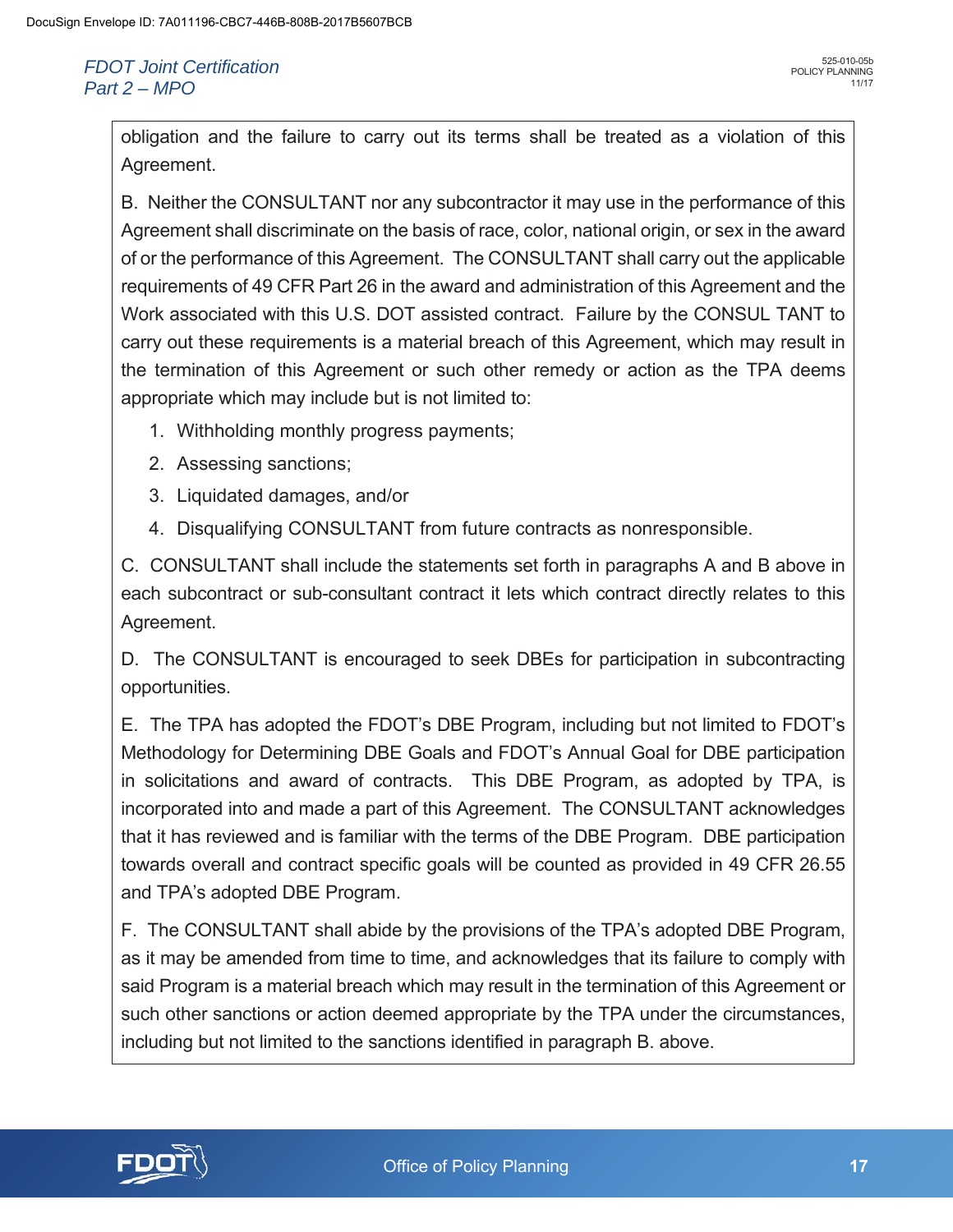G. The CONSULTANT understands that each DBE firm utilized in the performance of this Agreement must be certified by FOOT or other participant(s) in Florida's United Certification Program in order to be counted toward the DBE participation goal.

H. The TPA reserves the right to accept the use of a subcontractor or to reject the selection of a particular subcontractor and to inspect all facilities of any subcontractors in order to make a determination as to the capability of the subcontractor to perform properly under this Agreement.

I. The CONSULTANT will only be permitted to replace a certified DBE subcontractor who is unwilling or unable to perform. If a subcontractor fails to perform or make progress as required by this Agreement and it is necessary to replace the subcontractor to complete the work in a timely fashion, the CONSULTANT shall promptly do so, subject to acceptance of the new subcontractor by TPA. If a goal or preference points has been assigned to this Agreement, the CONSULTANT shall make good faith efforts to replace a DBE that is terminated or has otherwise failed to complete its work on this Agreement with another certified DBE, to the extent needed to meet the contract goal. The CONSULTANT shall notify the TPA immediately of the DBE's inability or unwillingness to perform and provide reasonable documentation of such. The CONSULTANT must obtain the TPA's representative's prior approval to substitute a DBE. The CONSULTANT shall provide copies of new or amended subcontracts, or documentation of good faith efforts, as required by the TPA. If the CONSULTANT fails or refuses to comply in the time specified, the TPA may issue an order stopping all or part of the work and payments therefor until satisfactory action has been undertaken, terminate this Agreement for noncompliance/default, impose sanctions, or take other action deemed appropriate by the TPA under the circumstances.

J. The CONSULTANT shall provide the TPA with a copy of the CONSULTANT's contract with any subcontractor and any other related documentation requested by TPA's representative along with documentation evidencing the certification of DBEs to be used as subcontractors in the performance of this Agreement.

K. The CONSULTANT agrees to maintain in Palm Beach County, Florida or such other location in Florida approved by the TPA's representative, all relevant records, documents of payments and information necessary to document payments to DBEs for at least five (5) years following the termination of this Agreement. In the event litigation is commenced involving or relating to a DBE, the CONSULTANT agrees to maintain such records until the conclusion of all litigation and the expiration of any appeal periods. All such records and information shall be immediately made available for reproduction, examination or

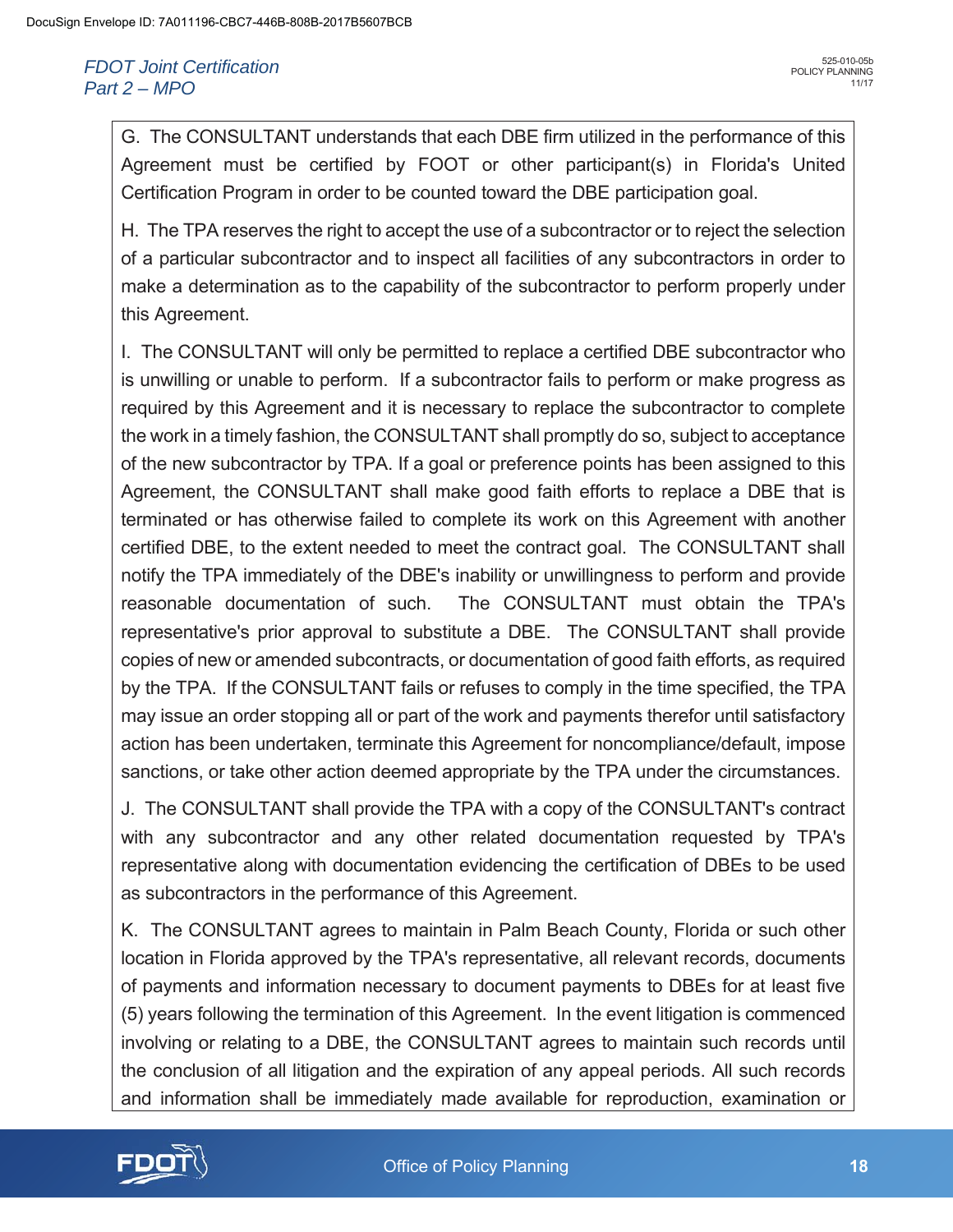inspection upon the request of TPA's representative or any authorized representative of FDOT or the U.S. DOT or any agency thereof. The CONSULTANT agrees to require all of its DBE subcontractors to comply with the same records and information maintenance and availability requirements that it is subject to in this Agreement.

L. The CONSULTANT shall, on a monthly basis or such other period required by the TPA's representative, submit payment certification(s) for all payments it is seeking and certifications from all subcontractors indicating who has been paid and how much. Such certifications shall be made in the manner required and/or on a form(s) furnished by the TPA's representative. Said form(s) shall be signed by the CONSULTANT, affirmed as true and accurate, and shall be subject to all statutory and legal requirements applicable to the submission of false statements. The CONSULTANT will fully participate and cooperate with TPA, FDOT, U.S. DOT or its agencies, and their authorized representatives, regarding any monitoring process it establishes pertaining to the use and review of all subcontractors, including all interim and final audits of payments to subcontractors. Audits may be conducted to review payments to DBE subcontractors to ensure that the actual amount paid to DBEs equals or exceeds the dollar amounts of the Work the CONSULTANT represented would be subcontracted to or performed by DBEs, or for which DBEs would be utilized.

M. Prior to receiving any progress payment due under this Agreement, the CONSULTANT shall certify that it has disbursed to all subcontractors and suppliers, having an interest in the Agreement or performing work or providing materials or supplies used by the CONSULTANT in its performance of the Work, their pro-rata share(s) of the payment received by the CONSULTANT from previous progress payments for all work completed and materials furnished in the previous period, less any retainage withheld by the CONSULTANT pursuant to an agreement with a subcontractor for payment, as approved by the TPA and FDOT, and as deemed appropriate by TPA. The CONSULTANT shall return all retainage payments withheld by the CONSULTANT within thirty (30) days after each subcontractor's work has been satisfactorily completed. The CONSULTANT shall not be entitled to any progress payment before certification, unless the CONSULTANT demonstrates good cause for not making any such required payment and furnishes written notification of such good cause, acceptable to the TPA, to both the TPA and the affected subcontractors and suppliers.

N. Within thirty (30) days of the CONSULTANT's receipt of any payment(s) received under this Agreement and any final progress payment received thereafter, the CONSULTANT

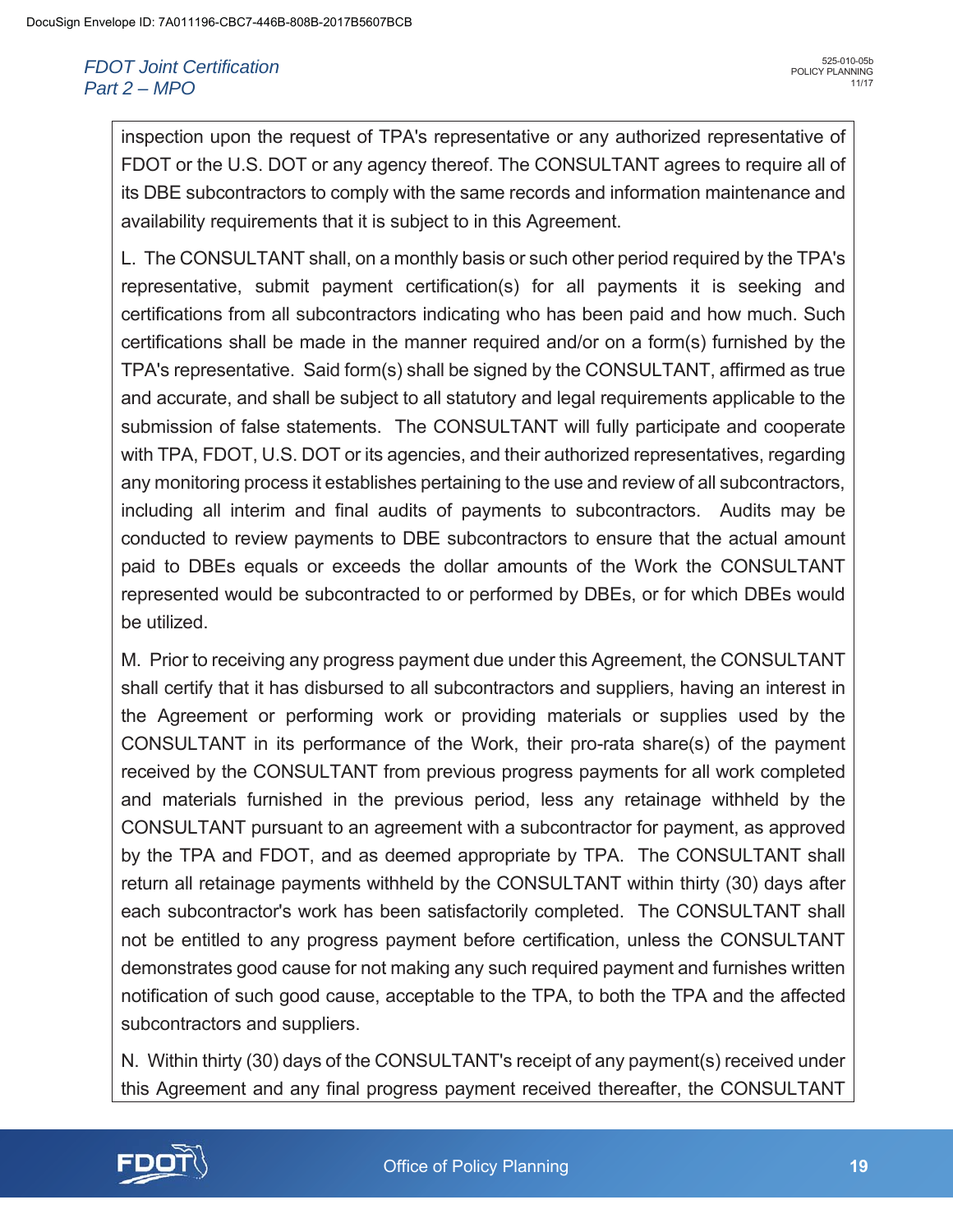shall pay all subcontractors and suppliers having an interest in the Agreement or performing work or providing materials or supplies used by the CONSULTANT in its performance of the Work, their pro-rata share(s) of the payment(s), unless the CONSULTANT demonstrates good cause, acceptable to the TPA, for not making any required payment(s) and furnishes written notification to the TPA and the affected subcontractors and suppliers within said thirty (30) day period.

O. The provisions of this section shall be construed in conformity with any requirement of state or federal law. In the event of any conflict, state or federal law will control the resolution of the conflict."

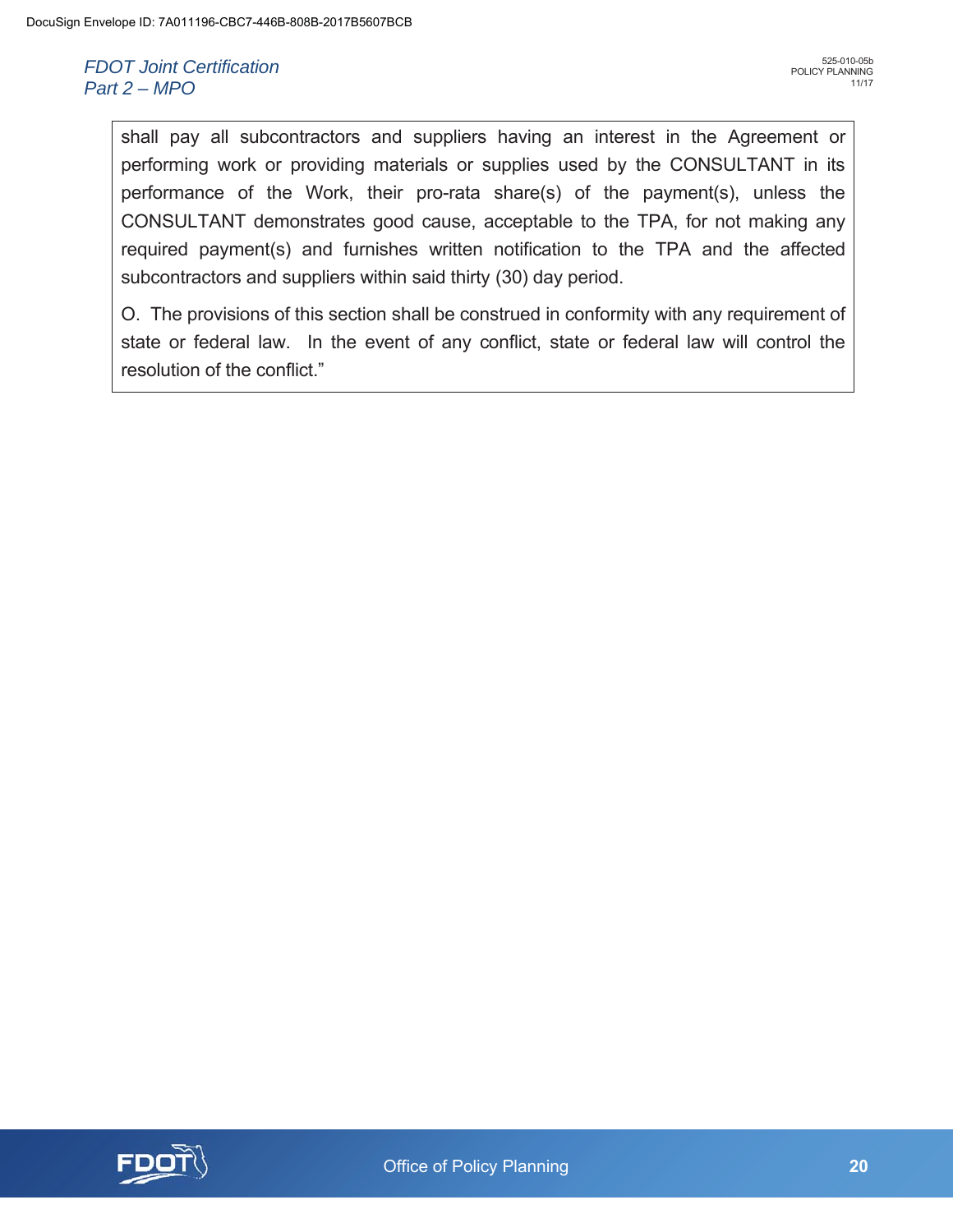# **Part 2 Section 5: Noteworthy Practices & Achievements**

One purpose of the certification process is to identify improvements in the metropolitan transportation planning process through recognition and sharing of noteworthy practices. Please provide a list of the MPOs noteworthy practices and achievements below.

- 1. Engage the Public
	- Partnered in hosting the Safet Streets Summit in Miami
	- Participated in Walk to School Day in Lake Worth Beach
	- Hosted Vision Zero Workshop for local government and members of the public
- 2. Plan the System
	- Adopted Vision Zero Action Plan with 25 distinct actions to be taken and/or supported by the TPA
	- Participated in MPO Vision Zerio Peer Exchange in Tampa
	- Completed transit access plan for six high-ridership Palm Tran locations
- 3. Prioritize Funding
	- Added performance measures and targets to project scoring system and TIP
	- Conducted complete street corridor studies in local communities (West Palm Beach, Lake Worth Beach, Boac Raton, North Palm Beach)
- 4. Implement Projects
	- Participated in Palm Tran electric bus demonstrations and Go Glades circulator kickoff event
- 5. Collaborate with Partners
	- Conducted monthly Board meetings at various locations countywide
	- Celebrated Florida Bicycle Month with TPA, County and city proclamations; organized a Bike to Work Day Ride with elected officials

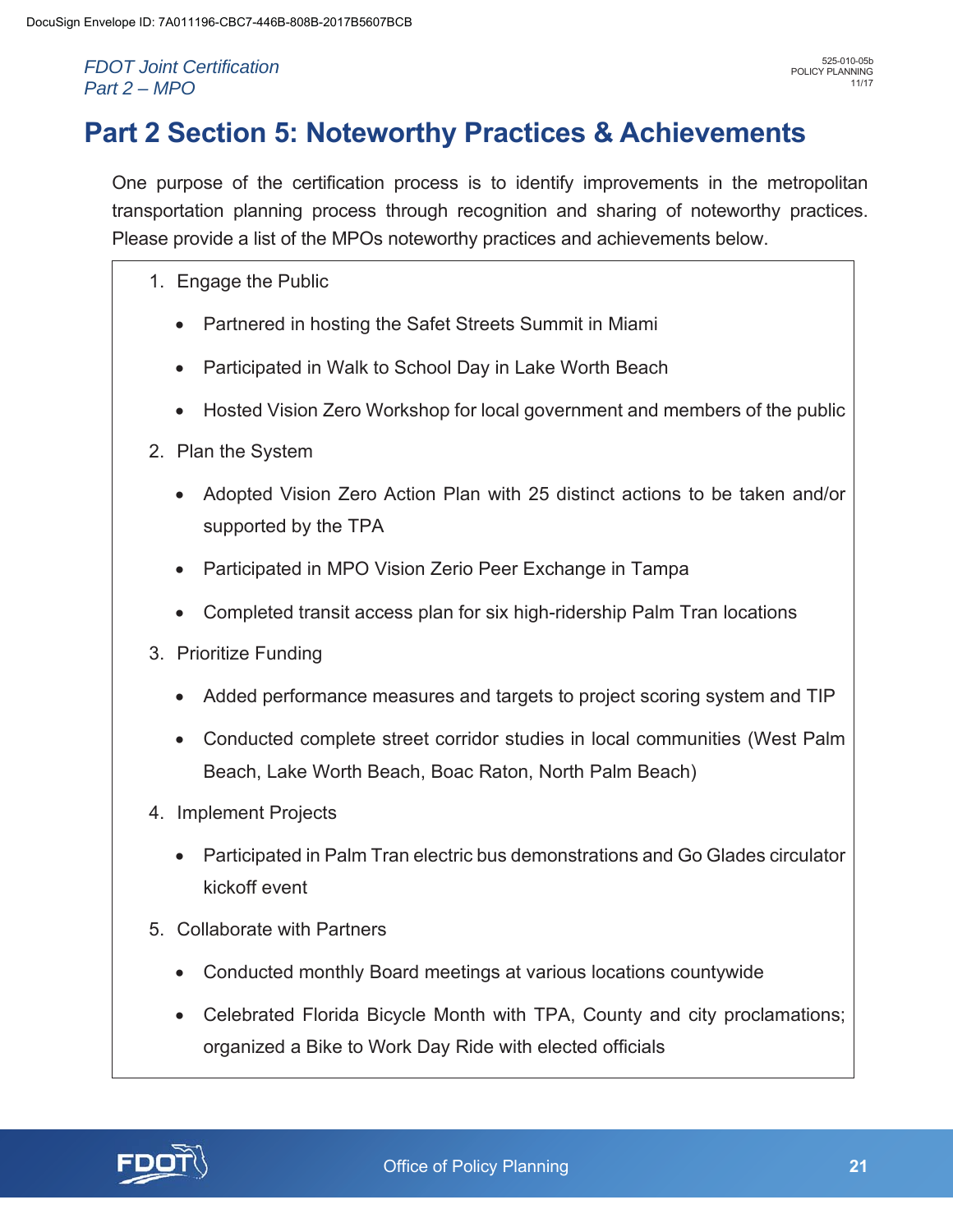## 6. Administer the Agency

- Transitioned from a hosted to an independent agency to ensure appropriate influence for all TPA board members and to allow for a more collaborative planning process.
- Moved from a County facility in a suburban industrial park to a downtown location to improve multimodal access to all TPA board meetings, committee meetings, and other events

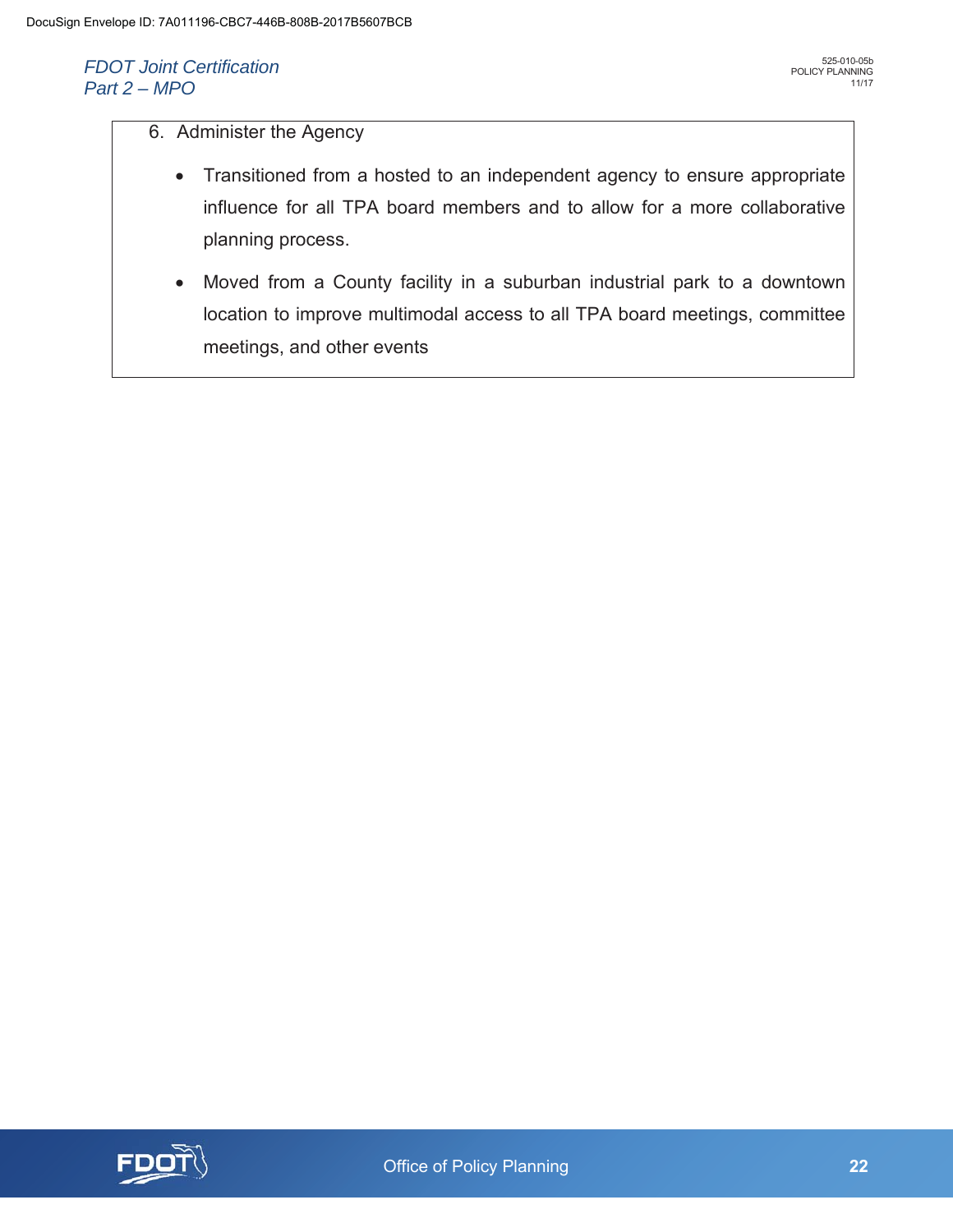# **Part 2 Section 6: MPO Comments**

The MPO may use this space to make any additional comments, if they desire. This section is not mandatory, and its use is at the discretion of the MPO.

As part of the TPA's transition from a hosted to an independent agency, we have ceased spending County funds and seeking reimbursement to Palm Beach County. Instead, starting in October 2019, we have begun expending TPA funds and seeking reimbursement payments directly to the TPA. Unfortunately, the transition of payee from Palm Beach County to the TPA has proven to be time consuming and difficult. This has negatively affected the TPA's ability to continue to administer the federal planning process and operate the agency.

Additionally, the TPA continues to recommend that FDOT provide a monthly update of the Check PL spreadsheet and FDOT's available planning budget to accommodate UPWP amendments. These documents should be provided to the MPOAC Executive Director by the tenth day of each month for distribution to the MPOs and should include an itemized list of those actions within the preceding month that have increased or decreased the available budget.